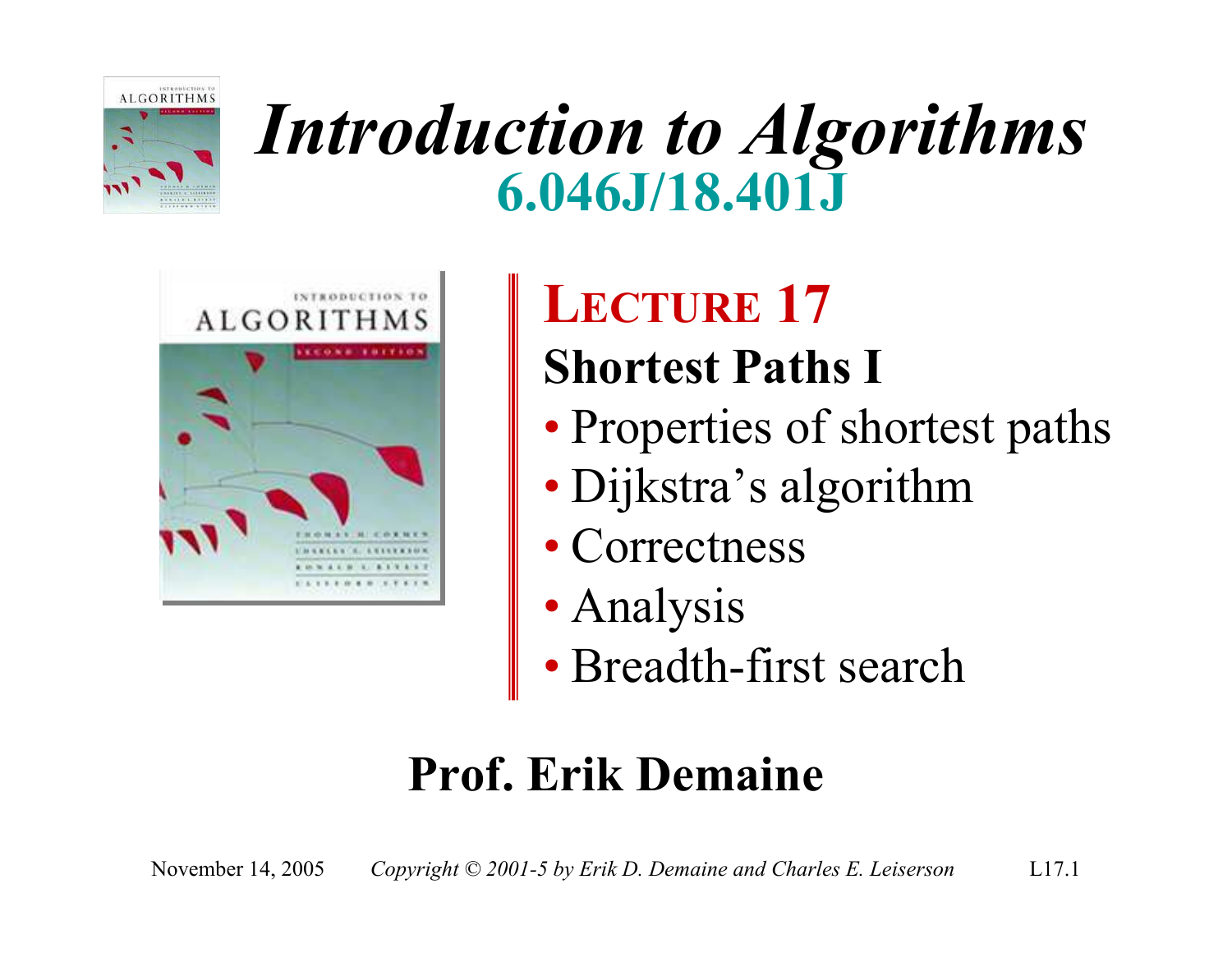

# **Paths in graphs**

Consider a digraph  $G = (V, E)$  with edge-weight function  $w : E \to \mathbb{R}$ . The *weight* of path  $p = v_1 \to$  $v_2 \rightarrow \cdots \rightarrow v_k$  is defined to be

$$
w(p) = \sum_{i=1}^{k-1} w(v_i, v_{i+1}).
$$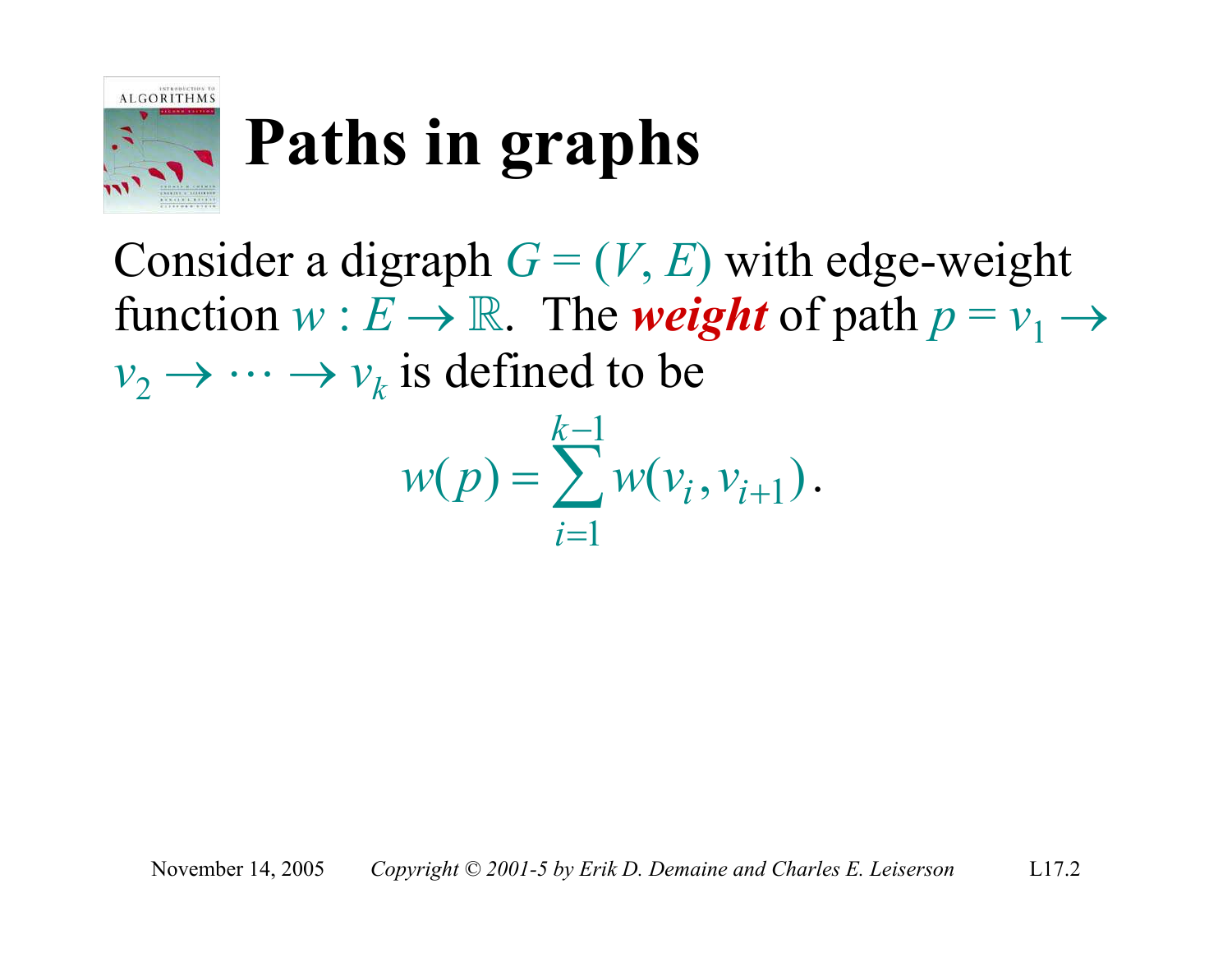

# **Paths in graphs**

Consider a digraph  $G = (V, E)$  with edge-weight function  $w : E \to \mathbb{R}$ . The *weight* of path  $p = v_1 \to$  $v_2 \rightarrow \cdots \rightarrow v_k$  is defined to be

$$
w(p) = \sum_{i=1}^{k-1} w(v_i, v_{i+1}).
$$

**Example:**

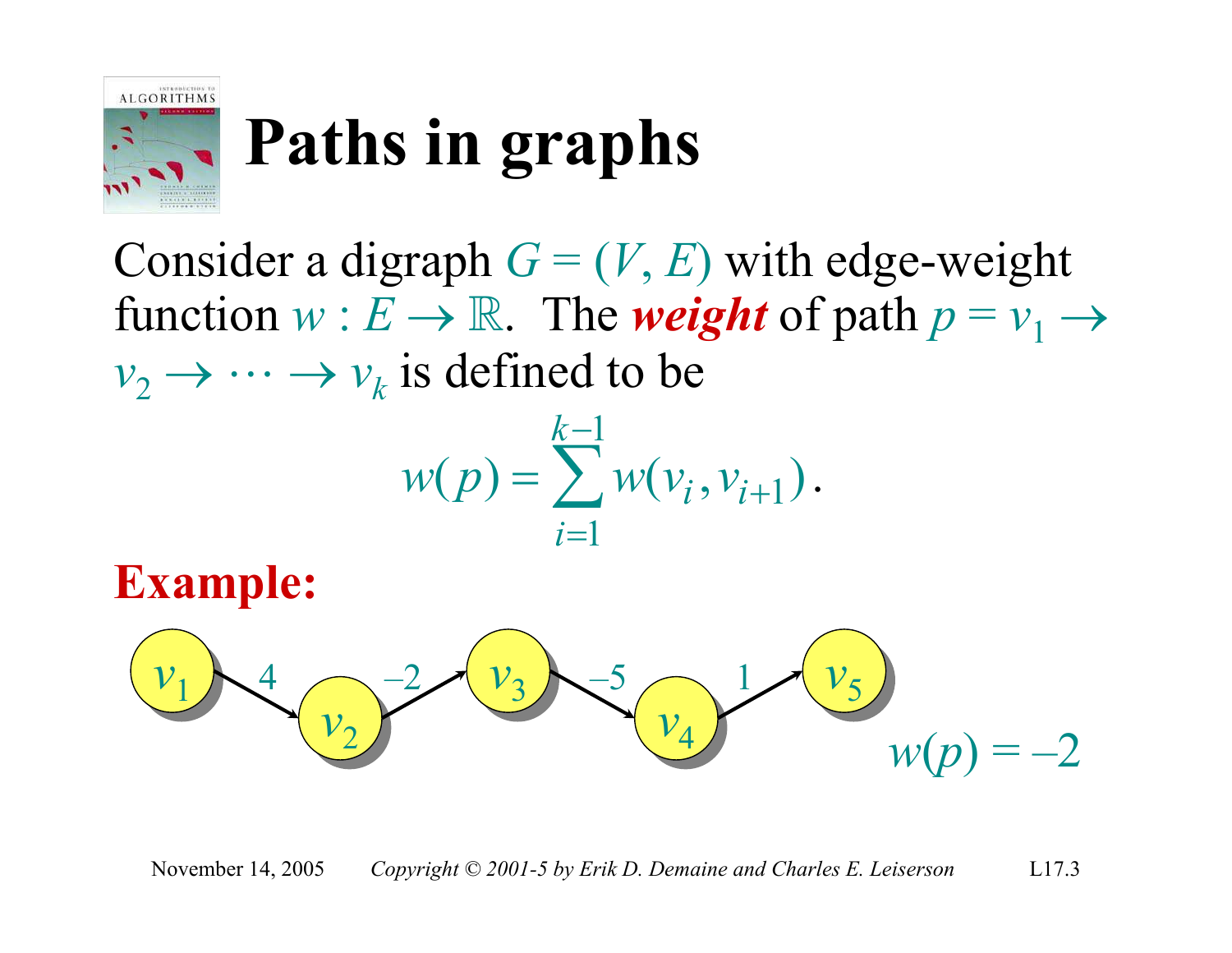

# **Shortest paths**

A *shortest path* from *u* to *v* is a path of minimum weight from *u* to *v*. The *shortestpath weight* from *u* to *v* is defined as

 $\delta(u, v) = \min\{w(p) : p \text{ is a path from } u \text{ to } v\}.$ 

**Note:**  $\delta(u, v) = \infty$  if no path from *u* to *v* exists.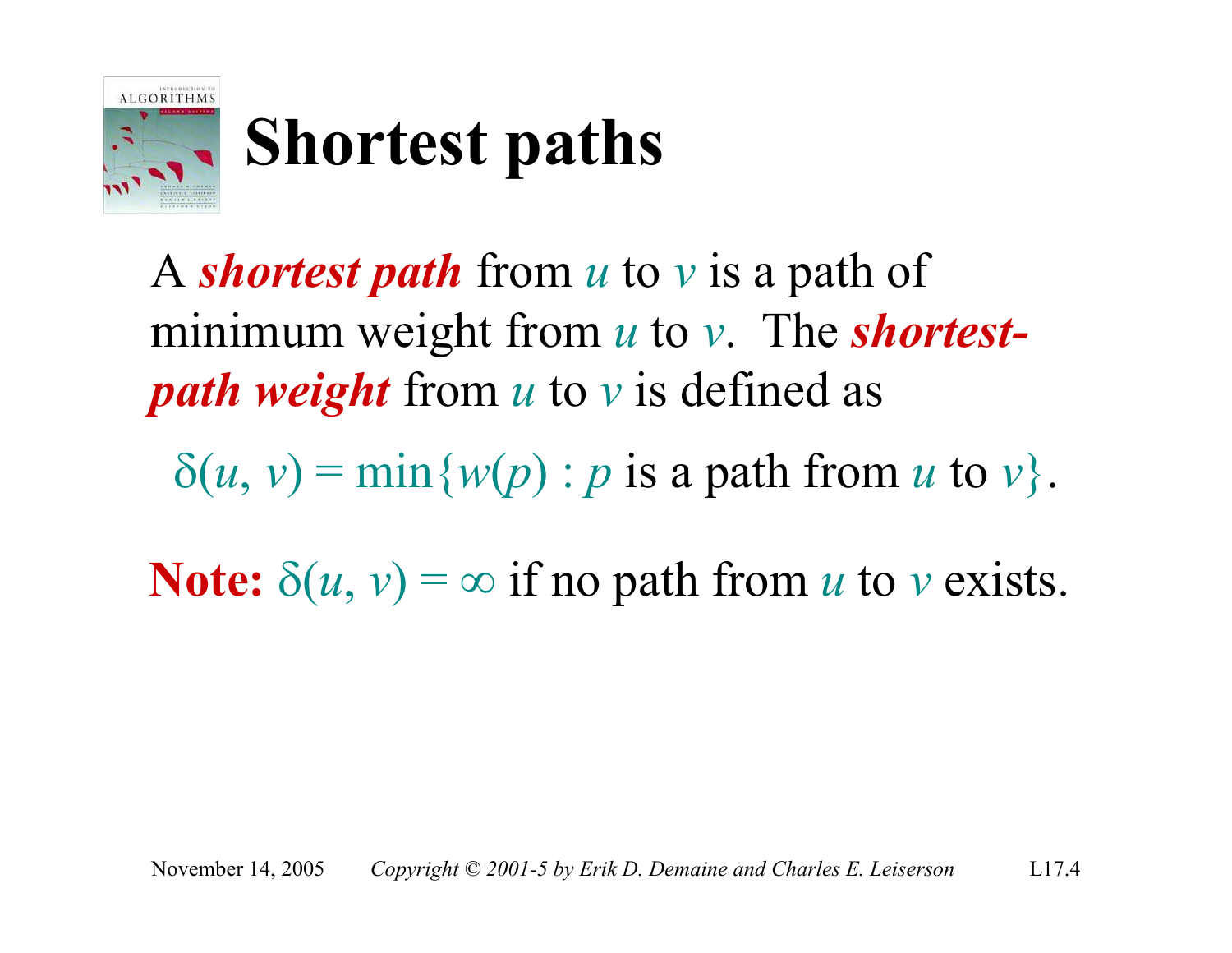

# **Optimal substructure**

**Theorem.** A subpath of a shortest path is a shortest path.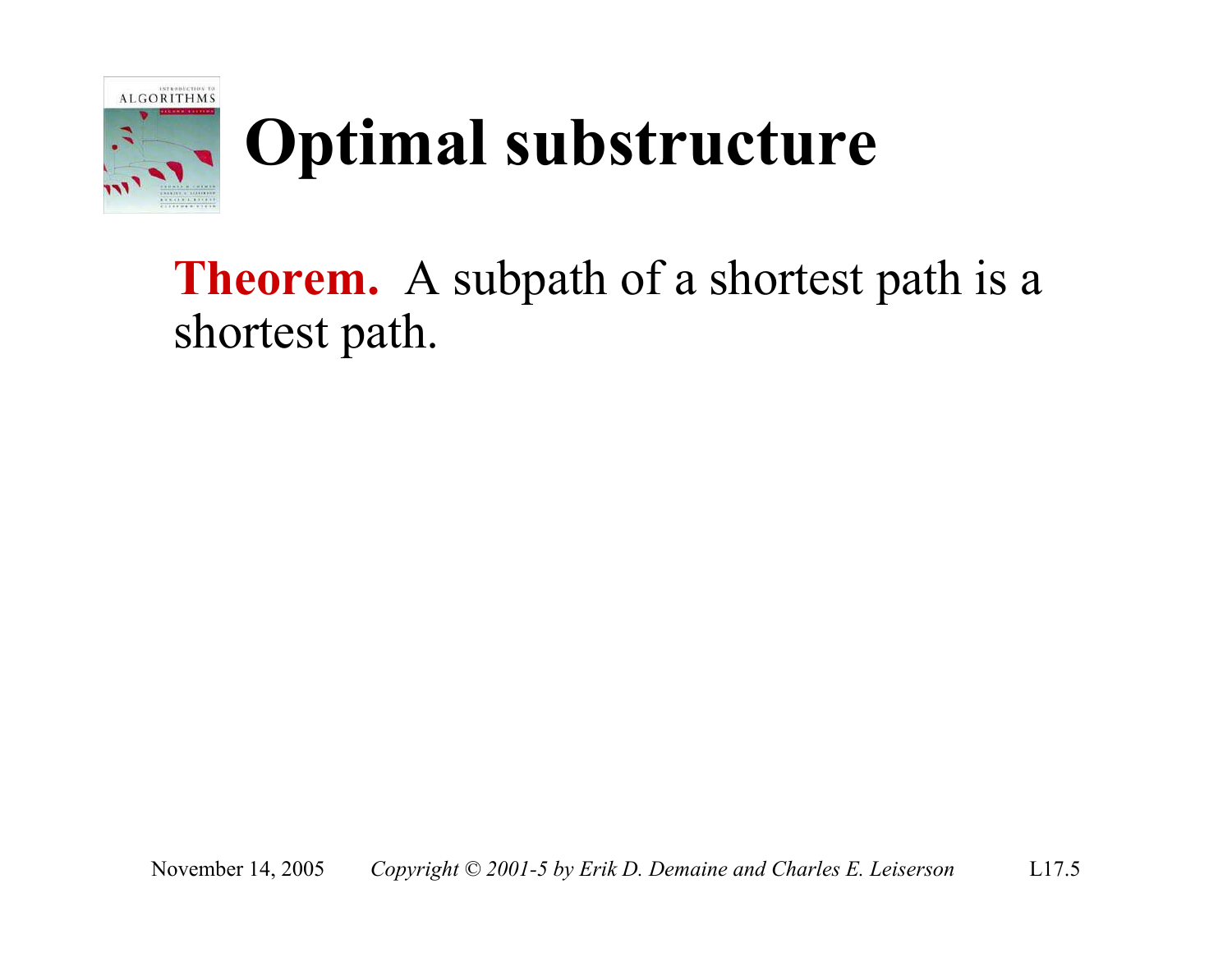

# **Optimal substructure**

**Theorem.** A subpath of a shortest path is a shortest path.

*Proof.* Cut and paste:

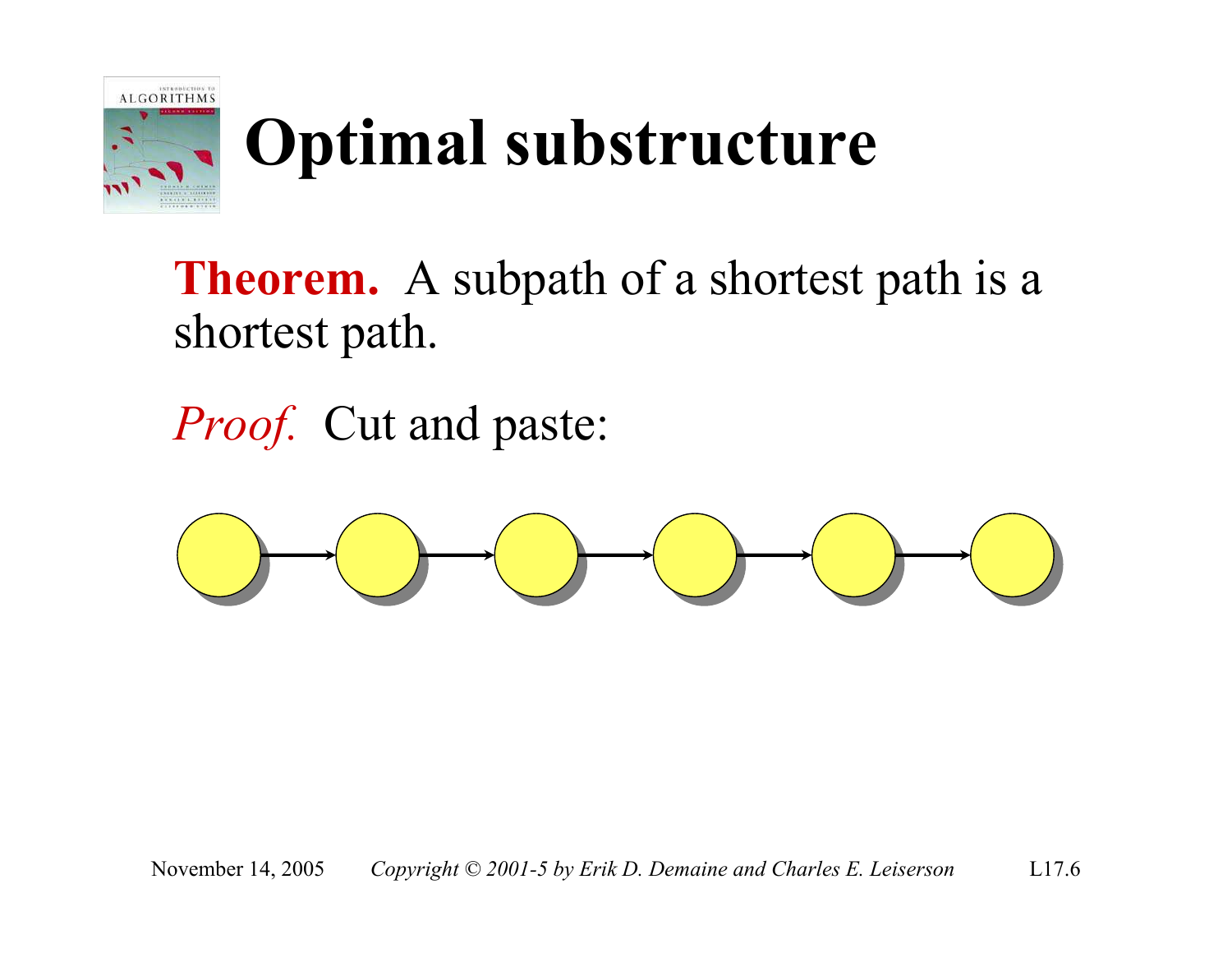

# **Optimal substructure**

**Theorem.** A subpath of a shortest path is a shortest path.

*Proof.* Cut and paste:

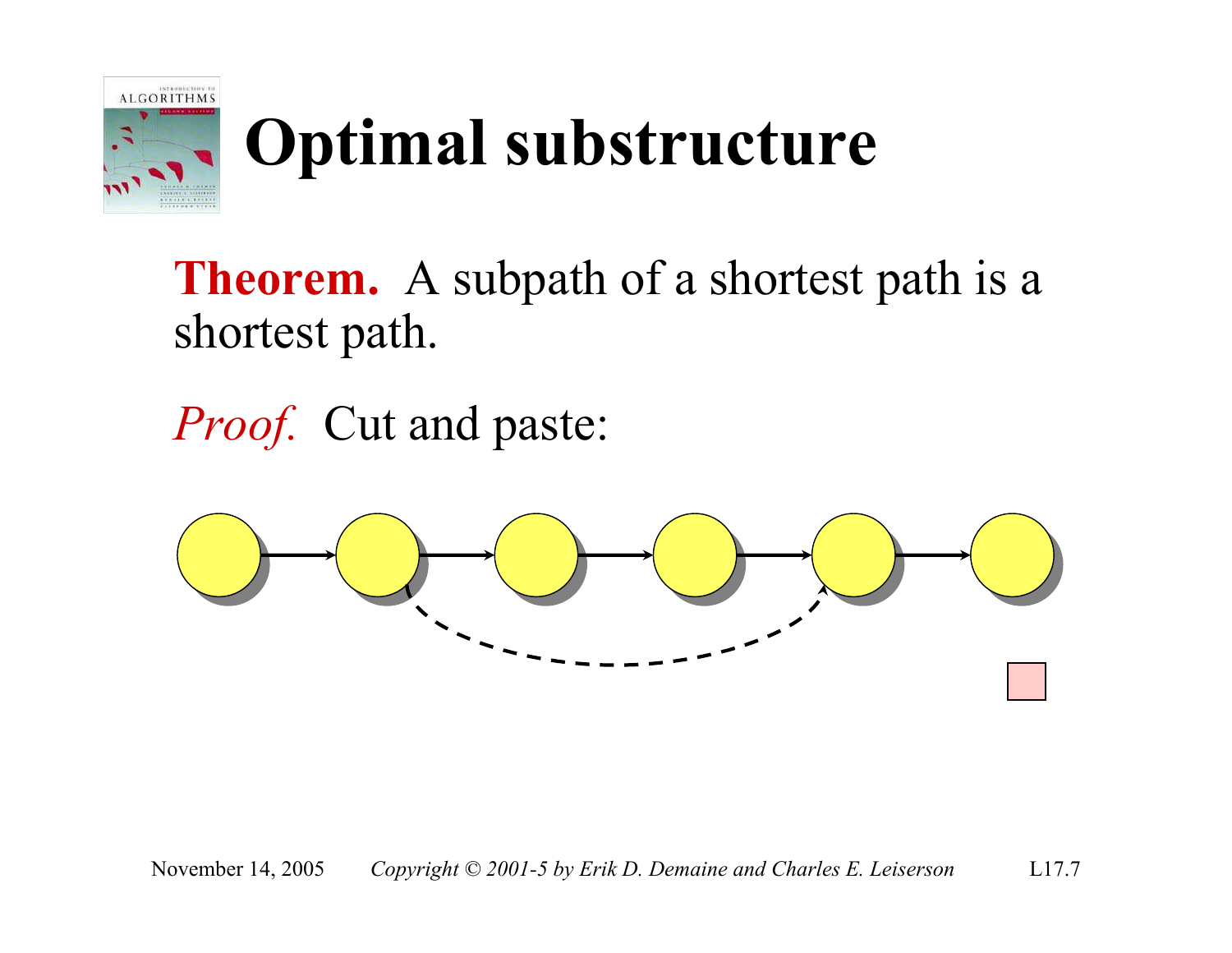

# **Triangle inequality**

#### **Theorem.** For all  $u, v, x \in V$ , we have  $\delta(u, v) \leq \delta(u, x) + \delta(x, v).$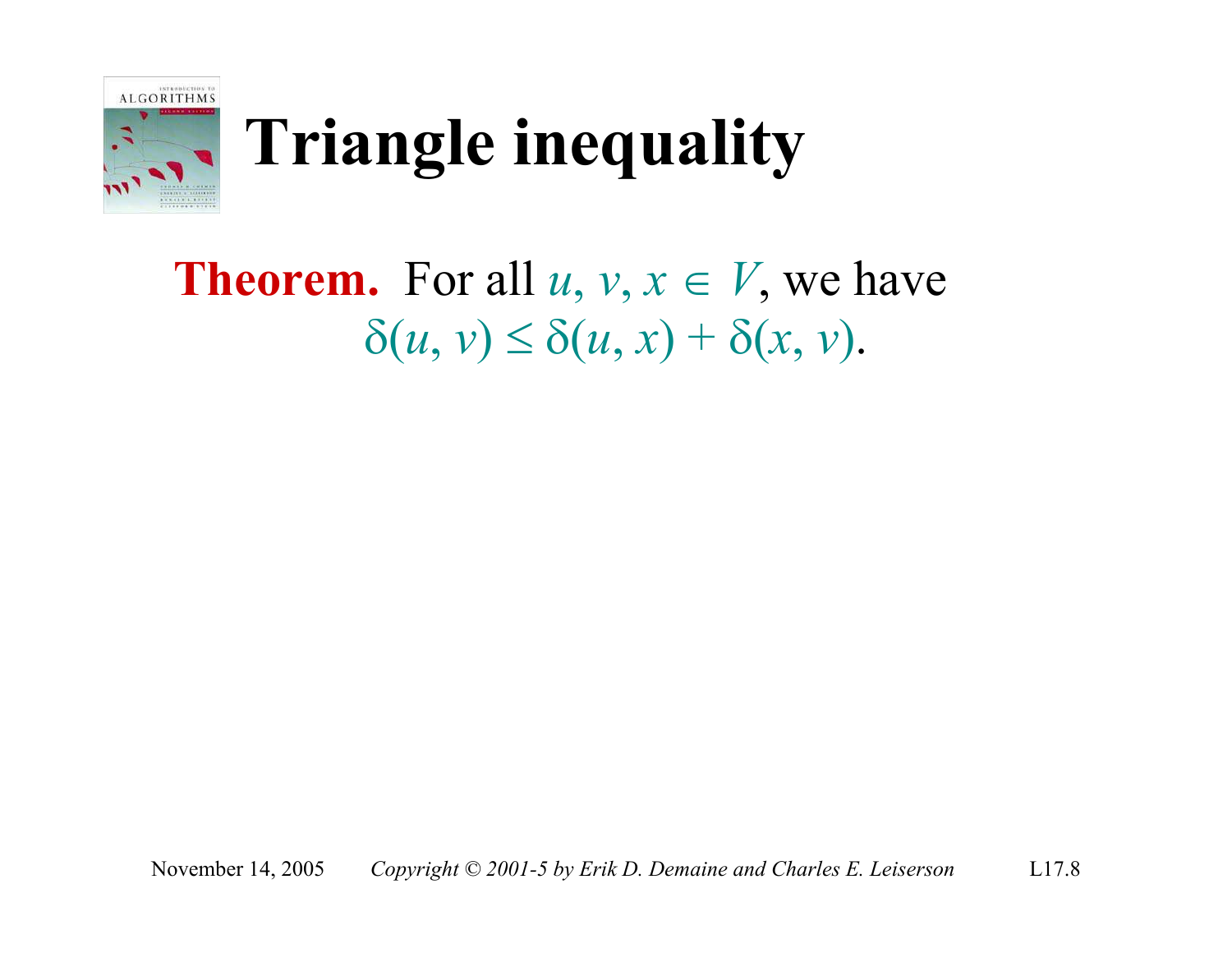

# **Triangle inequality**

**Theorem.** For all  $u, v, x \in V$ , we have  $\delta(u, v) \leq \delta(u, x) + \delta(x, v).$ 

*Proof.*

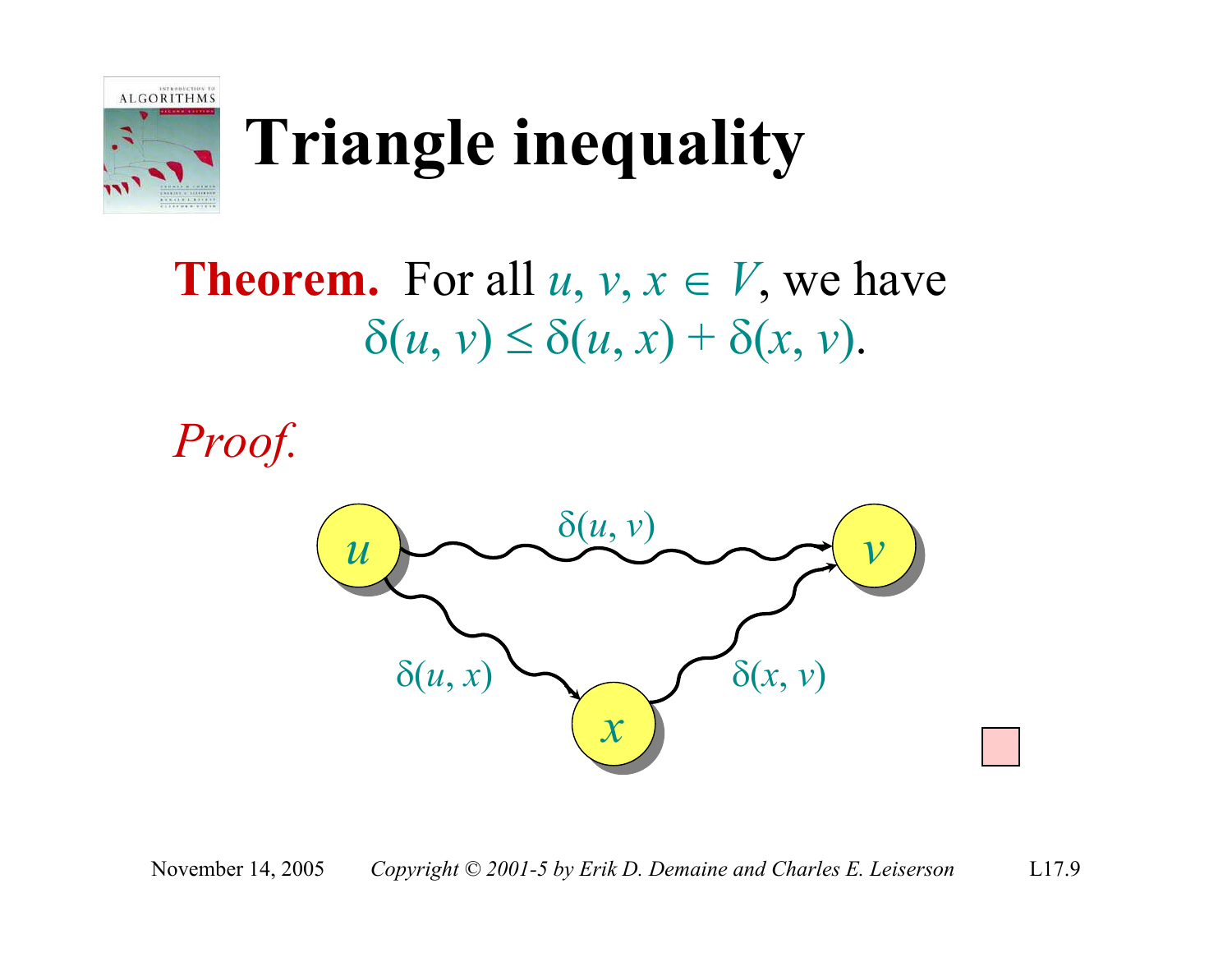

# **Well-definedness of shortest paths**

If a graph *G* contains a negative-weight cycle, then some shortest paths may not exist.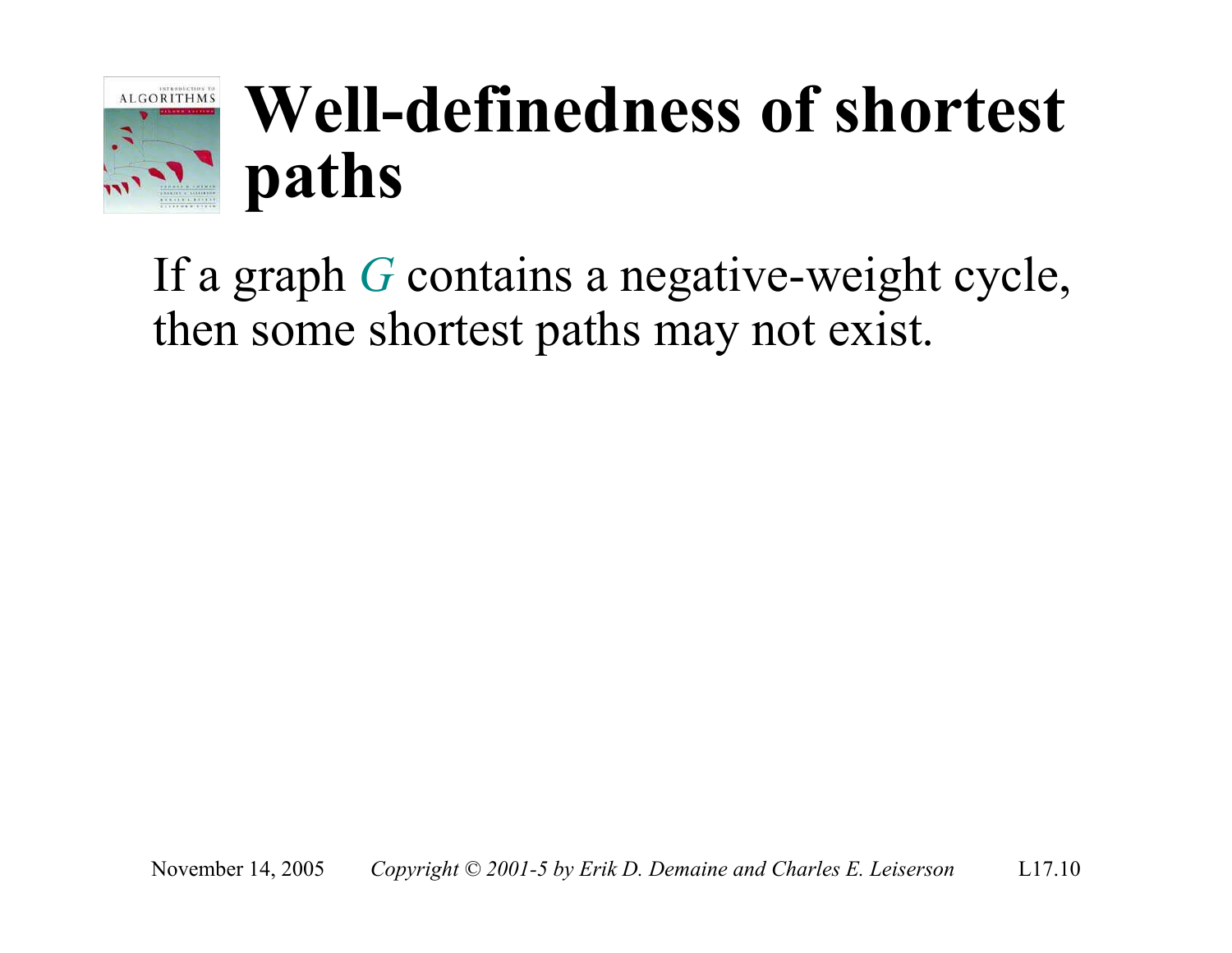

# **Well-definedness of shortest paths**

If a graph *G* contains a negative-weight cycle, then some shortest paths may not exist.

**Example:**

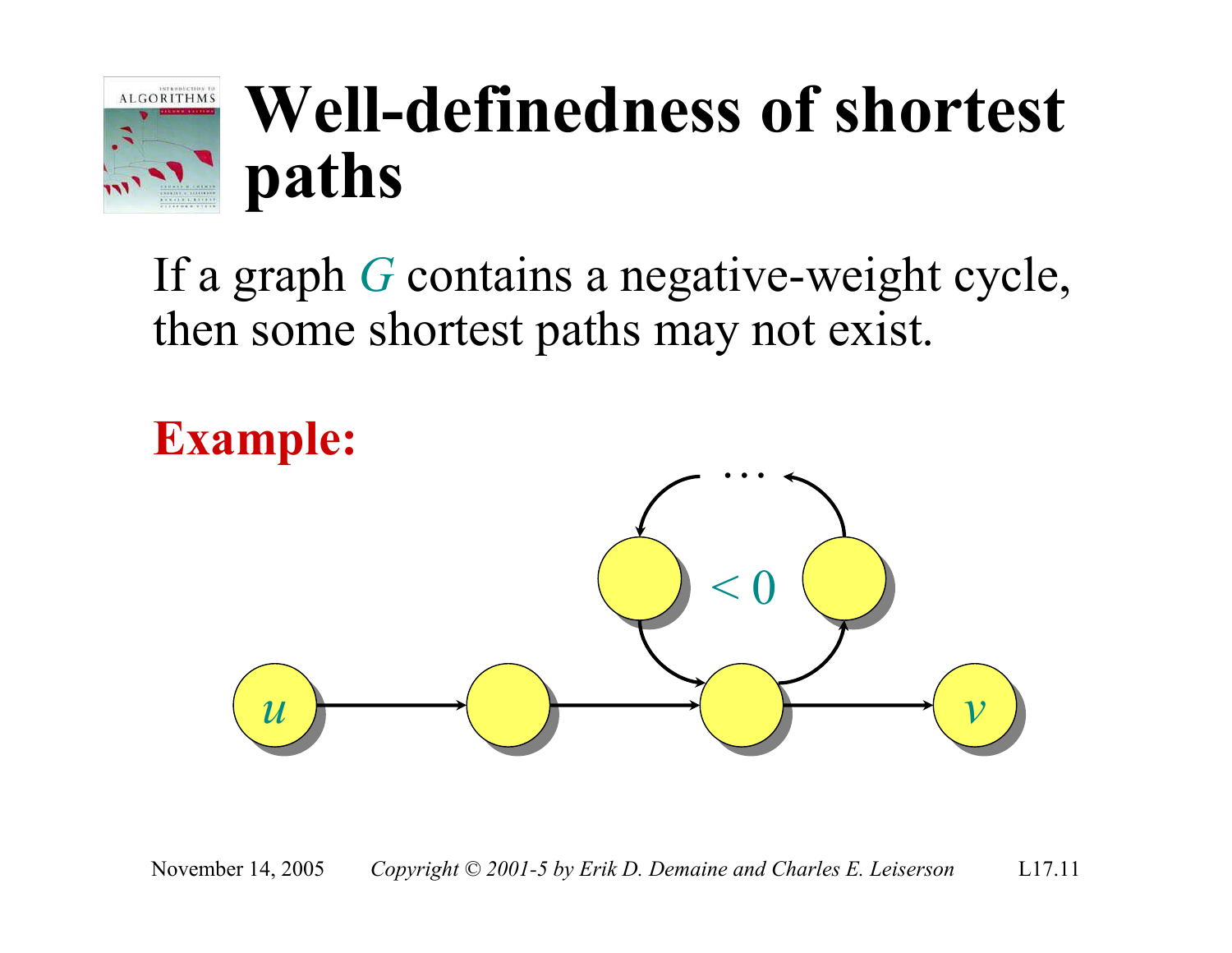

# **Single-source shortest paths**

**Problem.** From a given source vertex  $s \in V$ , find the shortest-path weights  $\delta(s, v)$  for all  $v \in V$ .

If all edge weights *w*(*u*, *v*) are *nonnegative*, all shortest-path weights must exist.

#### **IDEA:** Greedy.

- 1. Maintain a set *S* of vertices whose shortestpath distances from *s* are known.
- 2. At each step add to *S* the vertex  $v \in V S$ whose distance estimate from *s* is minimal.
- 3. Update the distance estimates of vertices adjacent to *v*.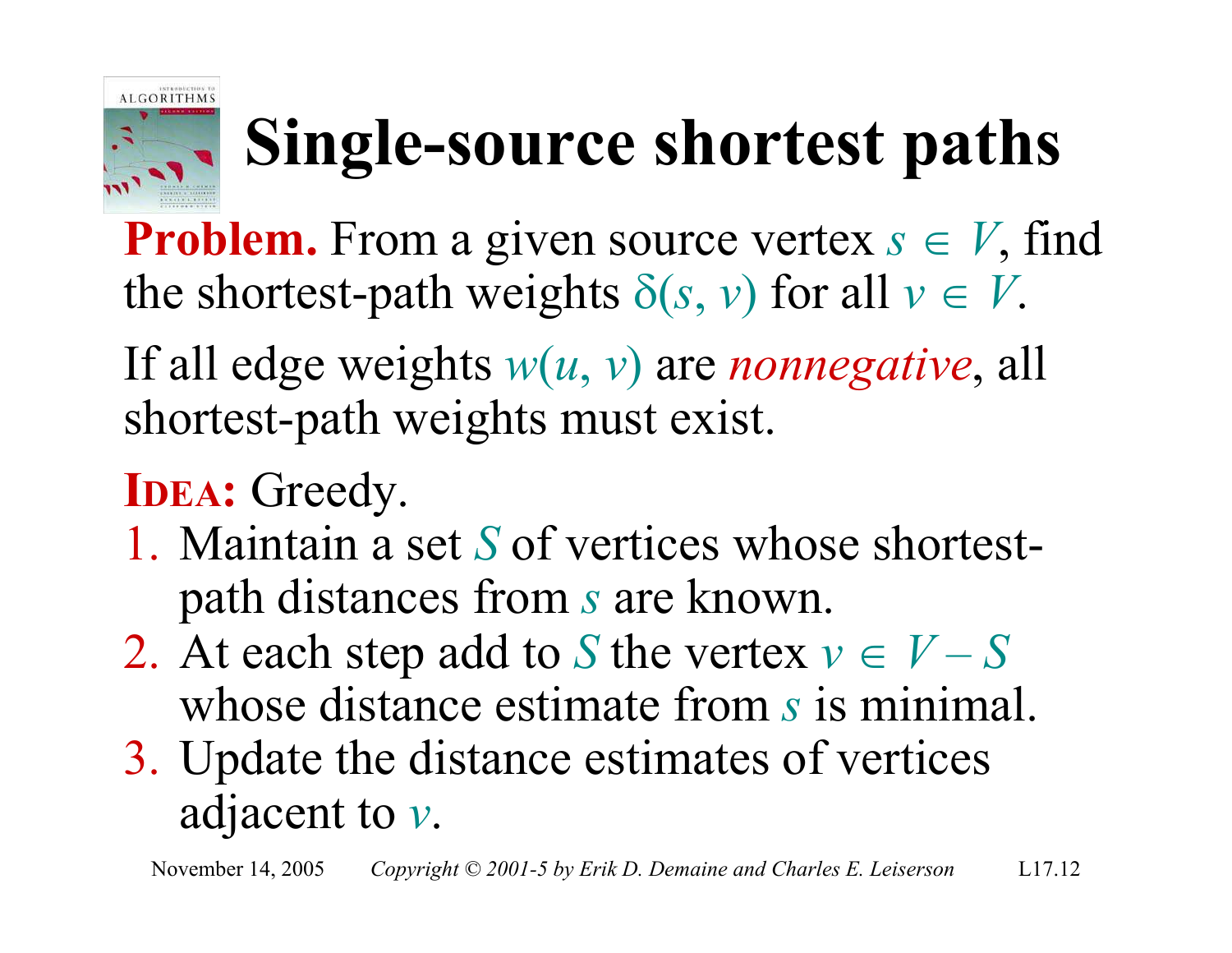

# **Dijkstra's algorithm**

 $d[s] \leftarrow 0$ for each  $v \in V - \{s\}$ **do**  $d[v] \leftarrow \infty$  $S \leftarrow \varnothing$  $Q \leftarrow V$   $\triangleright Q$  is a priority queue maintaining *V* – *S*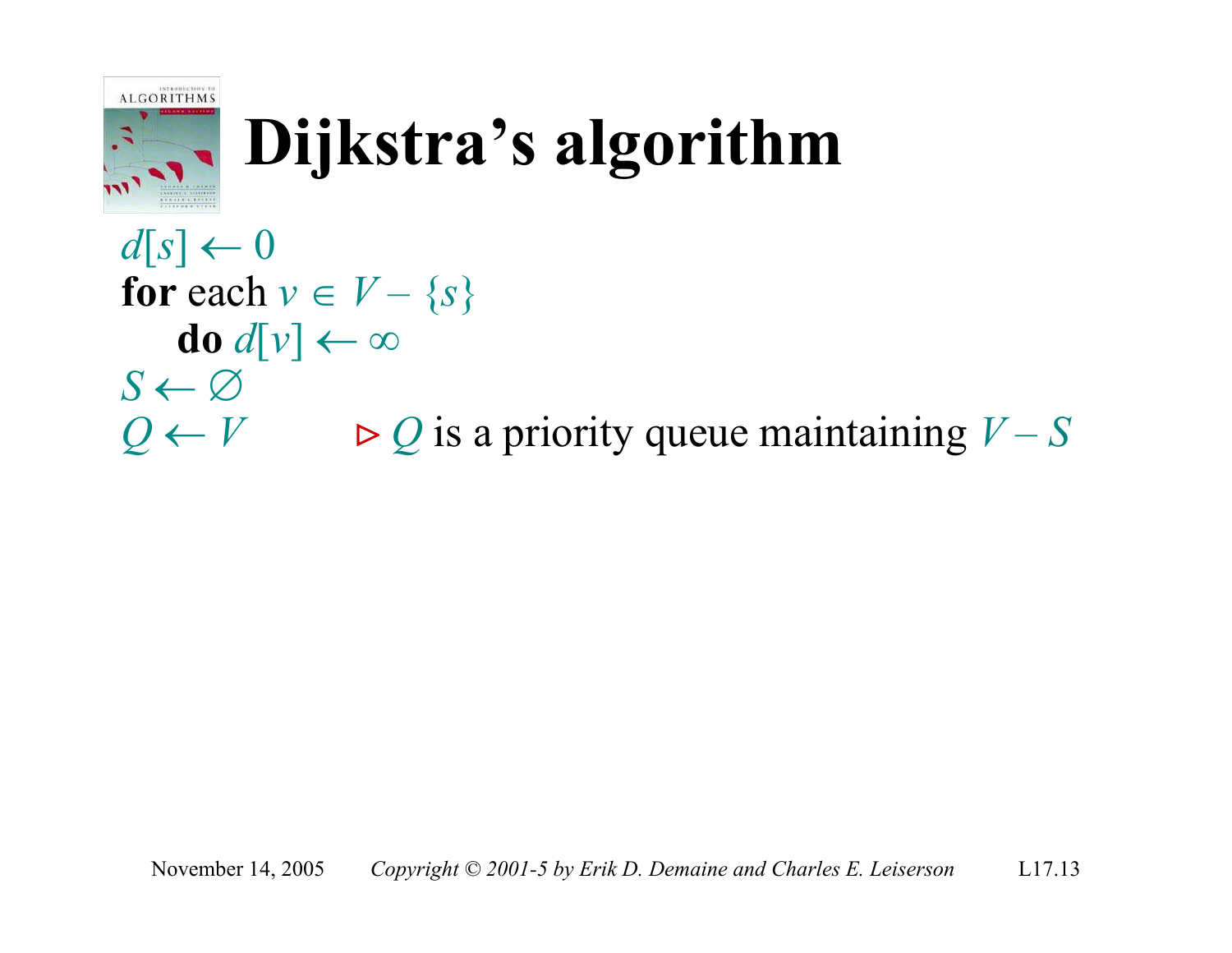

# **Dijkstra's algorithm**

```
d[s] \leftarrow 0for each v \in V - \{s\}do d[v] \leftarrow \inftyS \leftarrow \varnothingQ \leftarrow V \triangleright Q is a priority queue maintaining V – S
while Q \neq \emptysetd\mathbf{o} u \leftarrow \text{EXTRACT-MIN}(Q)S \leftarrow S \cup \{u\} if d[u] = infinity: break; NOTE: all remaining
         for each v \in Adj[u] (with v from Q)
             do if d[v] > d[u] + w(u, v)then d[v] \leftarrow d[u] + w(u, v)<u>zives</u> are not
                                                                      accessible from
                                                                      source
```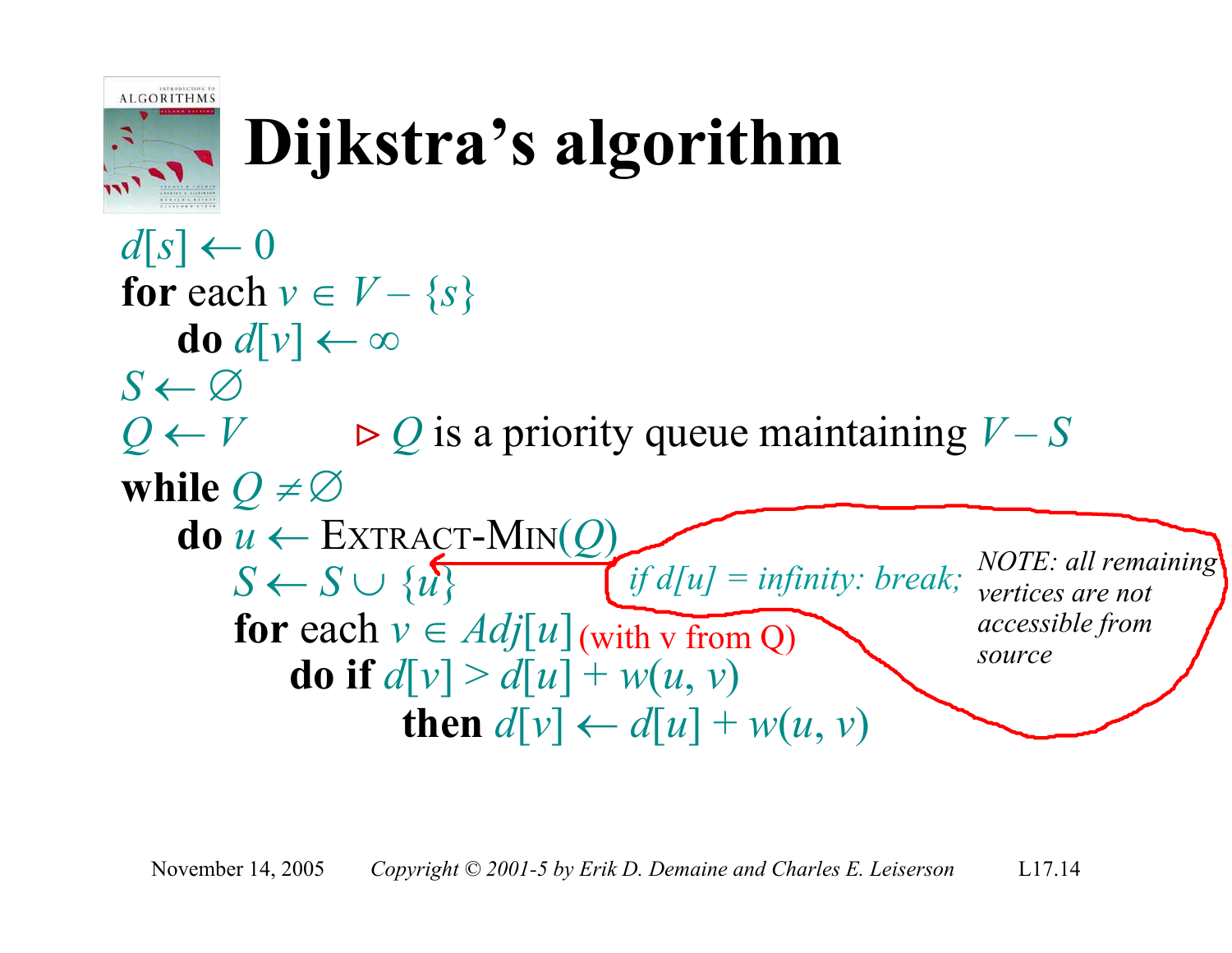

# **Dijkstra's algorithm**

 $d[s] \leftarrow 0$ for each  $v \in V - \{s\}$ **do**  $d[v] \leftarrow \infty$  $S \leftarrow \varnothing$  $Q \leftarrow V$   $\triangleright Q$  is a priority queue maintaining *V* – *S* **while**  $Q \neq \emptyset$  $d\mathbf{o} u \leftarrow \text{EXTRACT-MIN}(Q)$  $S \leftarrow S \cup \{u\}$ **for** each  $v \in Adj[u]$  (with v from Q) **do if**  $d[v] > d[u] + w(u, v)$ **then**  $d[v] \leftarrow d[u] + w(u, v)$ Implicit DECREASE-KEY  $\boldsymbol{\kappa}$ elaxation *step*  $T(\text{prev}[v] := u)$  $\mathcal{F}_{if}d[u] = \text{infinity: break};\ \text{NOTE: all remaining}$ *zivertices are not accessible from* 

November 14, 2005 *Copyright © 2001-5 by Erik D. Demaine and Charles E. Leiserson* L17.15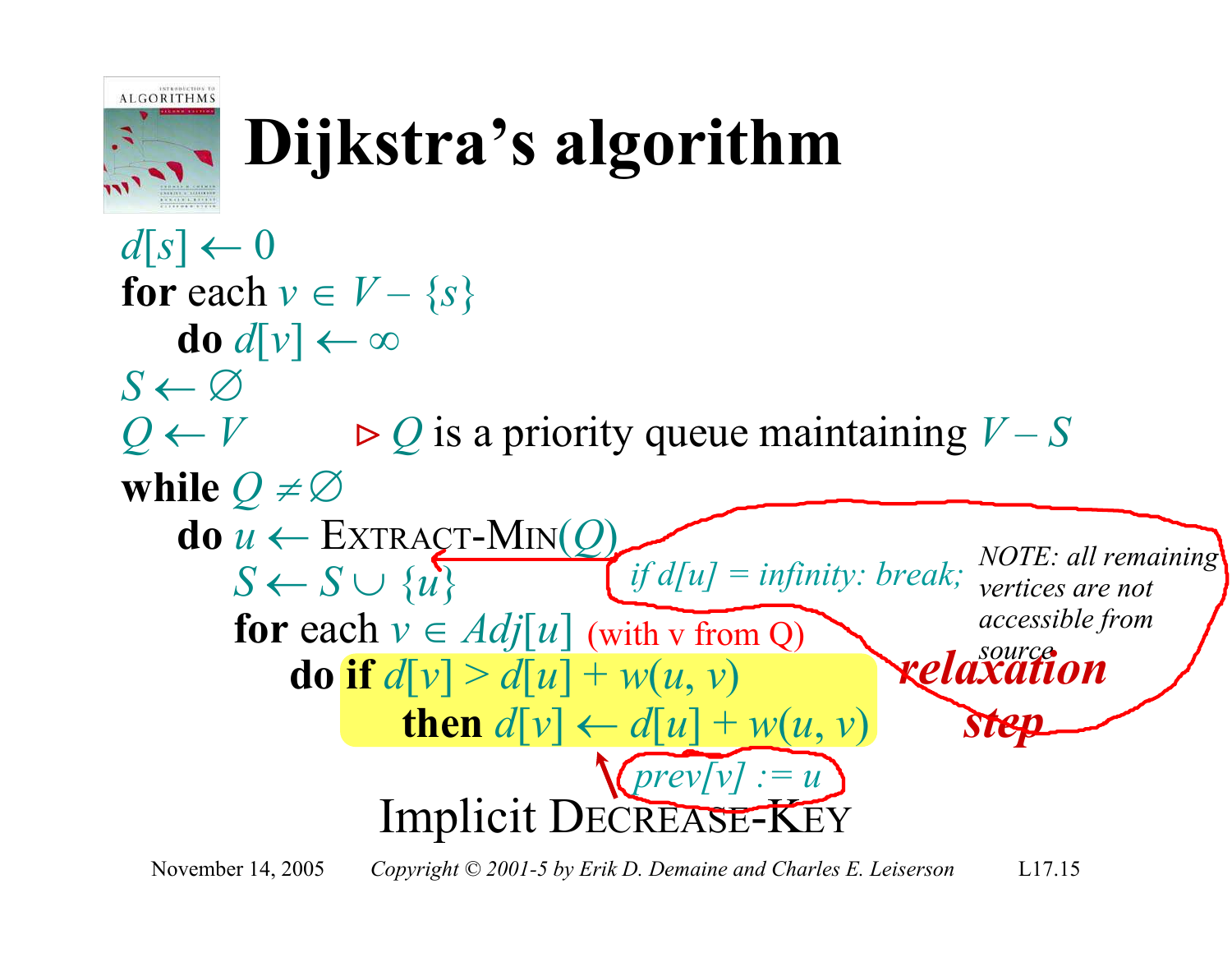

**Graph with nonnegative edge weights:**

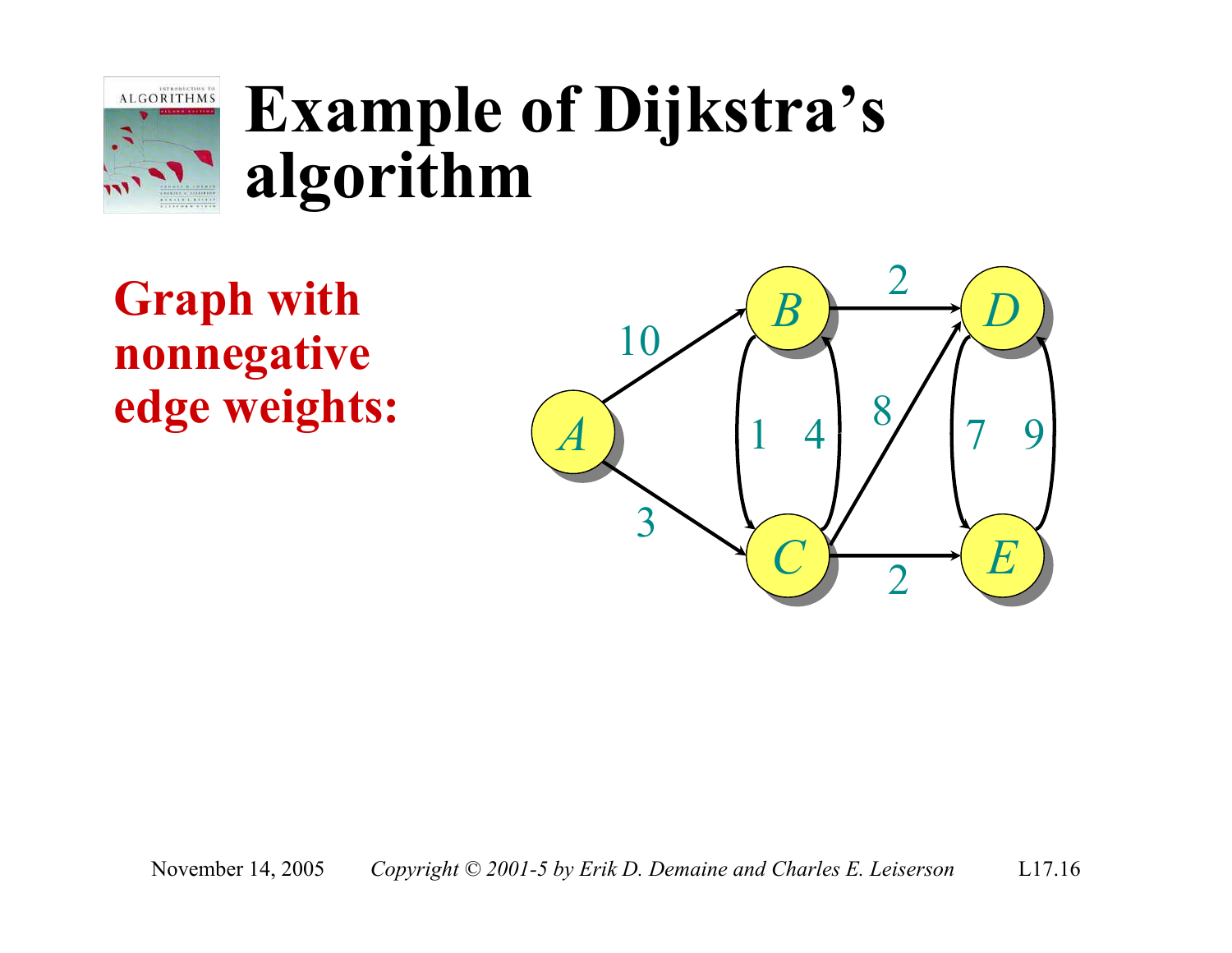

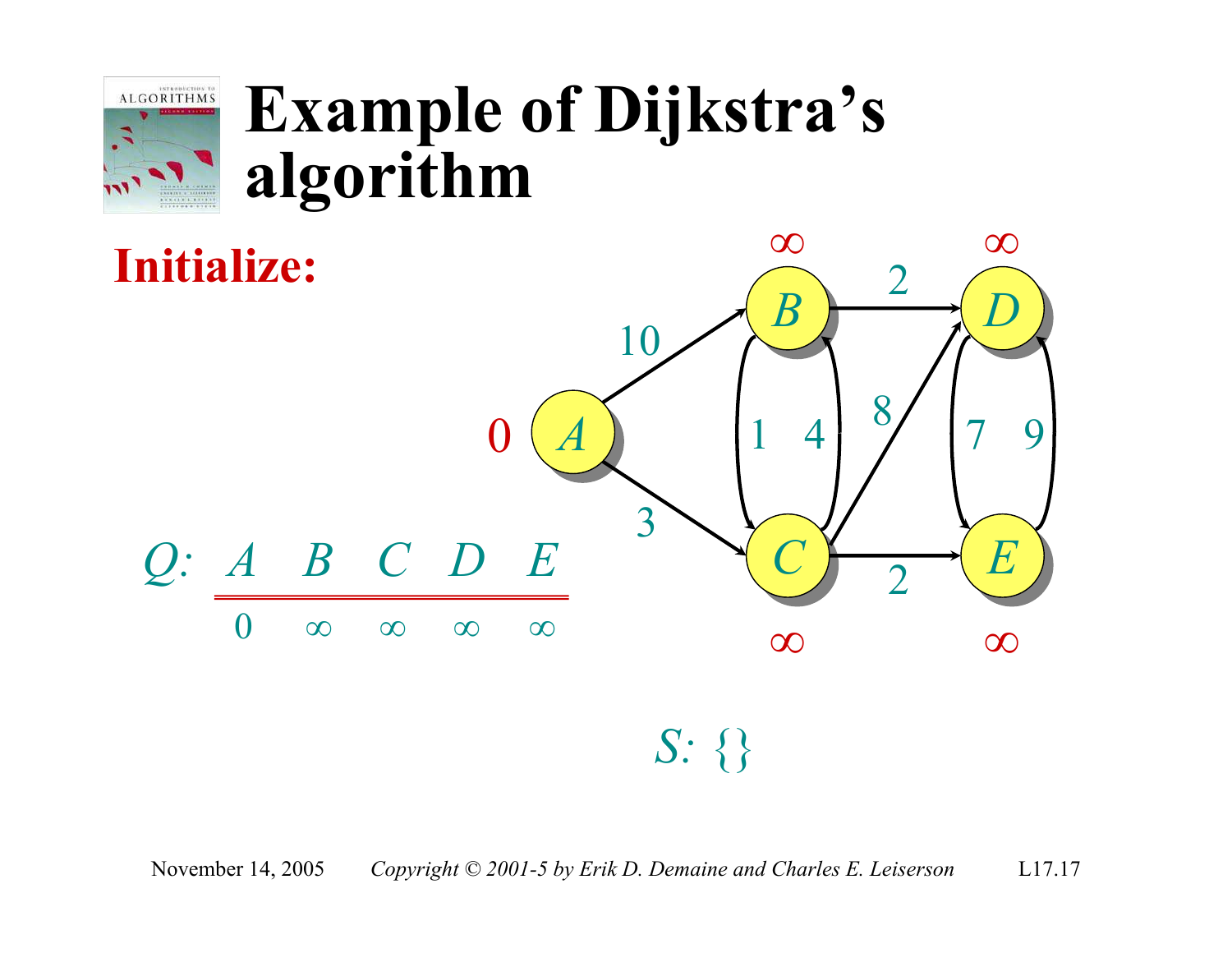



#### November 14, 2005 *Copyright © 2001-5 by Erik D. Demaine and Charles E. Leiserson* L17.18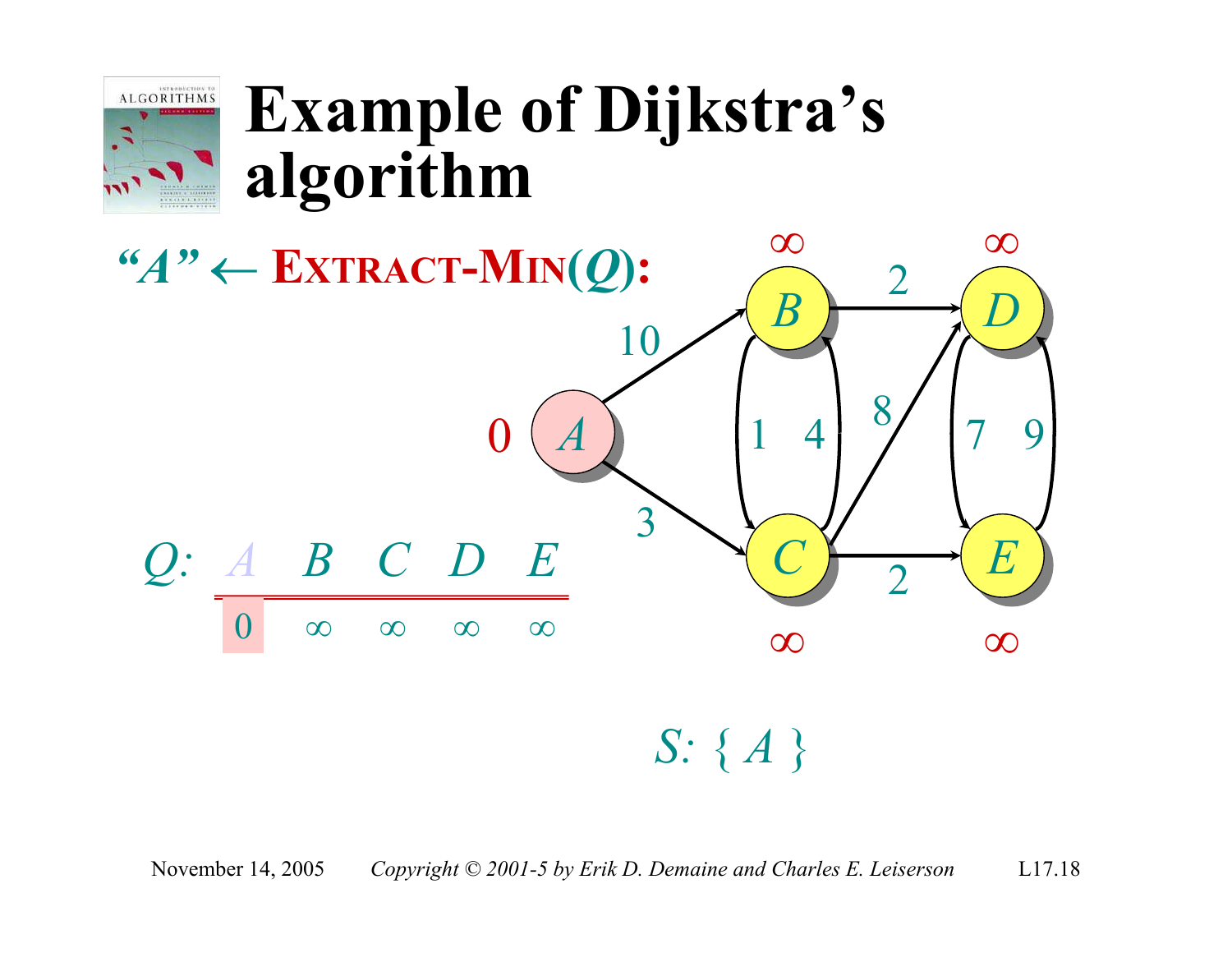

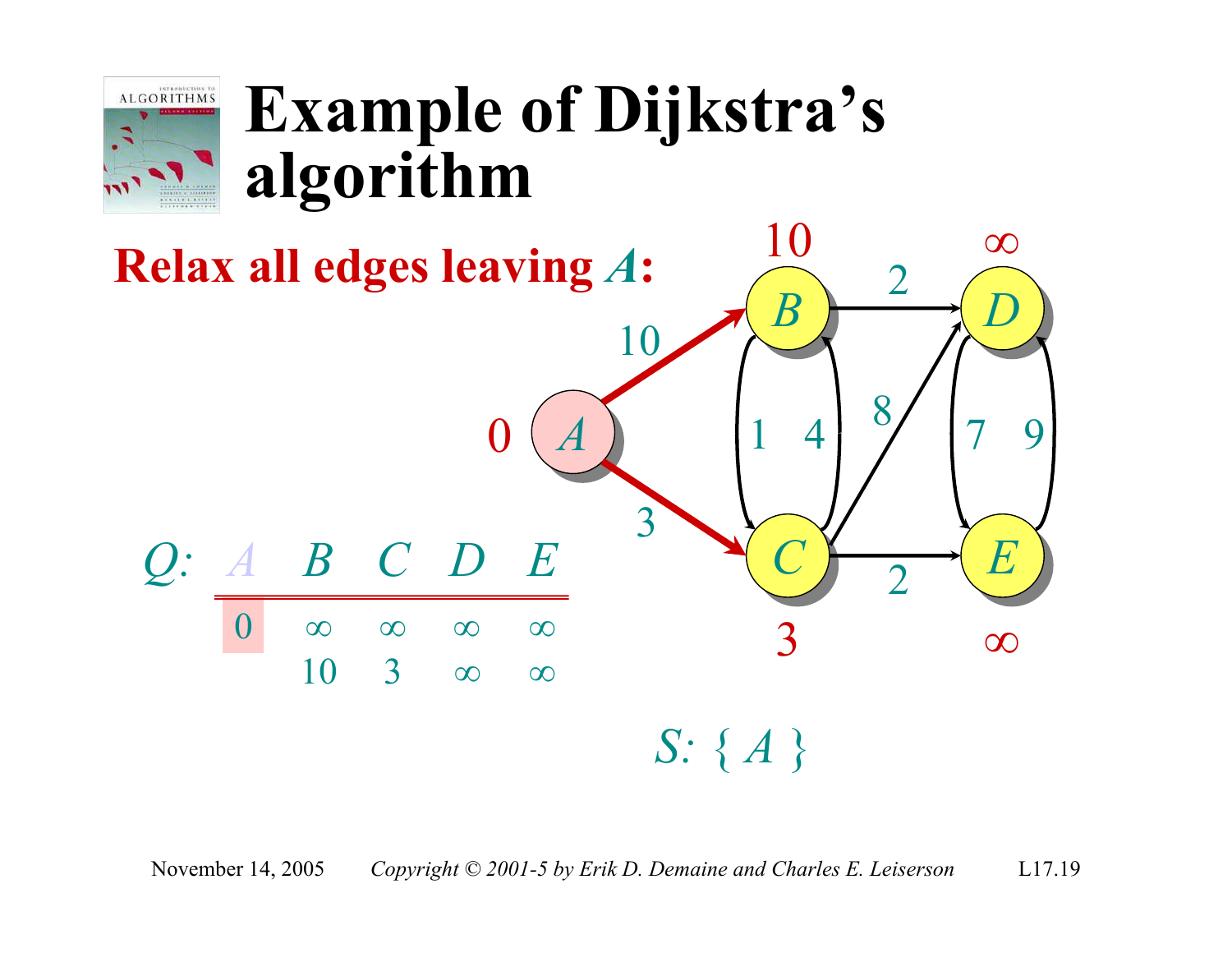

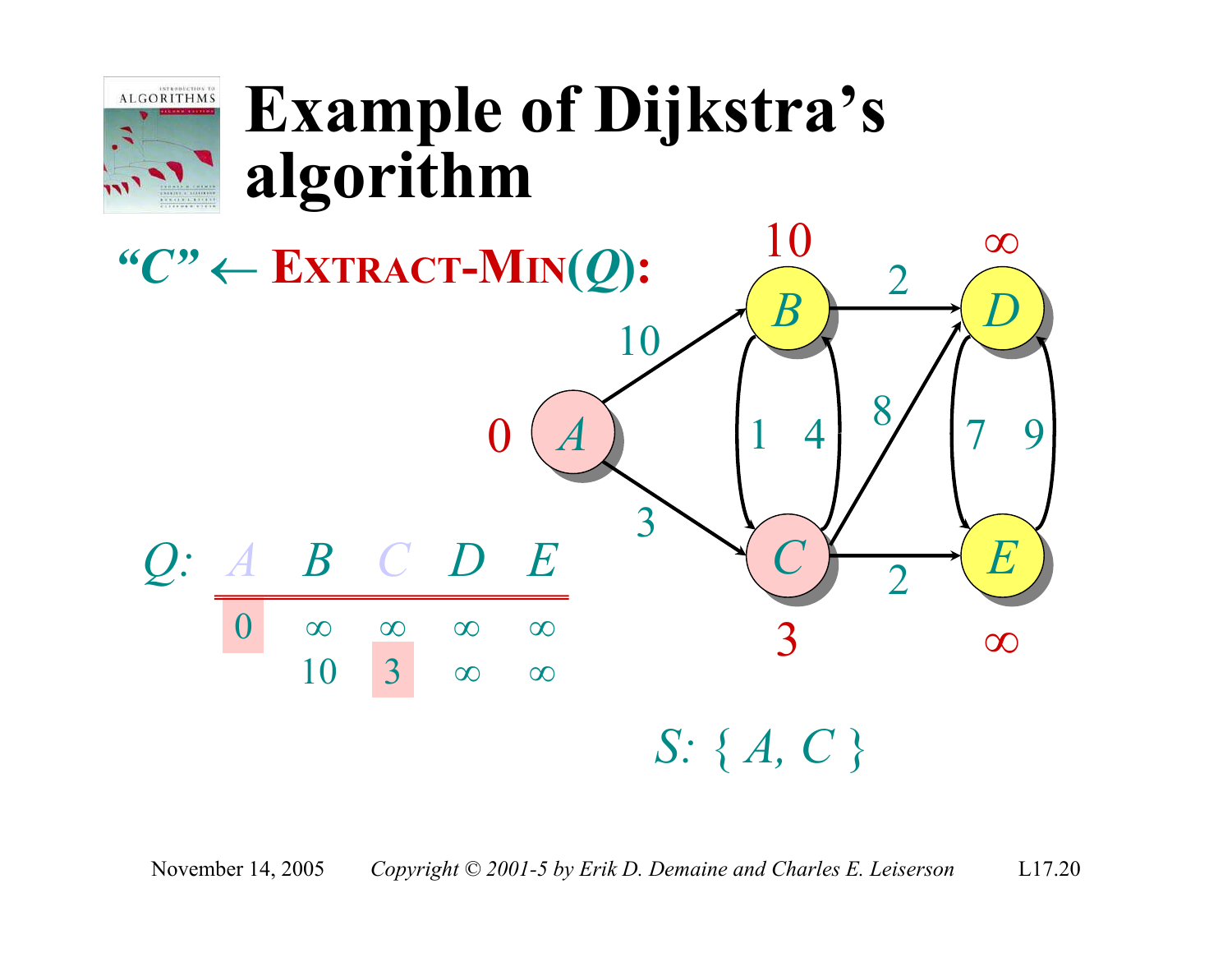

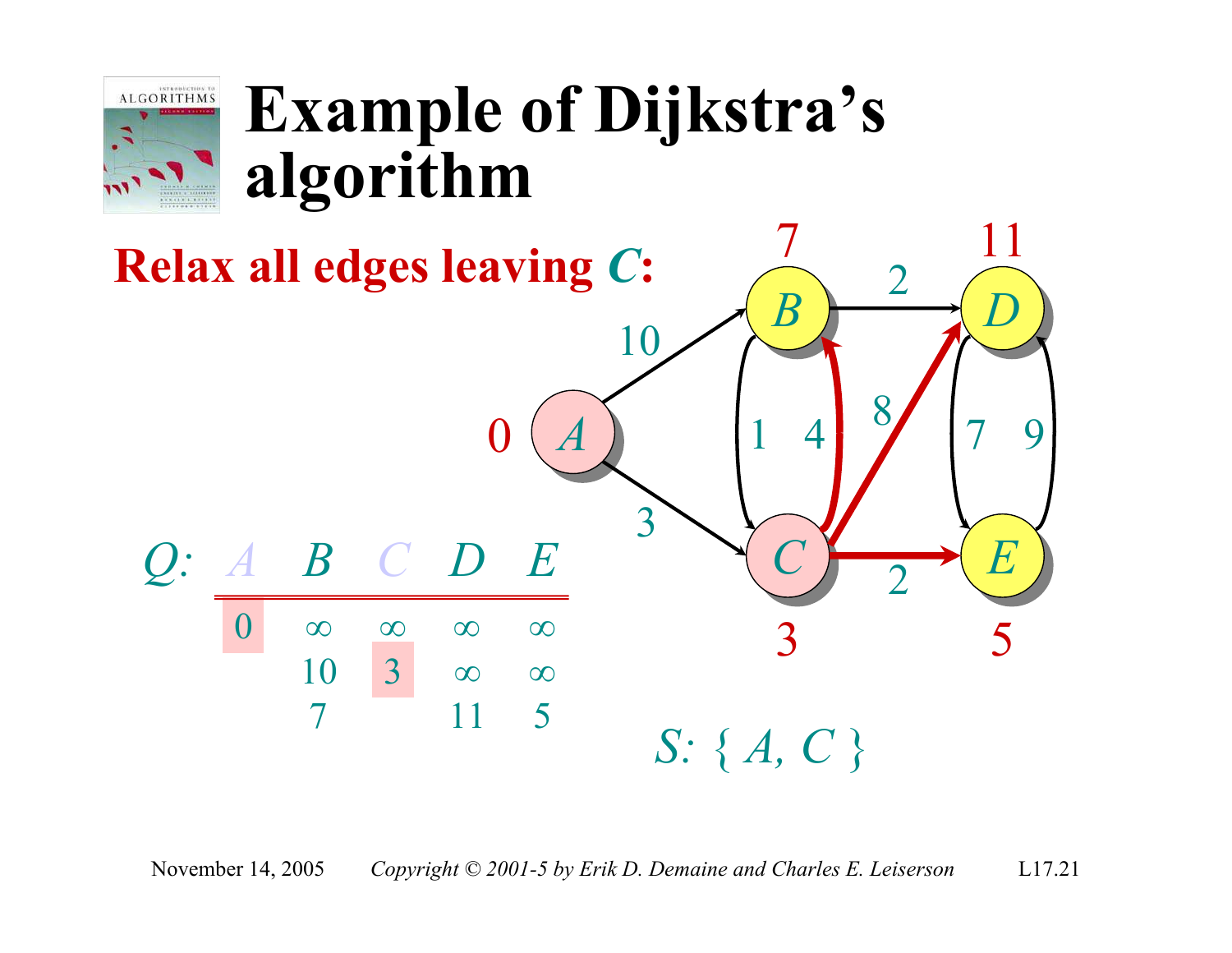

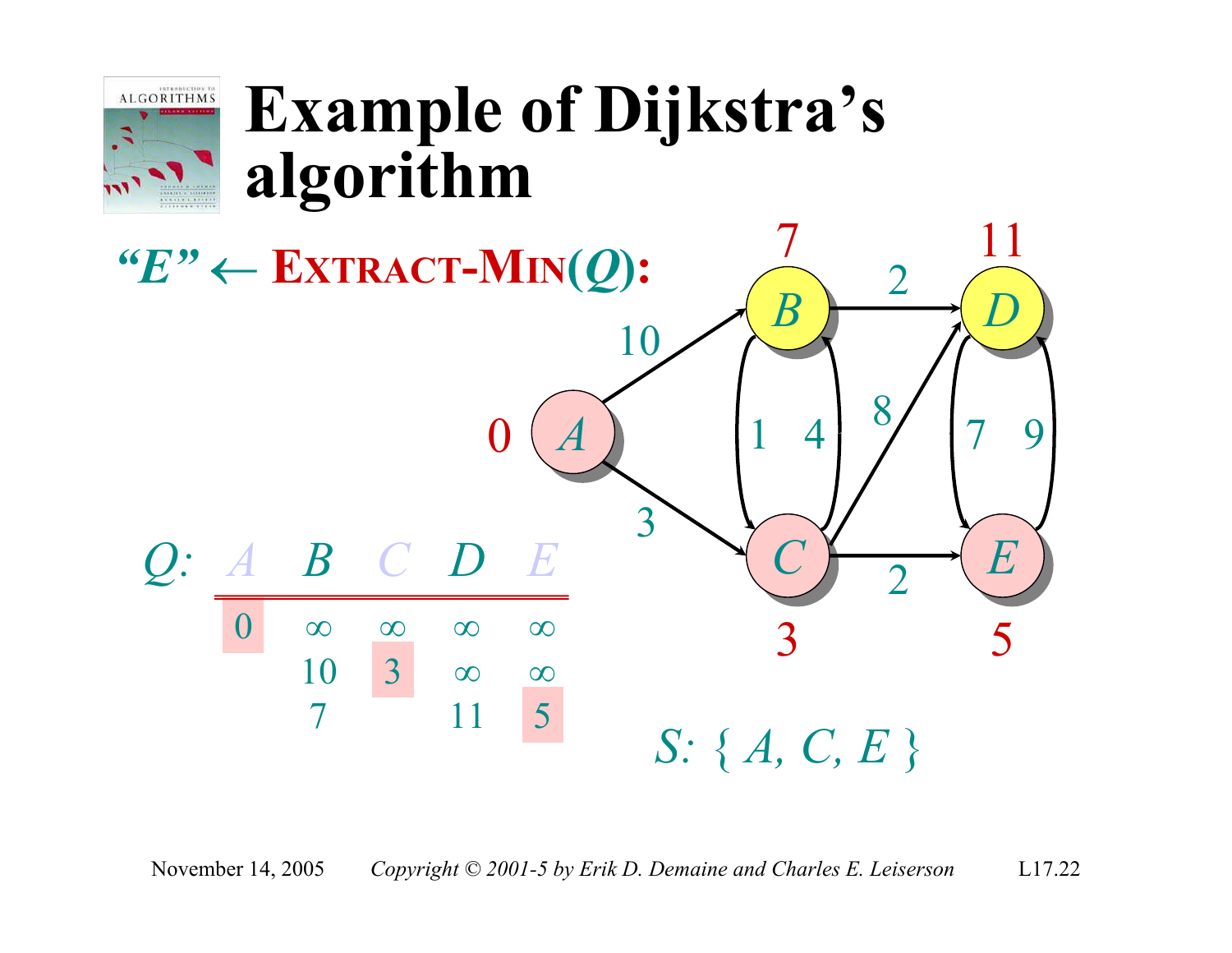

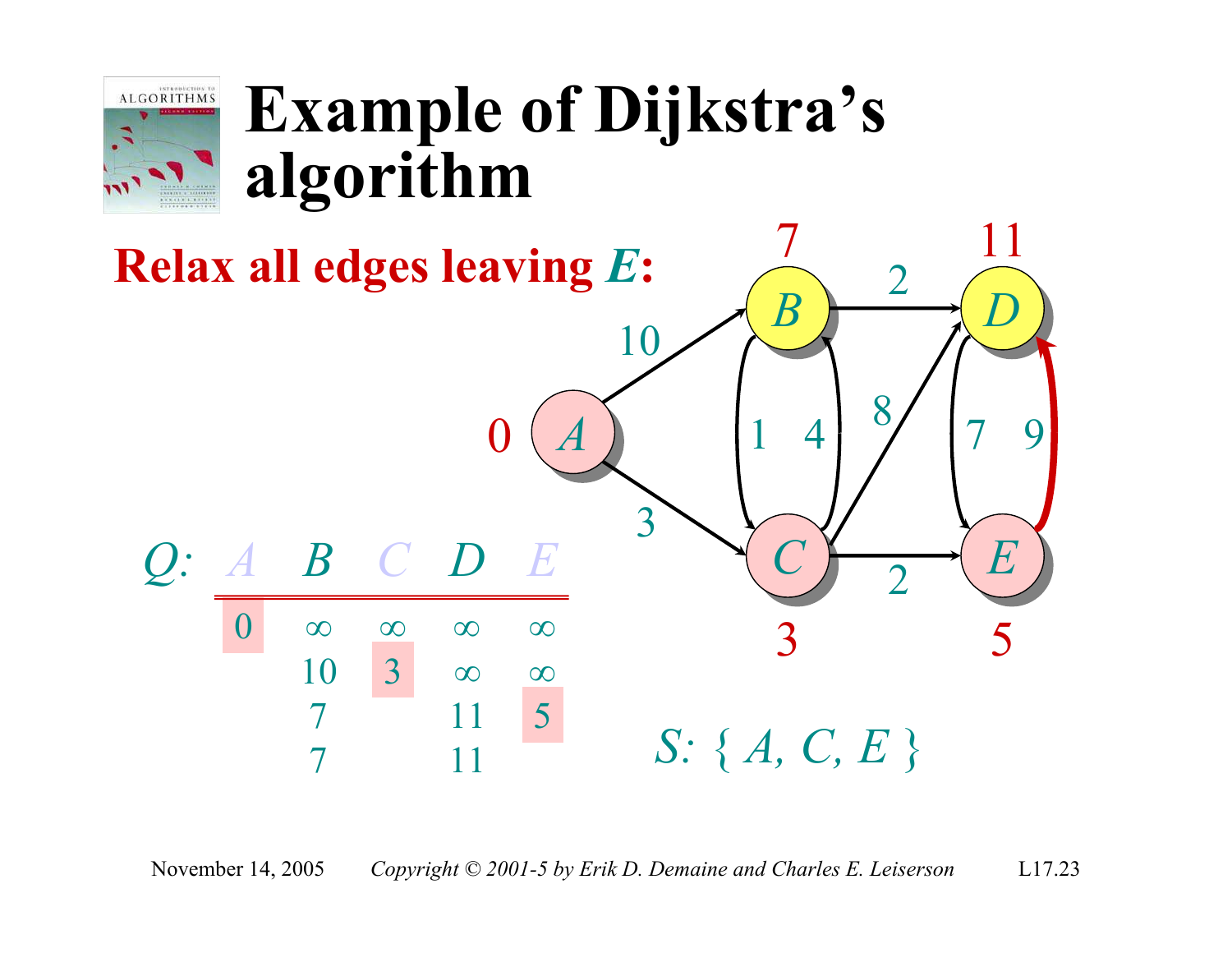

11

*S:* { *A, C, E, B* }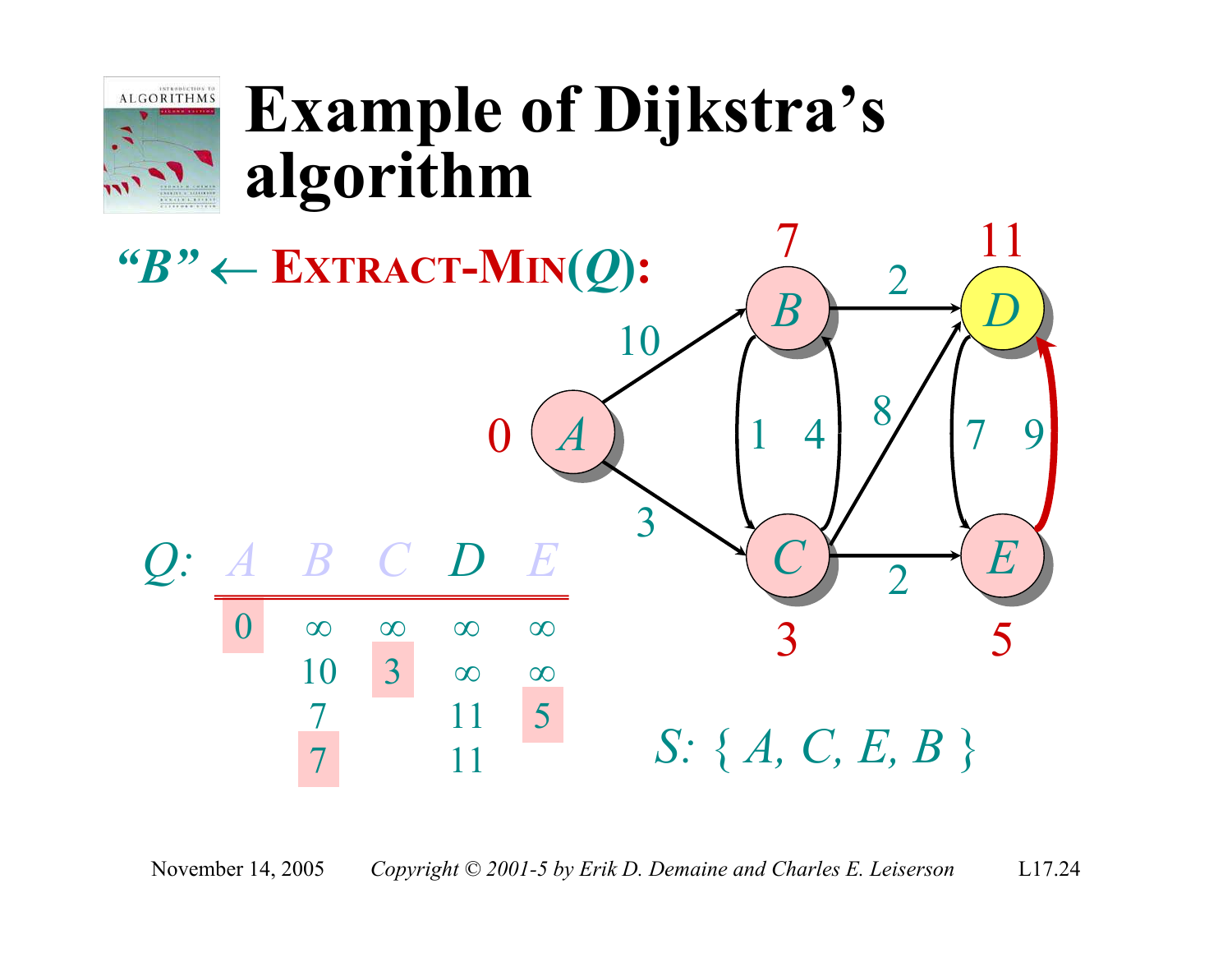

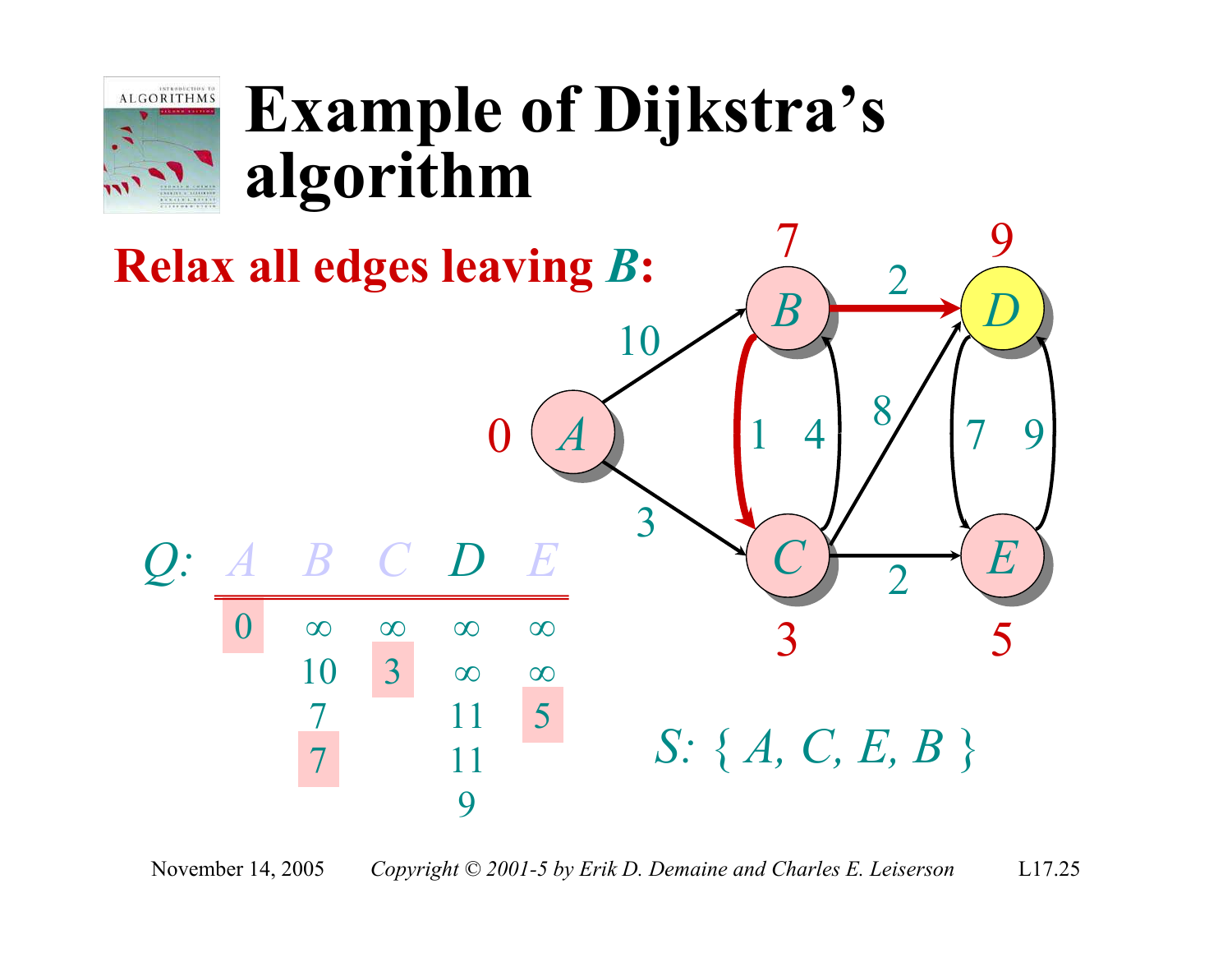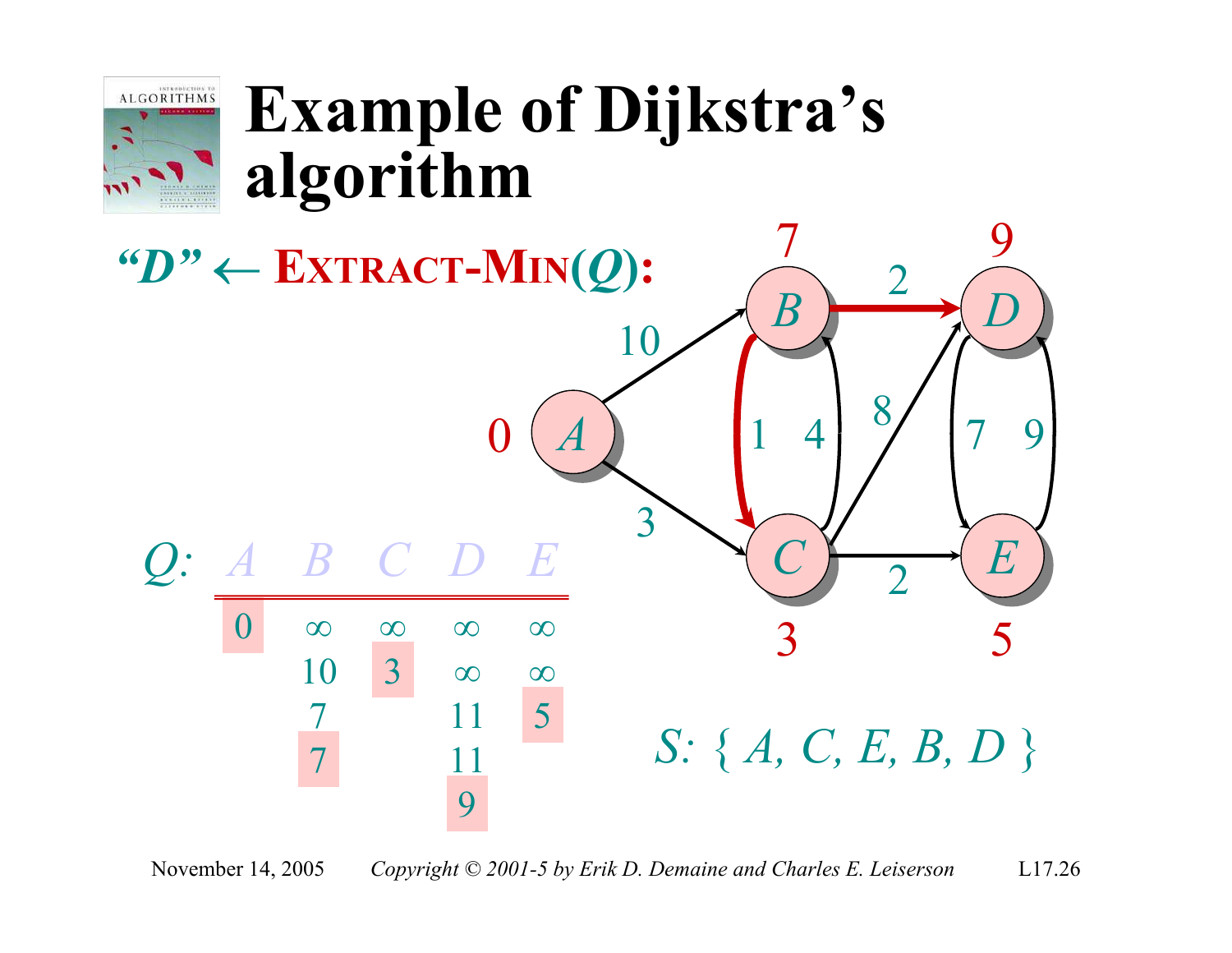

# **Correctness — Part I**

**Lemma.** Initializing  $d[s] \leftarrow 0$  and  $d[v] \leftarrow \infty$  for all  $v \in V - \{s\}$  establishes  $d[v] \ge \delta(s, v)$  for all  $v \in V$ , and this invariant is maintained over any sequence of relaxation steps.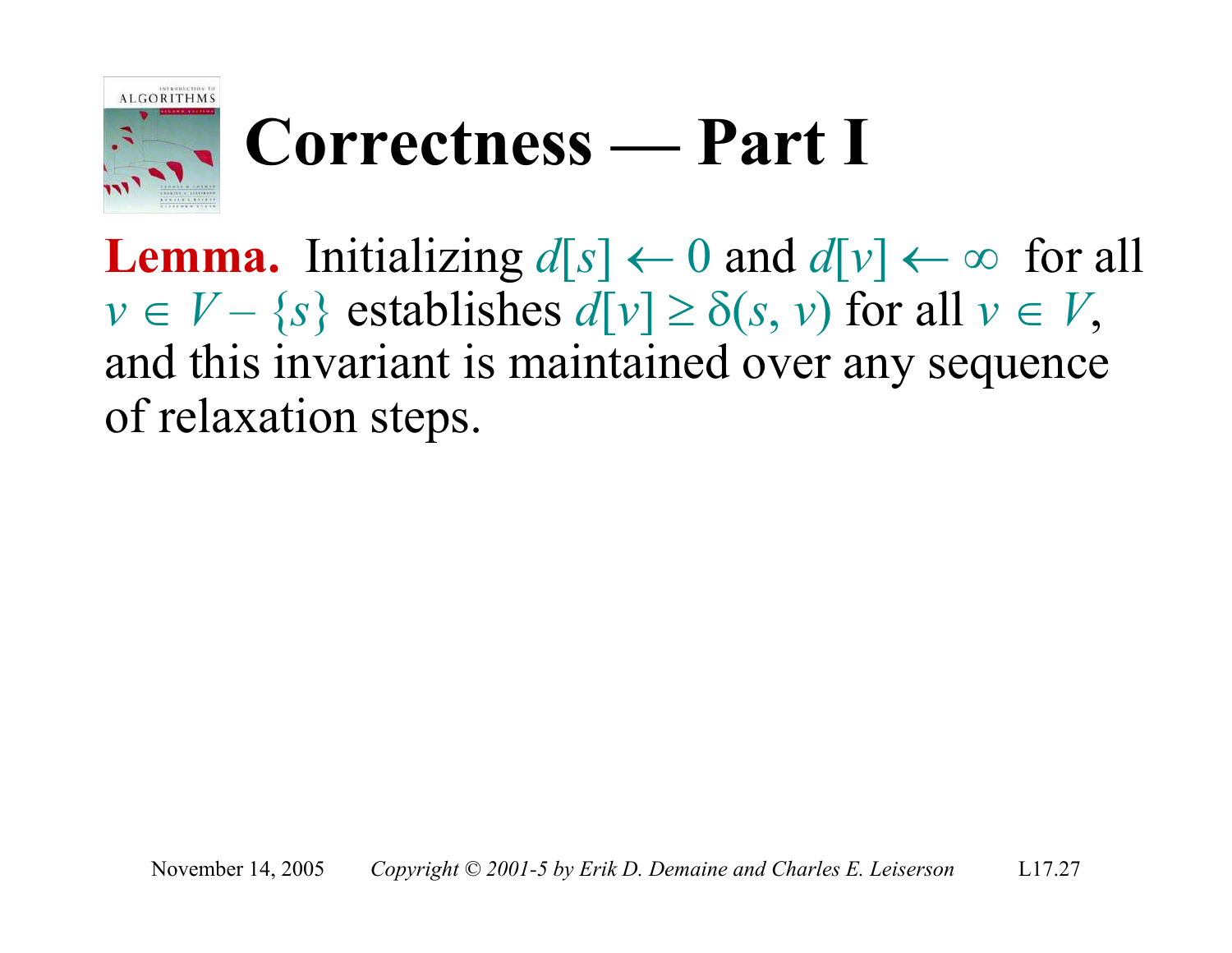

## **Correctness — Part I**

**Lemma.** Initializing  $d[s] \leftarrow 0$  and  $d[v] \leftarrow \infty$  for all  $v \in V - \{s\}$  establishes  $d[v] \ge \delta(s, v)$  for all  $v \in V$ , and this invariant is maintained over any sequence of relaxation steps. *Proof.* Suppose not. Let *v* be the first vertex for which  $d[v] < \delta(s, v)$ , and let *u* be the vertex that caused  $d[v]$  to change:  $d[v] = d[u] + w(u, v)$ . Then,  $d[v] \leq \delta(s, v)$  supposition  $\leq \delta(s, u) + \delta(u, v)$  triangle inequality  $\leq \delta(s, u) + w(u, v)$  sh. path  $\leq$  specific path  $\leq d[u] + w(u, v)$  *v* is first violation Contradiction.

November 14, 2005 *Copyright © 2001-5 by Erik D. Demaine and Charles E. Leiserson* L17.28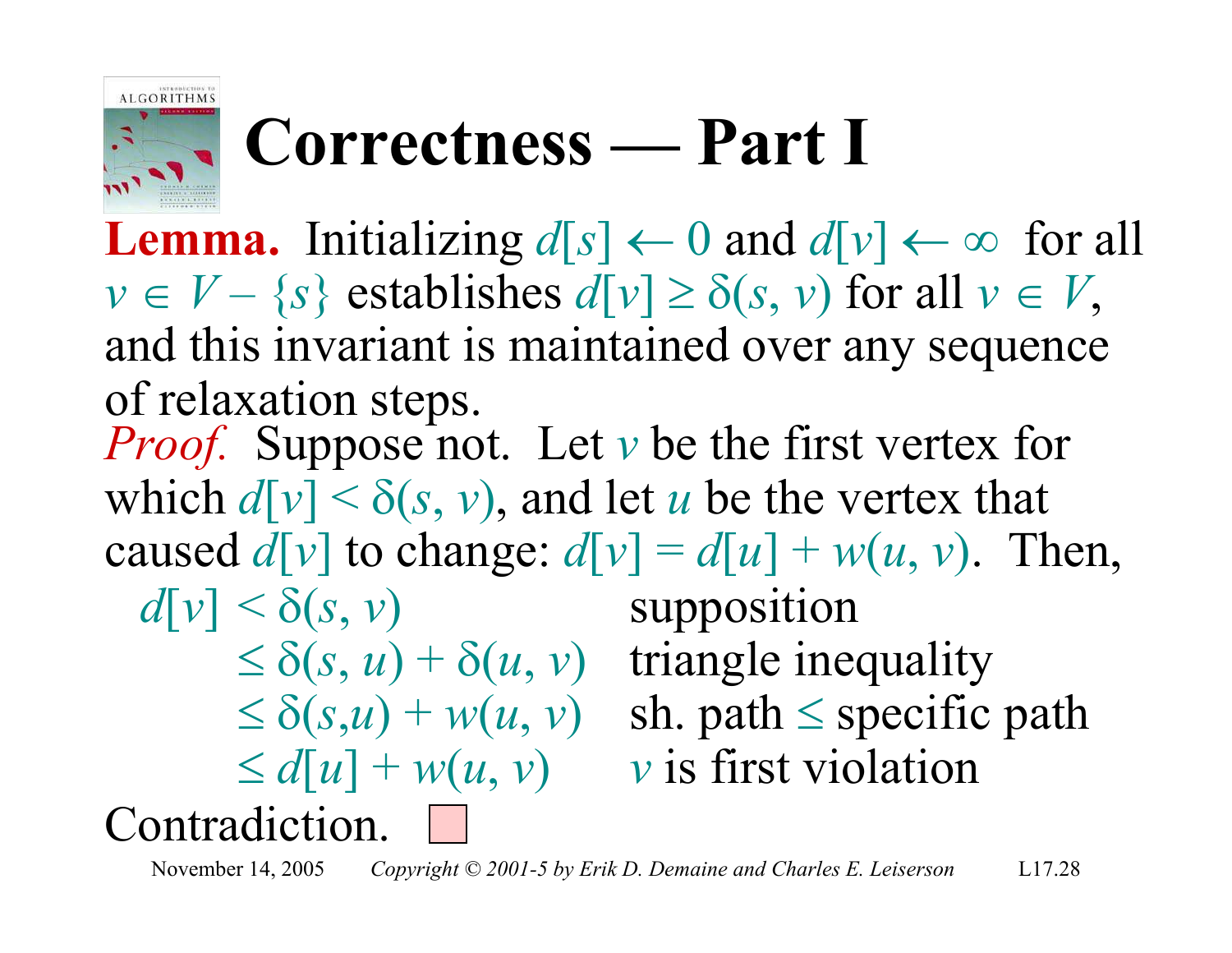

# **Correctness — Part II**

**Lemma.** Let *u* be *v*'s predecessor on a shortest path from *s* to *v*. Then, if  $d[u] = \delta(s, u)$  and edge  $(u, v)$  is relaxed, we have  $d[v] = \delta(s, v)$  after the relaxation.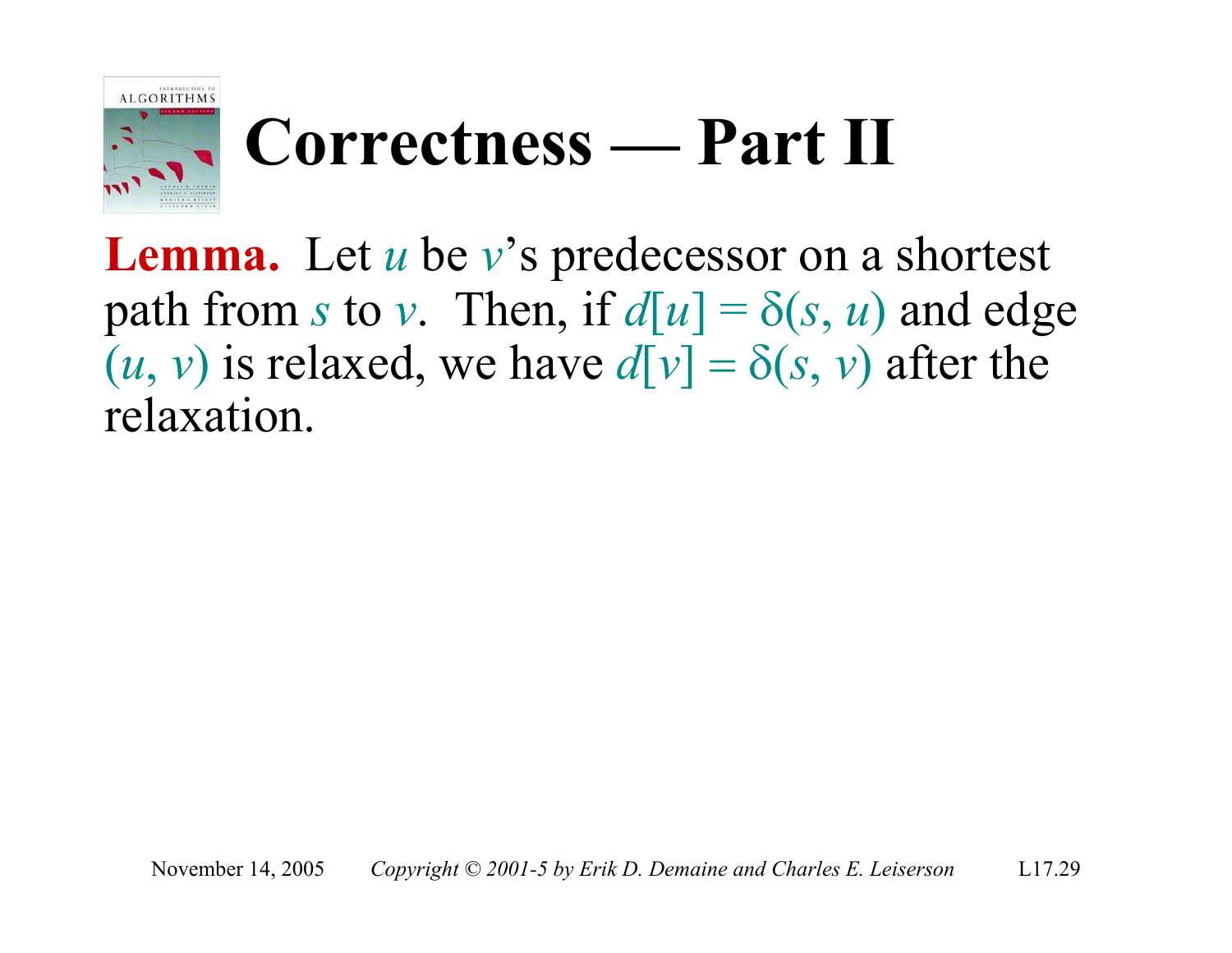

# **Correctness — Part II**

**Lemma.** Let *u* be *v*'s predecessor on a shortest path from *s* to *v*. Then, if  $d[u] = \delta(s, u)$  and edge  $(u, v)$  is relaxed, we have  $d[v] = \delta(s, v)$  after the relaxation.

*Proof.* Observe that  $\delta(s, v) = \delta(s, u) + w(u, v)$ . Suppose that  $d[v] > \delta(s, v)$  before the relaxation. (Otherwise, we're done.) Then, the test  $d[v]$  >  $d[u] + w(u, v)$  succeeds, because  $d[v] > \delta(s, v)$  $\delta(s, u) + w(u, v) = d[u] + w(u, v)$ , and the algorithm sets  $d[v] = d[u] + w(u, v) = \delta(s, v)$ .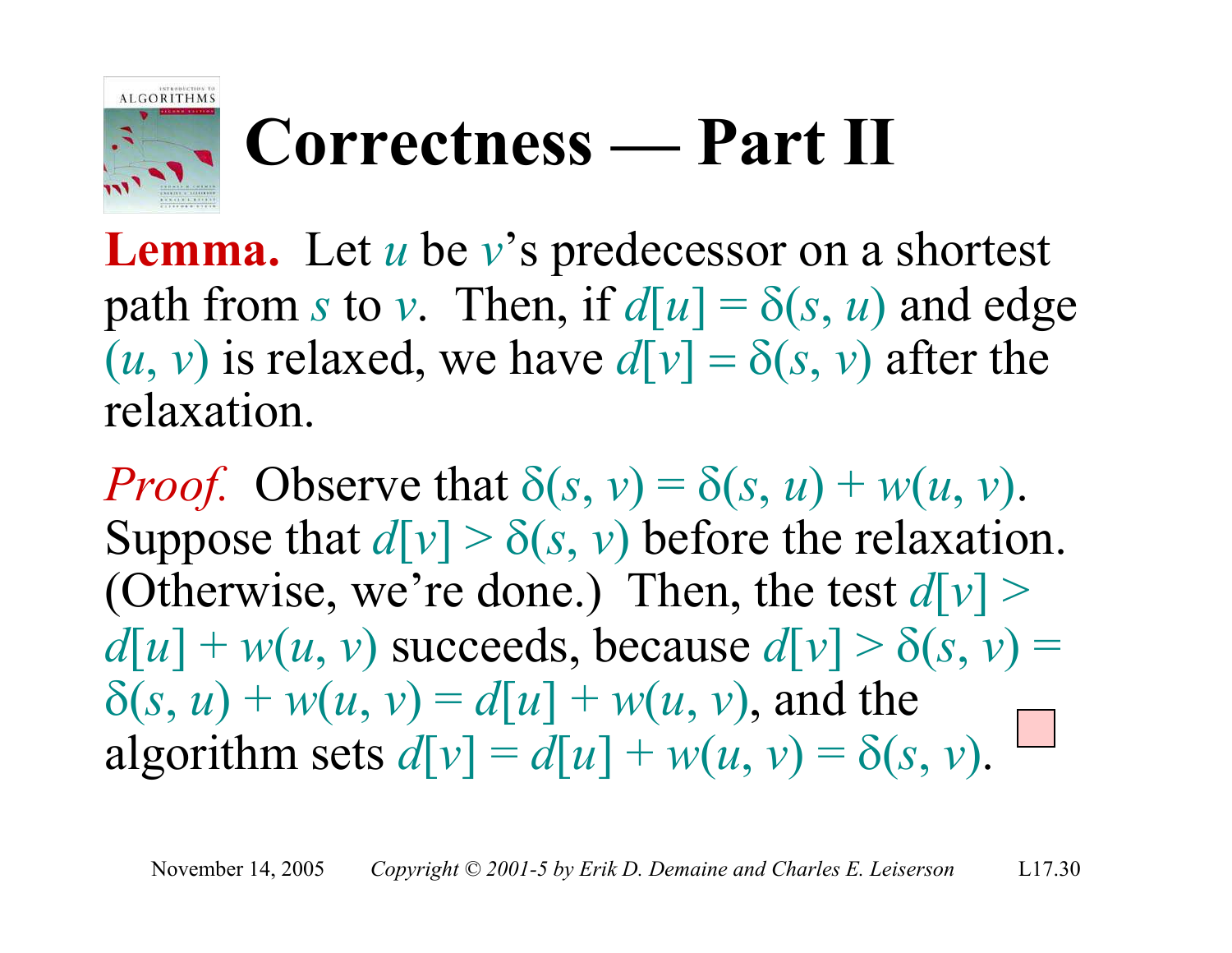

# **Correctness — Part III**

**Theorem.** Dijkstra's algorithm terminates with  $d[v] = \delta(s, v)$  for all  $v \in V$ .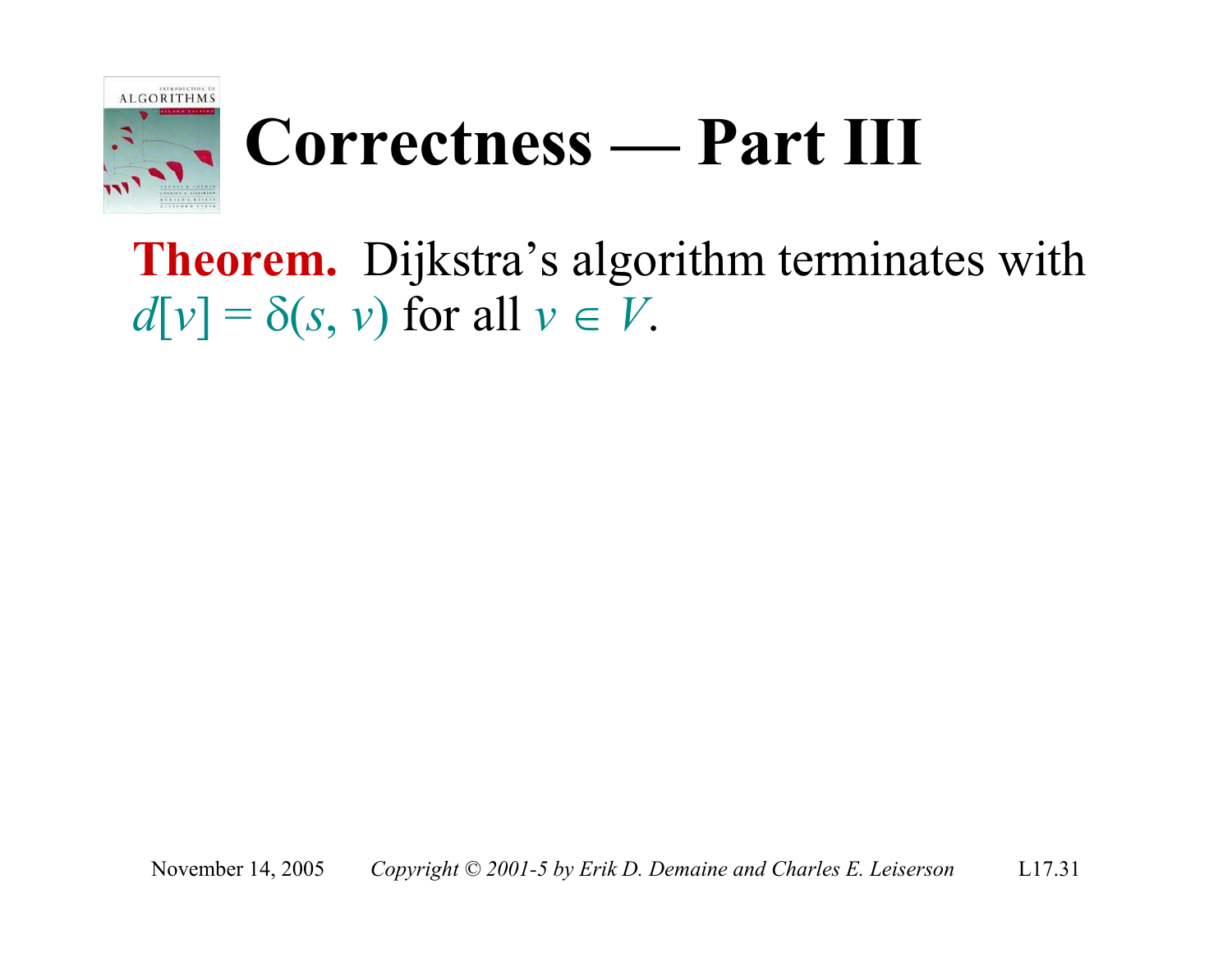

# **Correctness — Part III**

**Theorem.** Dijkstra's algorithm terminates with  $d[v] = \delta(s, v)$  for all  $v \in V$ .

*Proof.* It suffices to show that  $d[v] = \delta(s, v)$  for every  $v \in V$  when *v* is added to *S*. Suppose *u* is the first vertex added to *S* for which  $d[u] > \delta(s, u)$ . Let *y* be the first vertex in  $V - S$  along a shortest path from *s* to *u*, and let *x* be its predecessor:

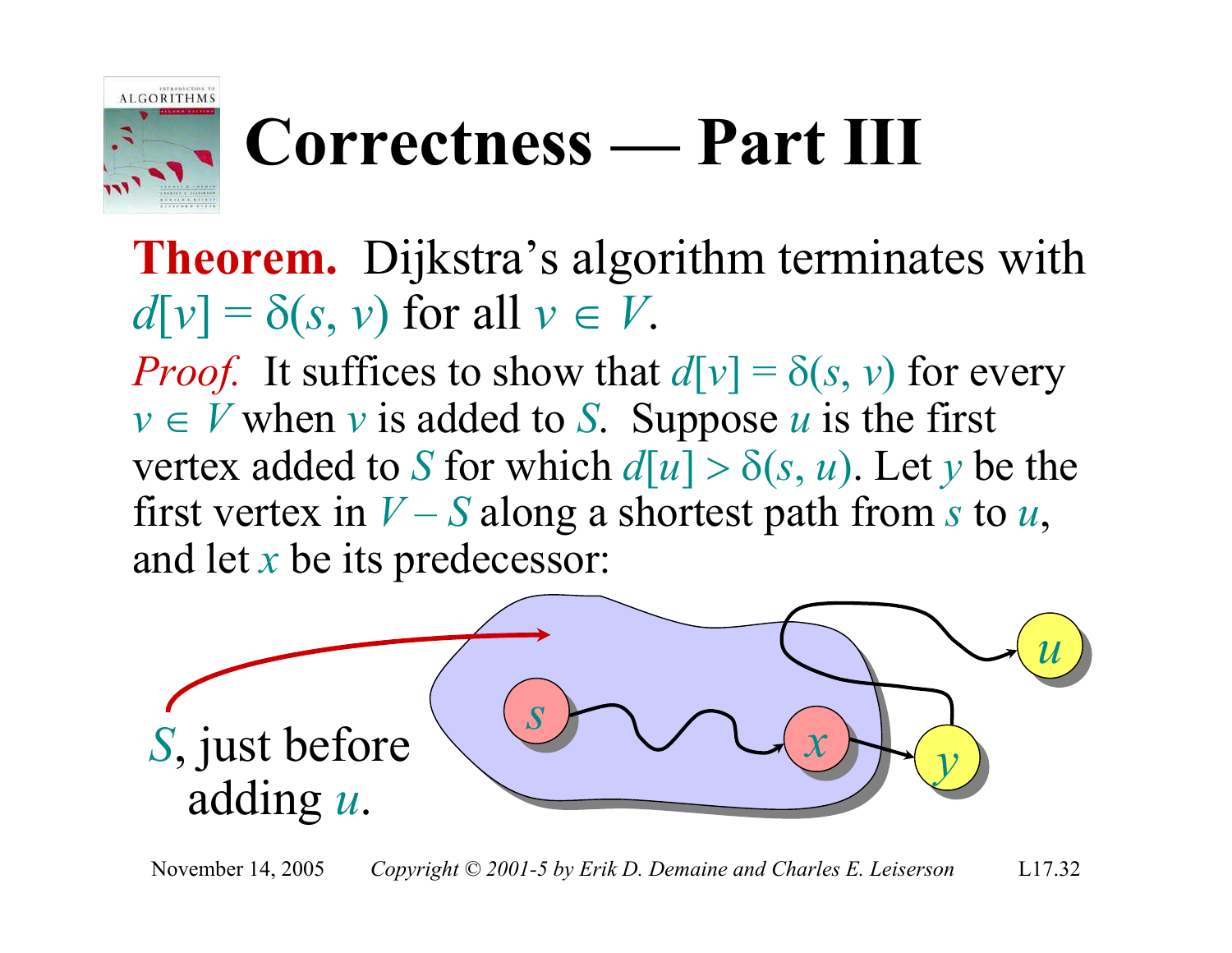

# **Correctness — Part III (continued)**



Since *u* is the first vertex violating the claimed invariant, we have  $d[x] = \delta(s, x)$ . When *x* was added to *S*, the edge (*x*, *y*) was relaxed, which implies that  $d[y] = \delta(s, y) \leq \delta(s, u) < d[u]$ . But,  $d[u] \leq d[y]$  by our choice of *u*. Contradiction.  $\square$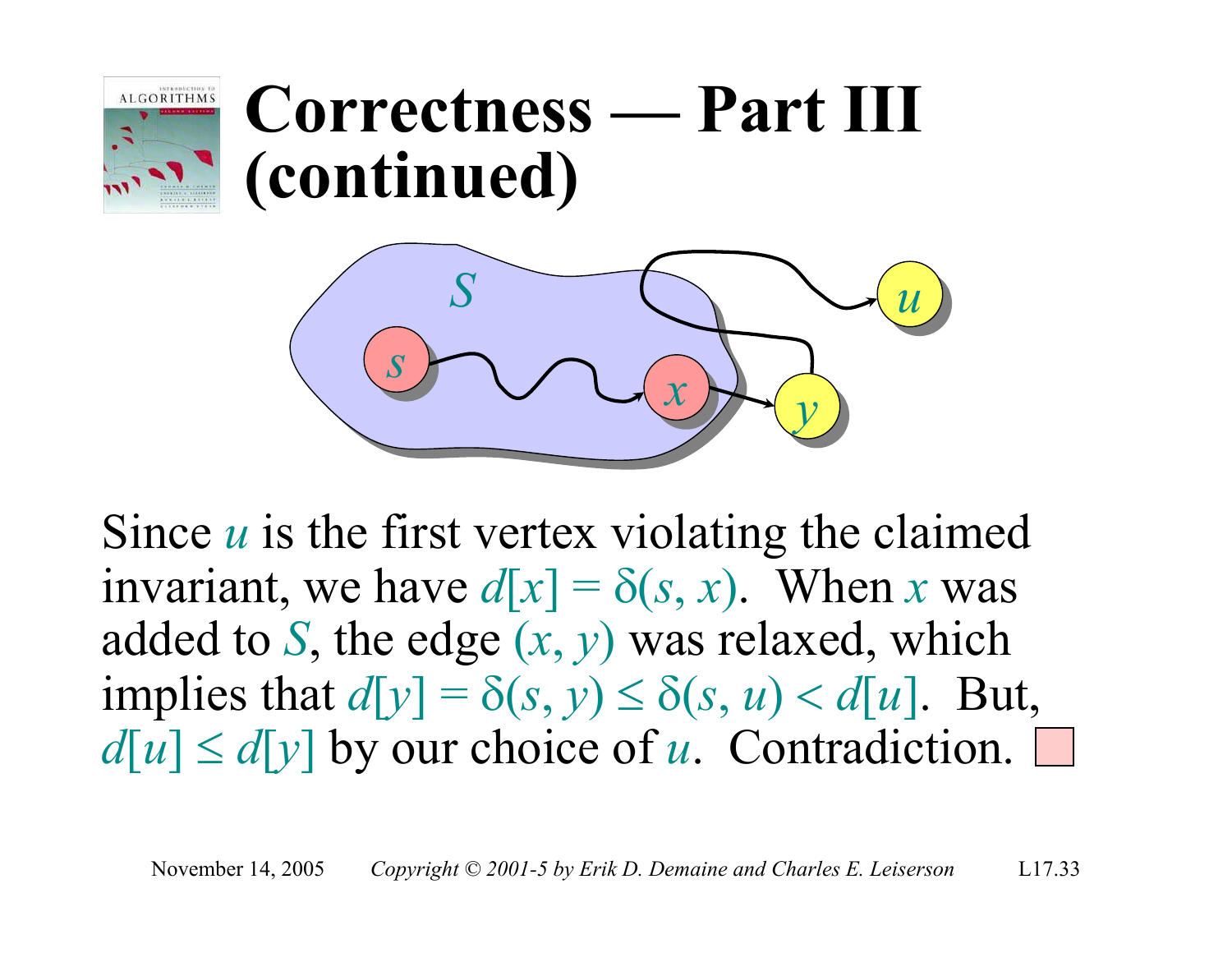

# **Analysis of Dijkstra**

**while**  $Q \neq \emptyset$  $\mathbf{do} \ u \leftarrow \text{EXTRACT-MIN}(\mathcal{Q})$  $S \leftarrow S \cup \{u\}$ **for** each  $v \in Adj[u]$ **do if**  $d[v] > d[u] + w(u, v)$ **then**  $d[v] \leftarrow d[u] + w(u, v)$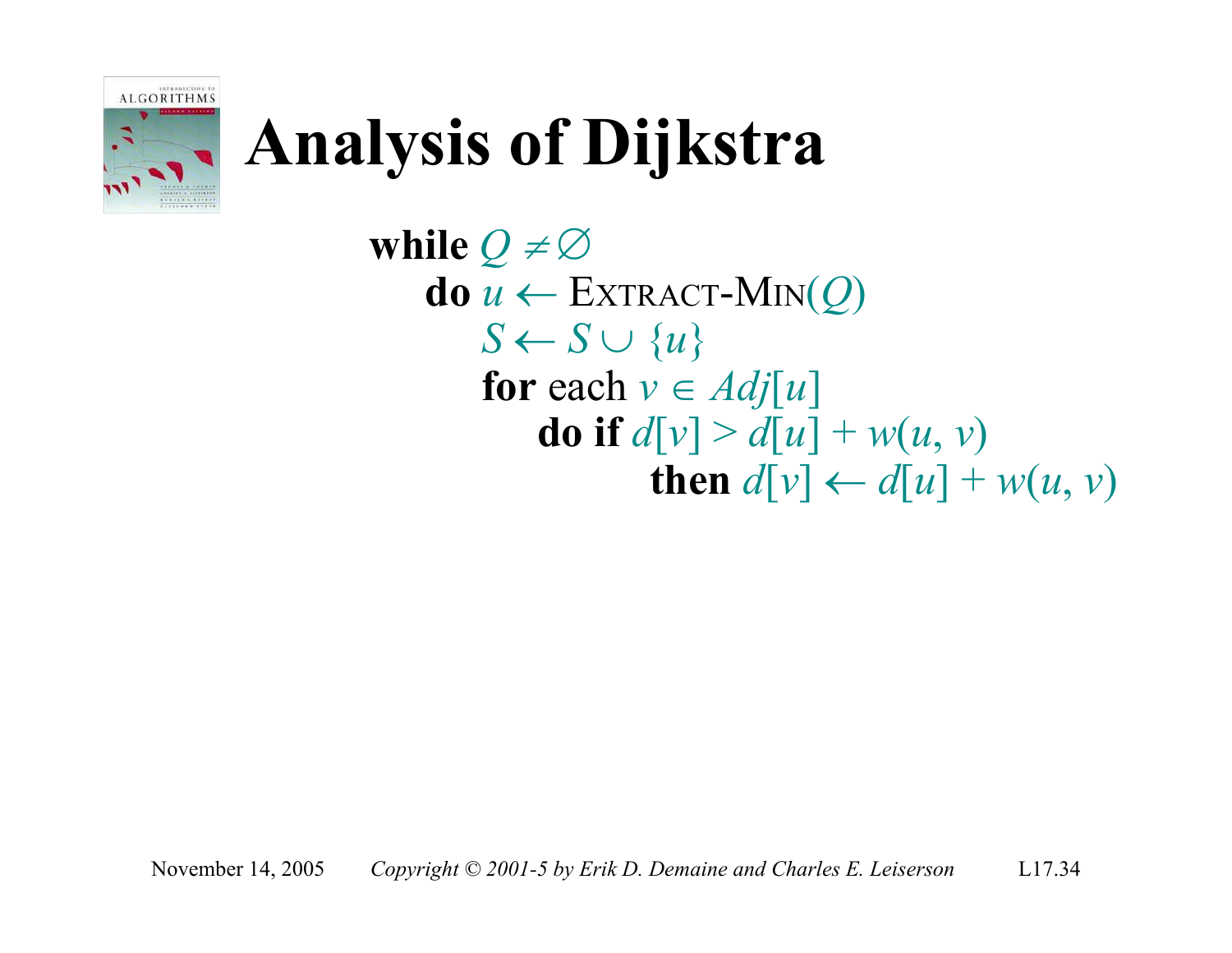

# **Analysis of Dijkstra**

**|***V***|** times **while**  $Q \neq \emptyset$  $\mathbf{do} \ u \leftarrow \text{EXTRACT-MIN}(Q)$  $S \leftarrow S \cup \{u\}$ **for** each  $v \in Adj[u]$ **do** if  $d[v] > d[u] + w(u, v)$ **then**  $d[v] \leftarrow d[u] + w(u, v)$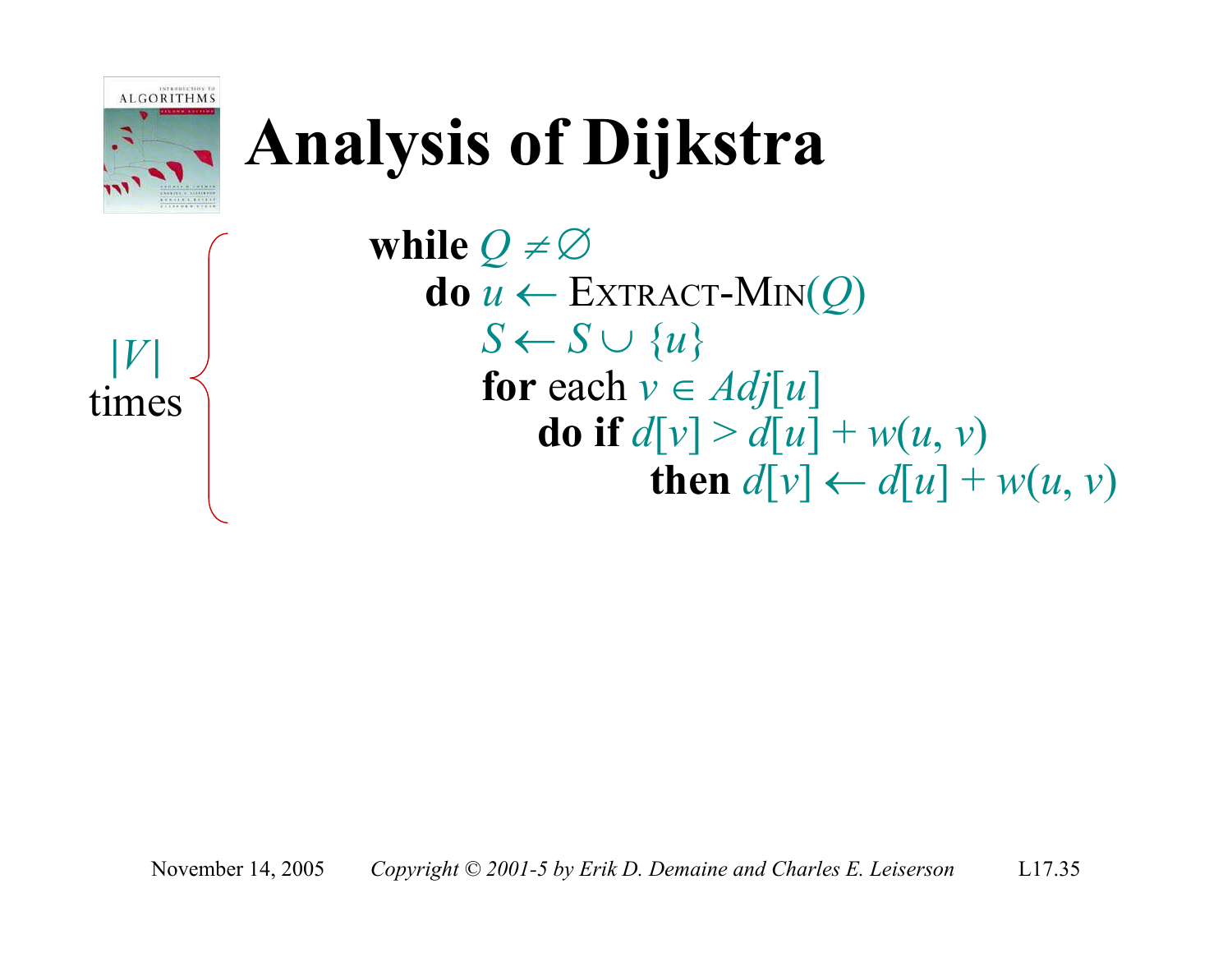

# **Analysis of Dijkstra**

*degree*(*u*) times **|***V***|** times **while**  $Q \neq \emptyset$  $\mathbf{do} \ u \leftarrow \text{EXTRACT-MIN}(\mathcal{Q})$  $S \leftarrow S \cup \{u\}$ for each  $v \in Adj[u]$ **do if**  $d[v] > d[u] + w(u, v)$ **then**  $d[v] \leftarrow d[u] + w(u, v)$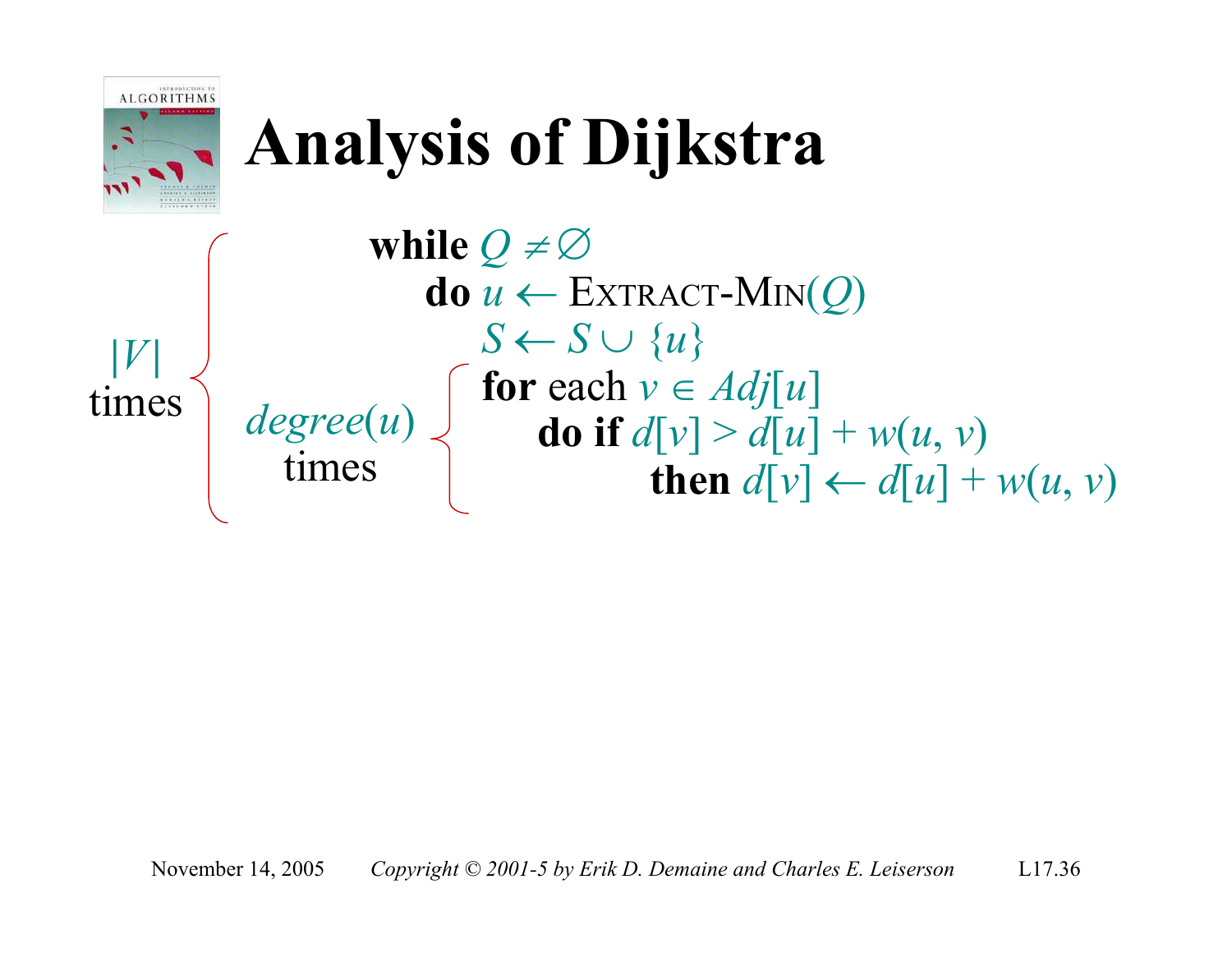

Handshaking Lemma  $\Rightarrow \Theta(E)$  implicit DECREASE-KEY's.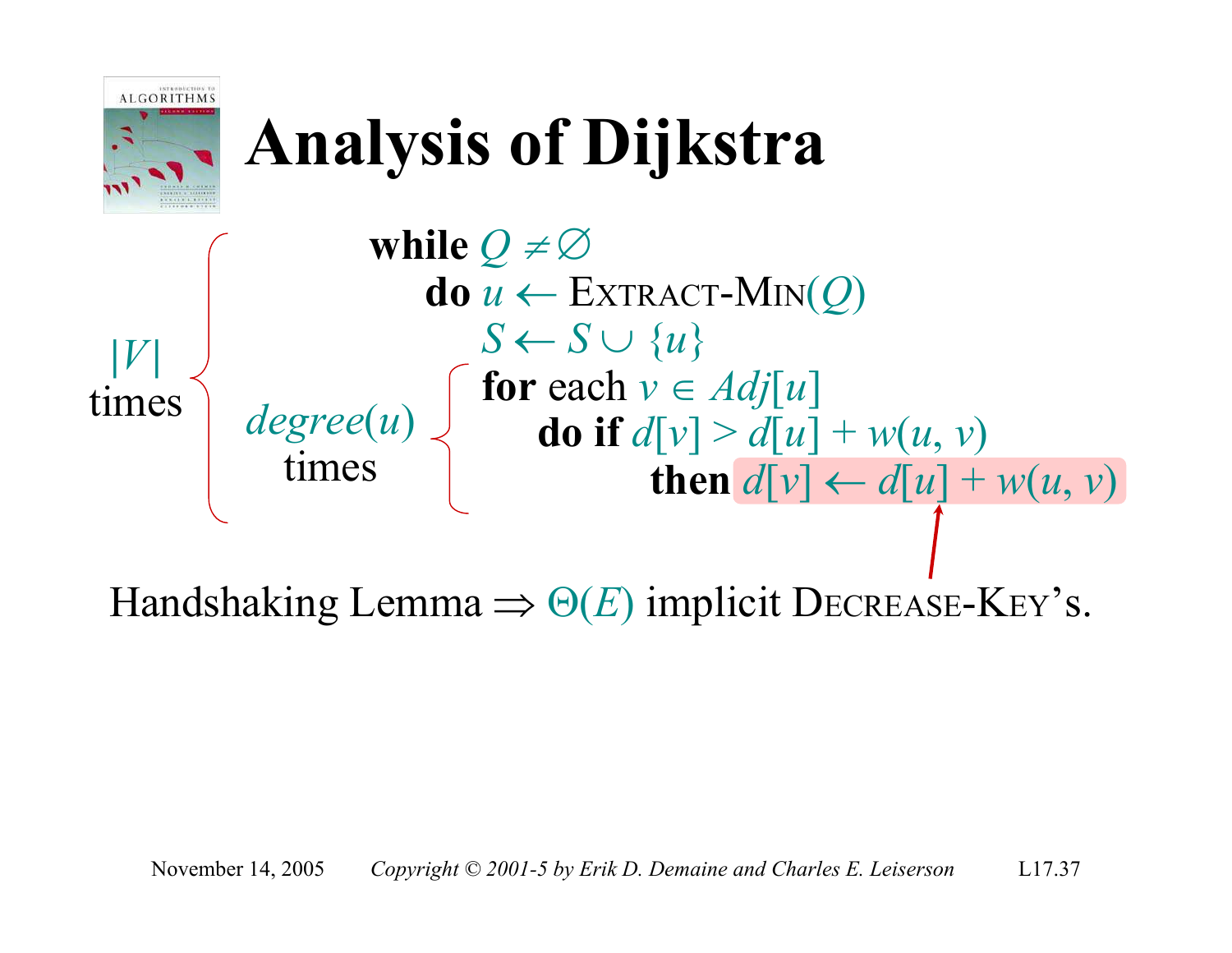

November 14, 2005 *Copyright © 2001-5 by Erik D. Demaine and Charles E. Leiserson* L17.38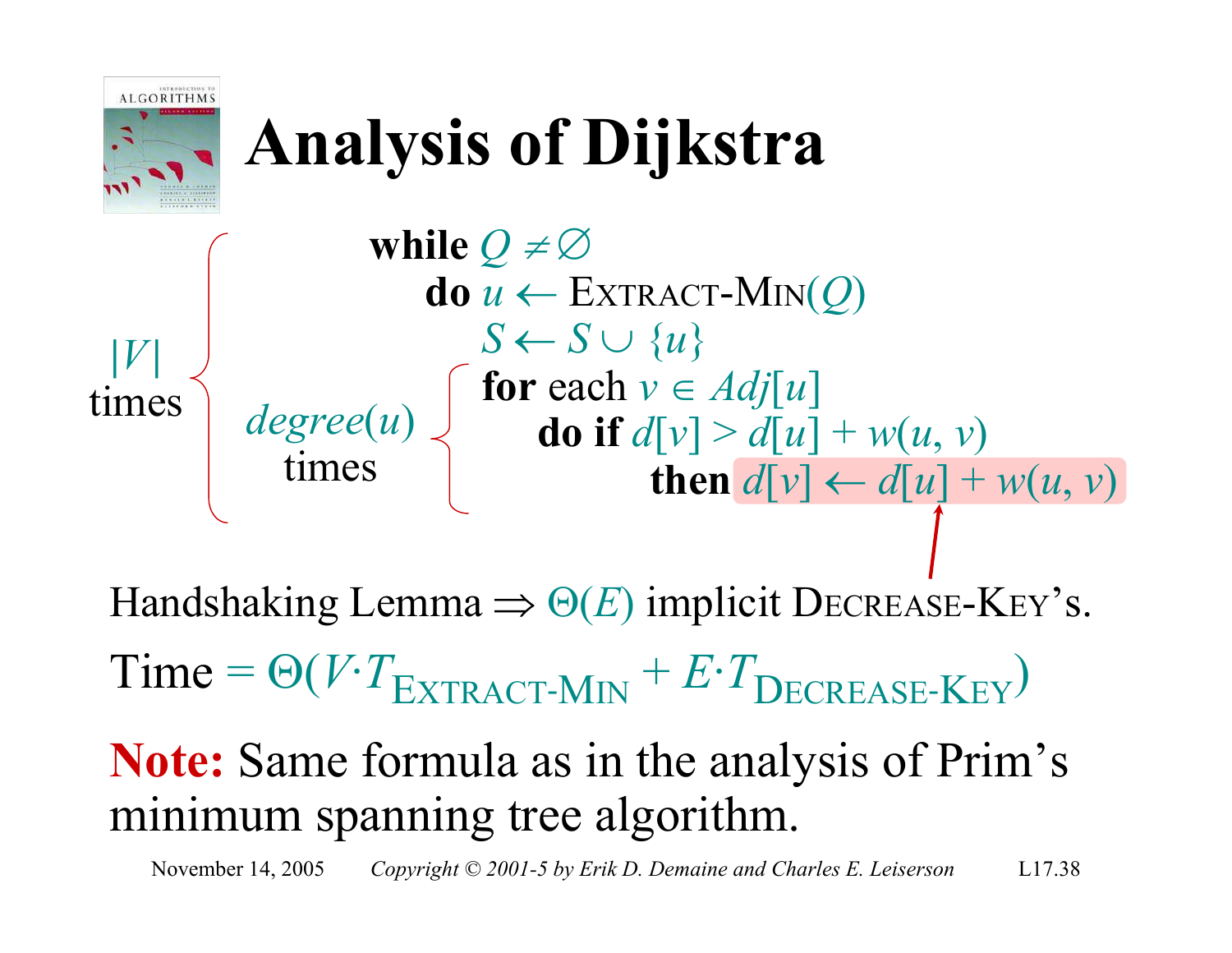

# $Time =  $\Theta(V)$ · $T_{\text{EXTRACT-MIN}} + \Theta(E)$ · $T_{\text{DECREASE-KEY}}$$ Q  $T_{\text{EXTRACT-MIN}}$   $T_{\text{DECREASE-KEY}}$  Total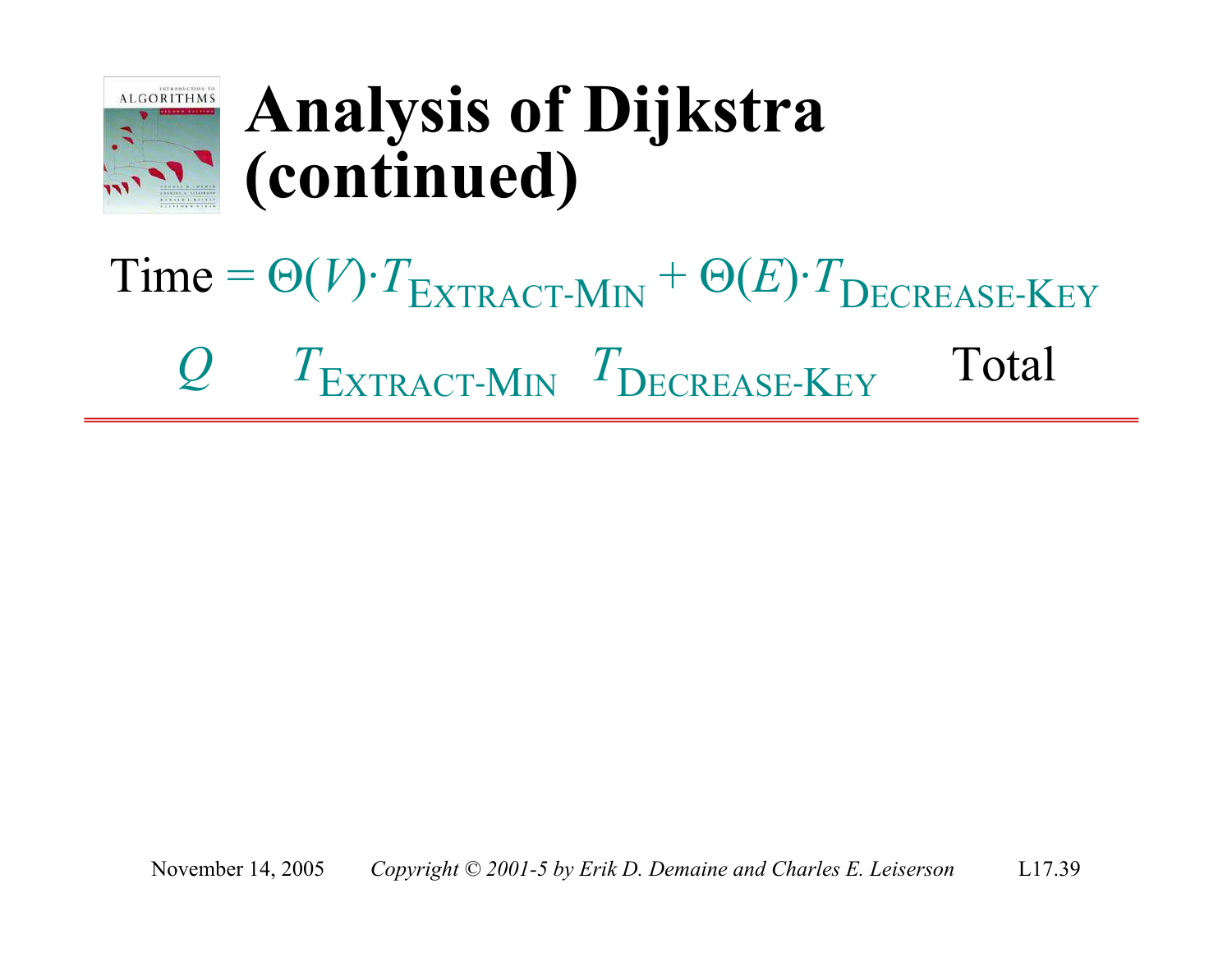

 $Time = \Theta(V) \cdot T_{\text{EXTRACT-MIN}} + \Theta(E) \cdot T_{\text{DECREASE-KEY}}$ Q  $T_{\text{EXTRACT-MIN}}$   $T_{\text{DECREASE-KEY}}$  Total array  $O(V)$   $O(1)$   $O(V)$ 2 )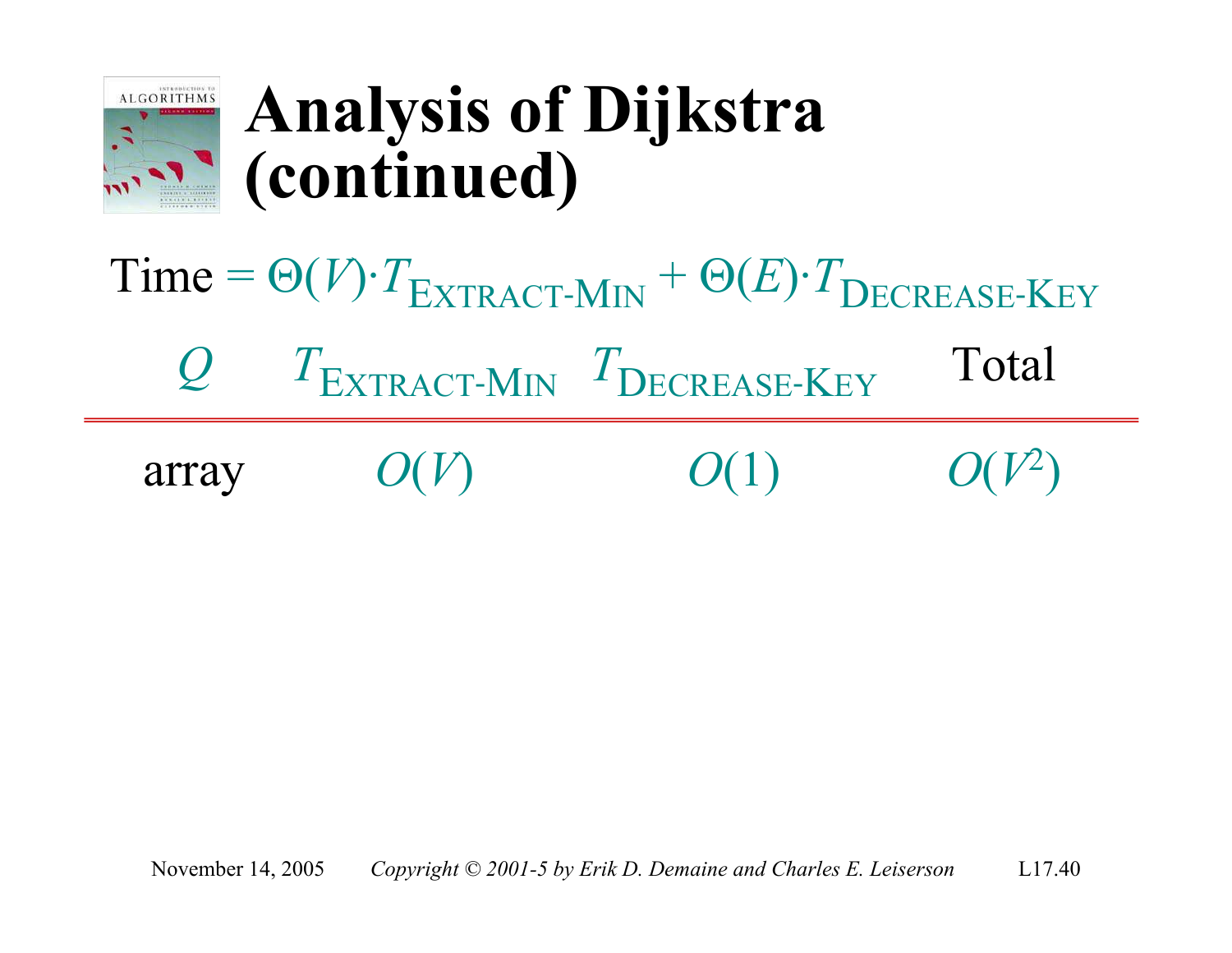

| $Time = \Theta(V) \cdot T_{\text{EXTRACT-MIN}} + \Theta(E) \cdot T_{\text{DECREASE-KEY}}$ |            |                                                    |              |  |
|-------------------------------------------------------------------------------------------|------------|----------------------------------------------------|--------------|--|
| $Q_{\perp}$                                                                               |            | $T_{\text{EXTRACT-MIN}}$ $T_{\text{DECREASE-KEY}}$ | Total        |  |
| array                                                                                     | O(V)       | O(1)                                               | $O(V^2)$     |  |
| binary<br>heap                                                                            | $O(\lg V)$ | $O(\lg V)$                                         | $O(E \lg V)$ |  |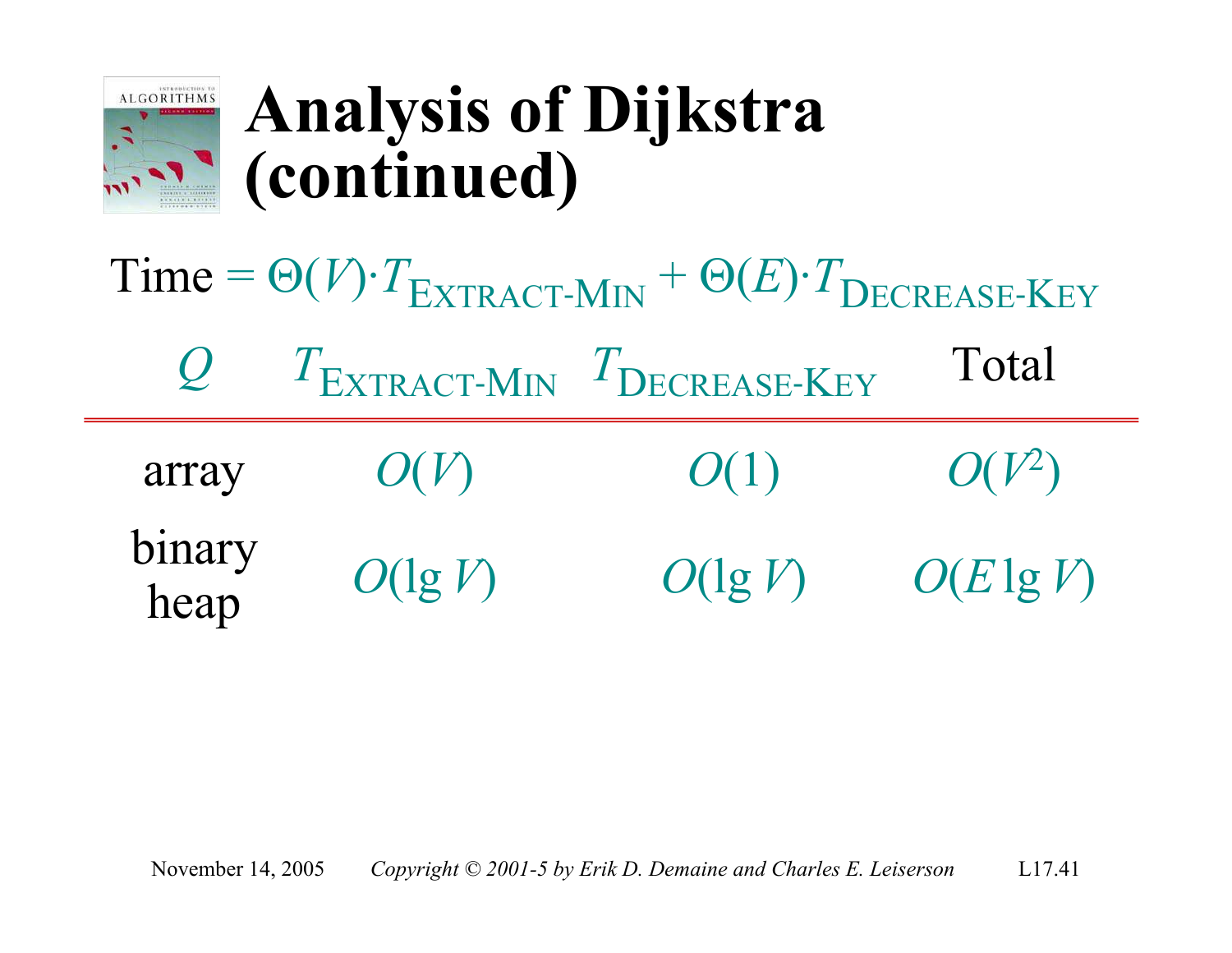

| Time = $\Theta(V) \cdot T_{\text{EXTRACT-MIN}} + \Theta(E) \cdot T_{\text{DECREASE-KEY}}$ |                         |                            |                                |  |  |
|-------------------------------------------------------------------------------------------|-------------------------|----------------------------|--------------------------------|--|--|
| $\mathcal{Q}_1$                                                                           |                         | TEXTRACT-MIN TDECREASE-KEY | Total                          |  |  |
| array                                                                                     | O(V)                    | O(1)                       | $O(V^2)$                       |  |  |
| binary<br>heap                                                                            | $O(\lg V)$              | $O(\lg V)$                 | $O(E \lg V)$                   |  |  |
| Fibonacci<br>heap                                                                         | $O(\lg V)$<br>amortized | O(1)<br>amortized          | $O(E + V \lg V)$<br>worst case |  |  |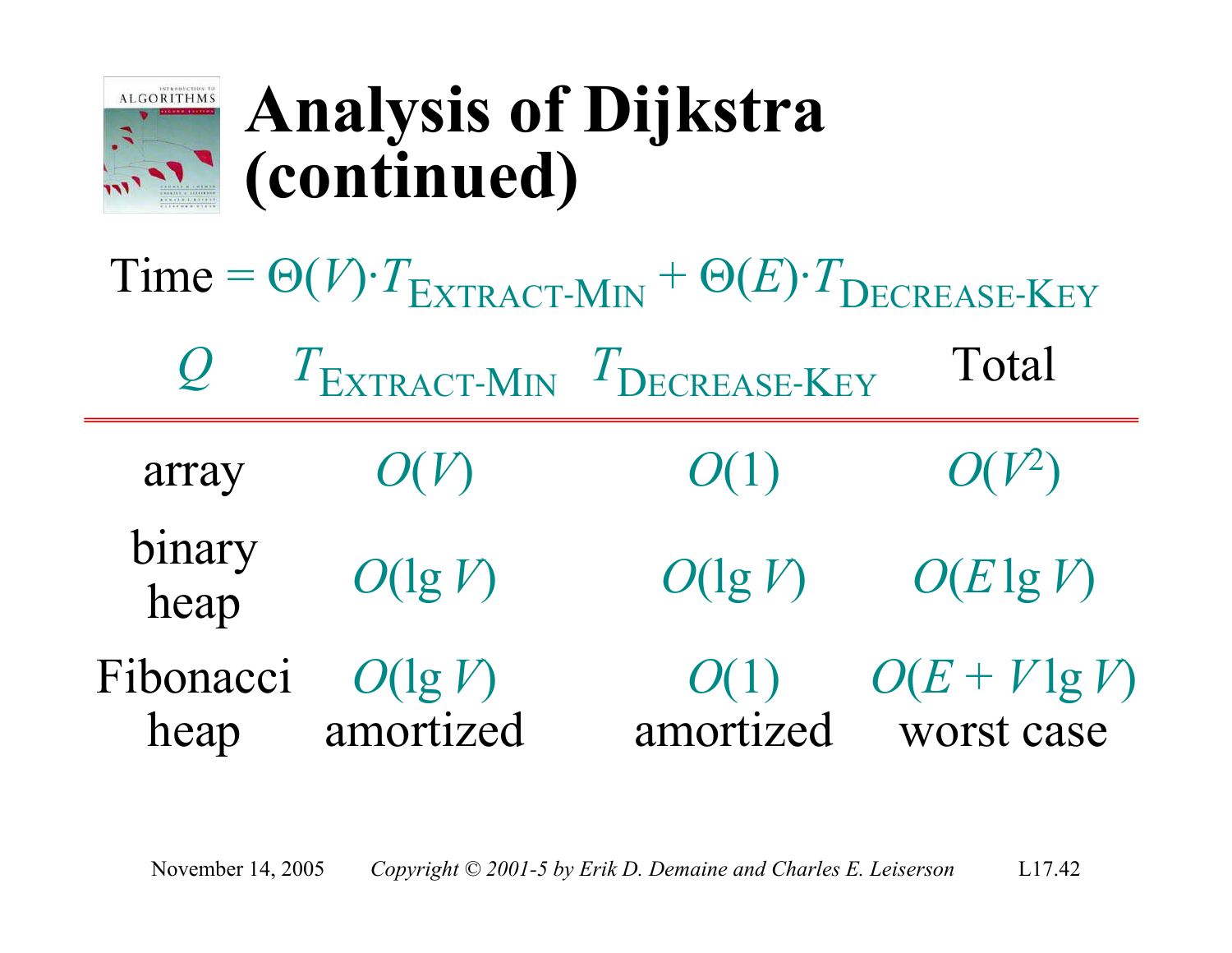

Suppose that  $w(u, v) = 1$  for all  $(u, v) \in E$ . Can Dijkstra's algorithm be improved?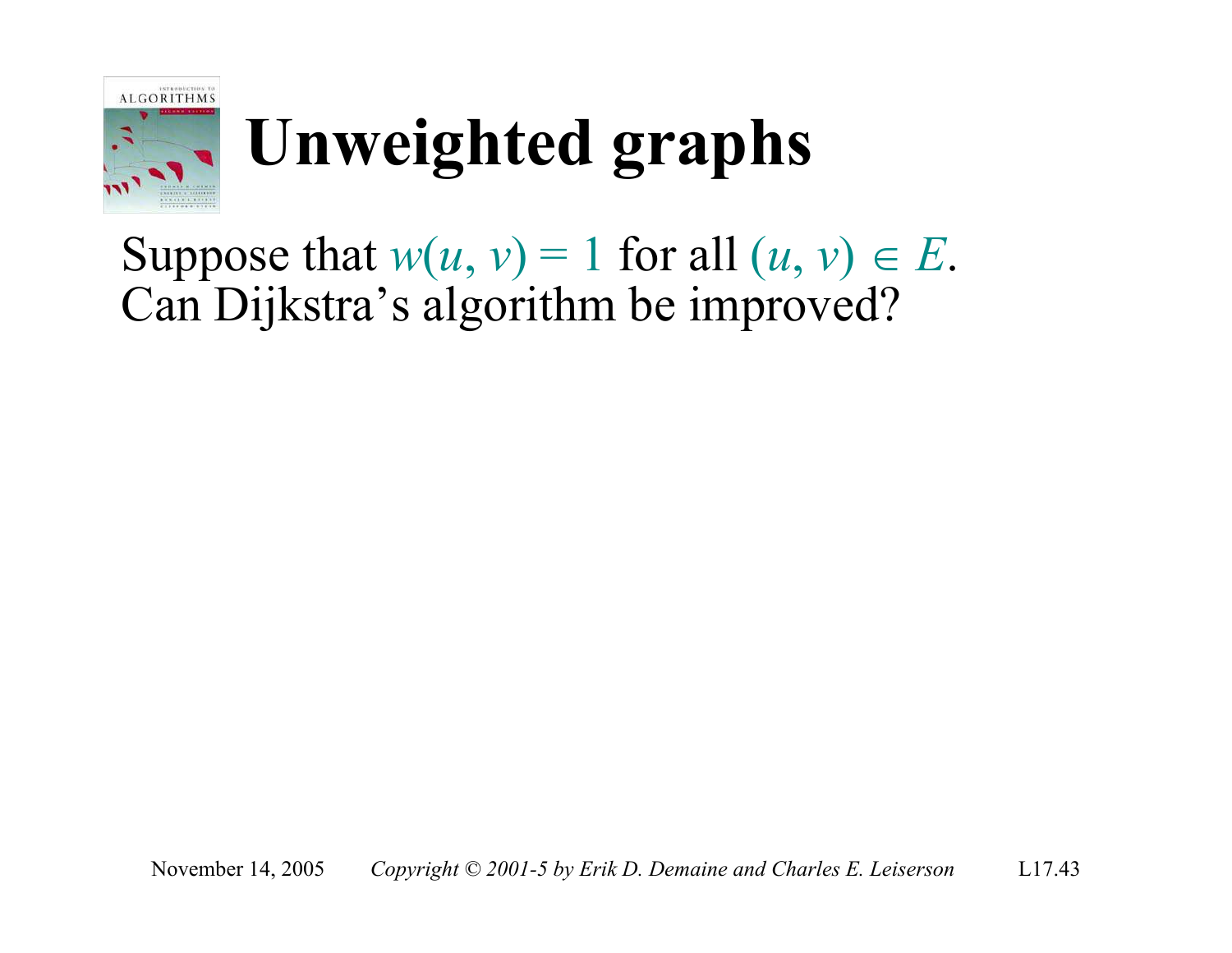

Suppose that  $w(u, v) = 1$  for all  $(u, v) \in E$ . Can Dijkstra's algorithm be improved?

• Use a simple FIFO queue instead of a priority queue.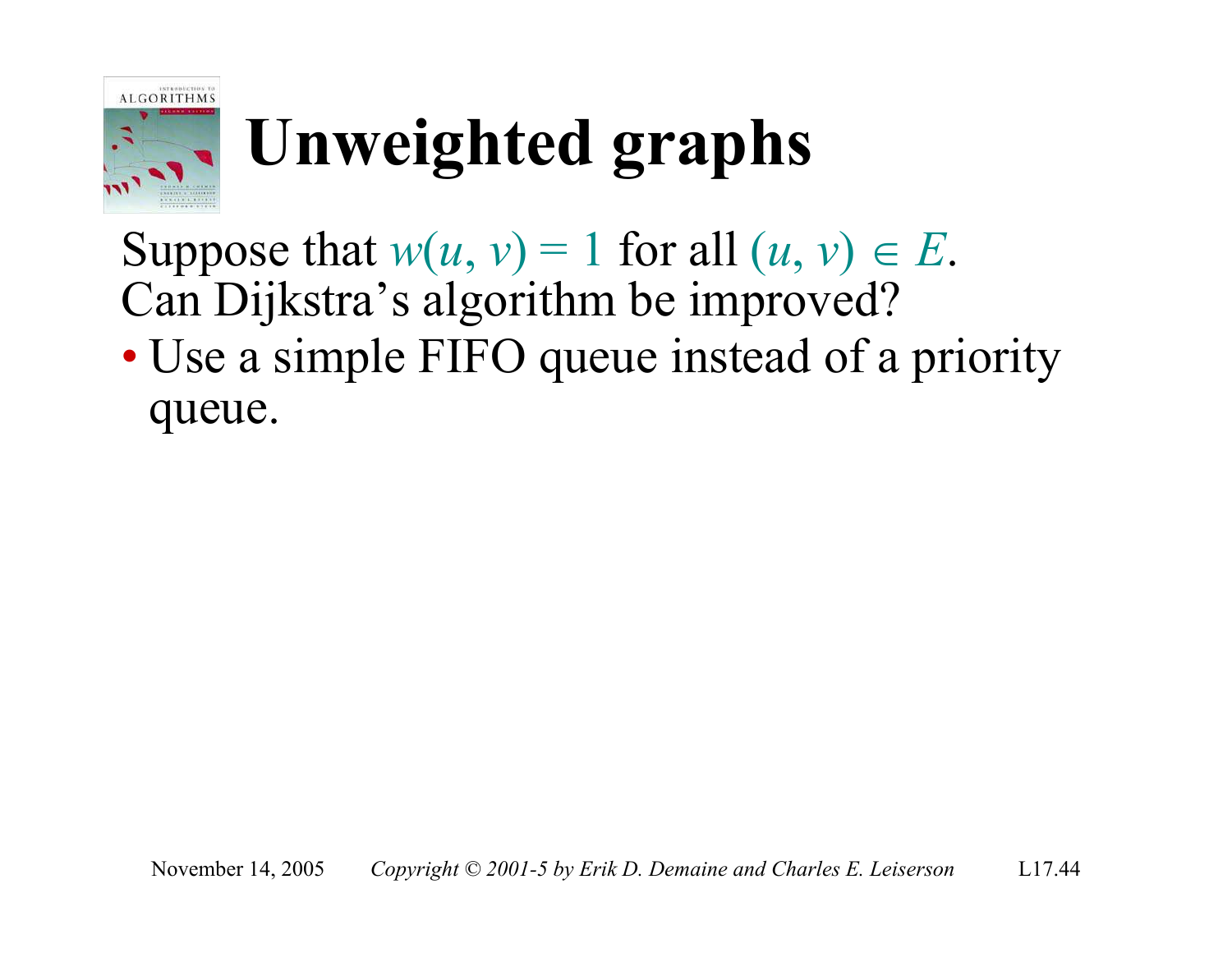

Suppose that  $w(u, v) = 1$  for all  $(u, v) \in E$ . Can Dijkstra's algorithm be improved?

• Use a simple FIFO queue instead of a priority queue.

**while**  $Q \neq \emptyset$  $\mathbf{do} \ u \leftarrow \mathbf{DeQUEUE}(Q)$ **for** each  $v \in Adj[u]$ **do** if  $d[v] = \infty$ **then**  $d[v] \leftarrow d[u] + 1$ ENQUEUE(*Q*, *v*) *Breadth-first search*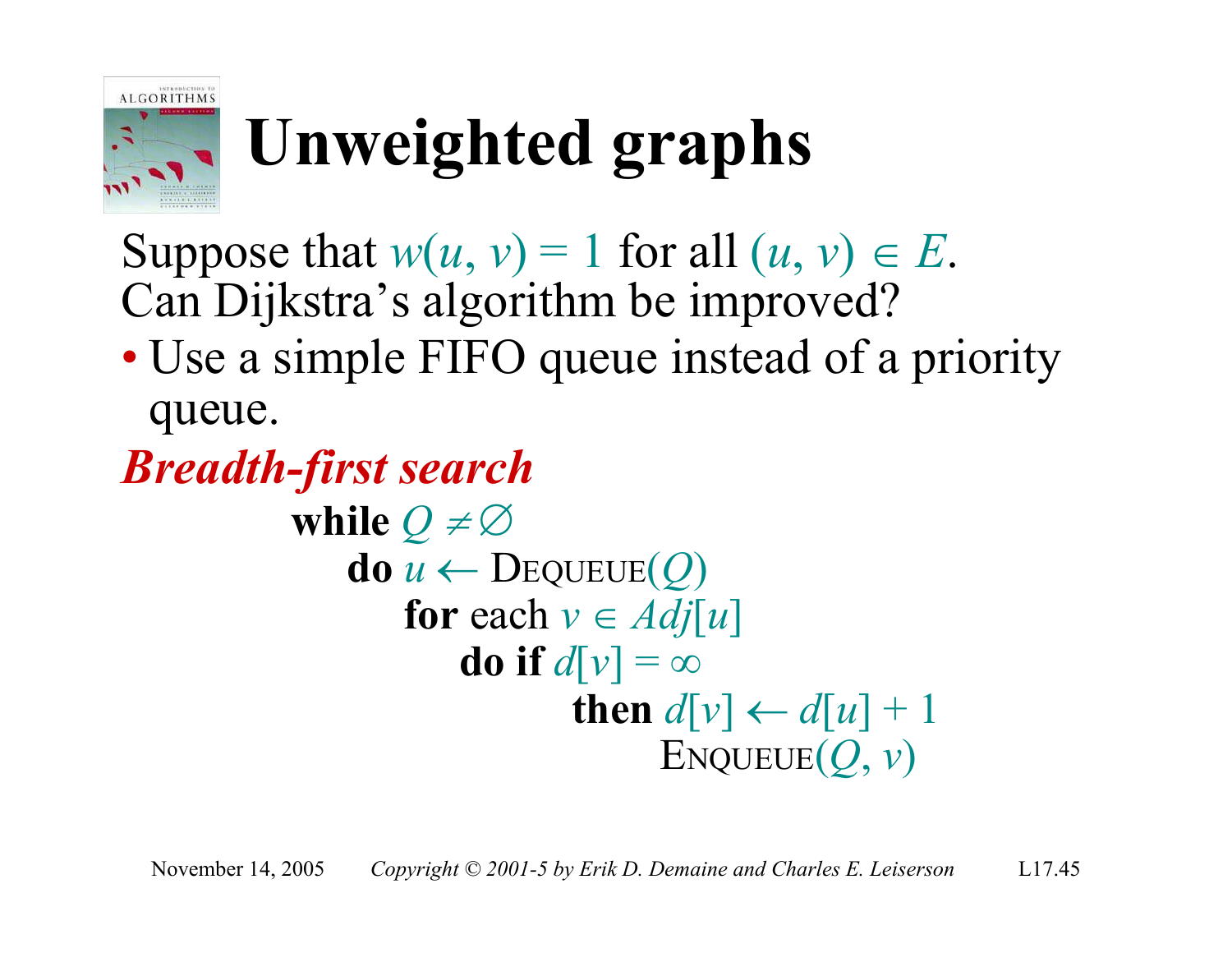

Suppose that  $w(u, v) = 1$  for all  $(u, v) \in E$ . Can Dijkstra's algorithm be improved?

• Use a simple FIFO queue instead of a priority queue.

**while**  $Q \neq \emptyset$  $d\mathbf{o} u \leftarrow \text{Dequeue}(Q)$ **for** each  $v \in Adj[u]$ **do** if  $d[v] = \infty$ **then**  $d[v] \leftarrow d[u] + 1$  $ENQUEUE(Q, v)$ *Breadth-first search*

Analysis: Time  $= O(V + E)$ .

November 14, 2005 *Copyright © 2001-5 by Erik D. Demaine and Charles E. Leiserson* L17.46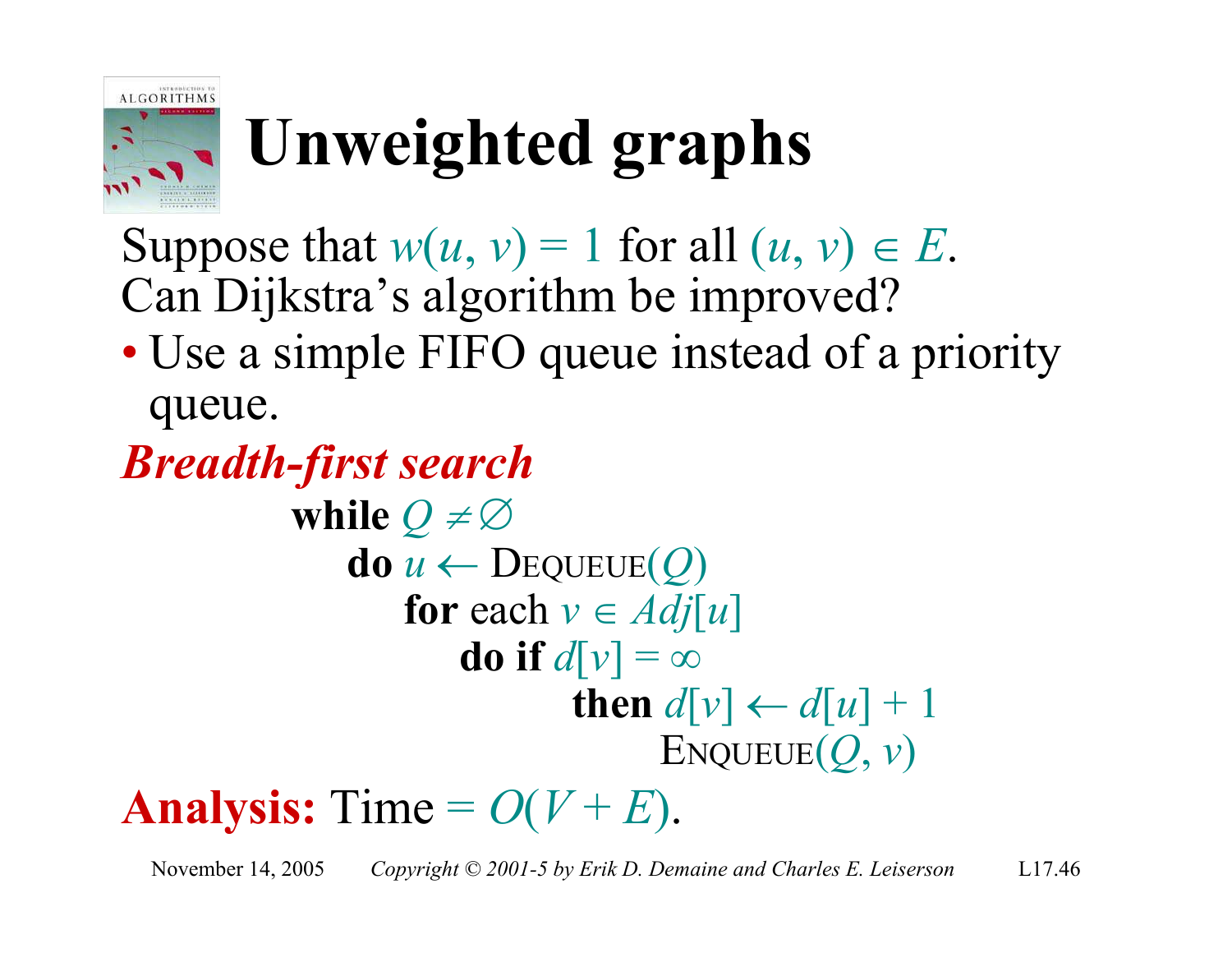

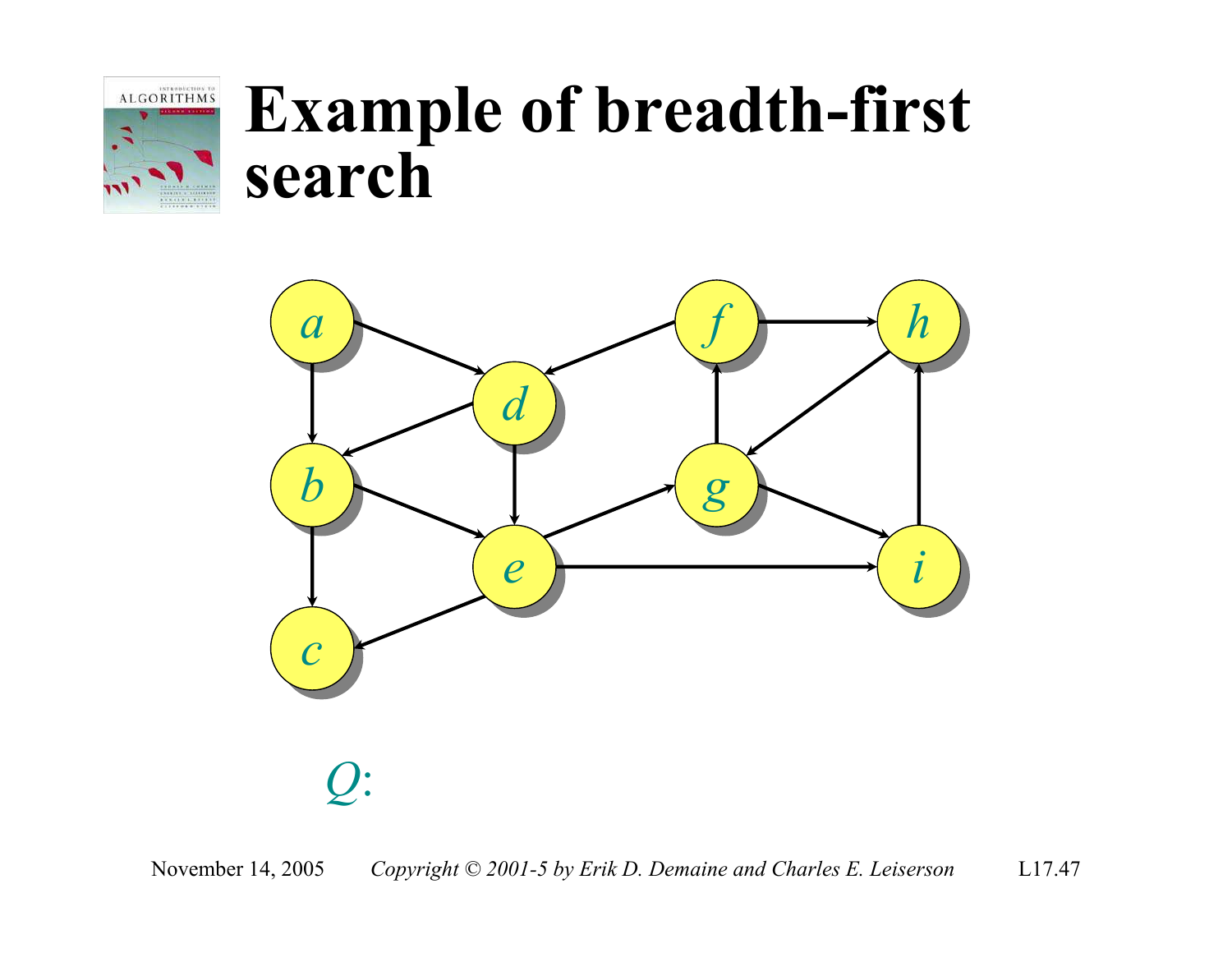

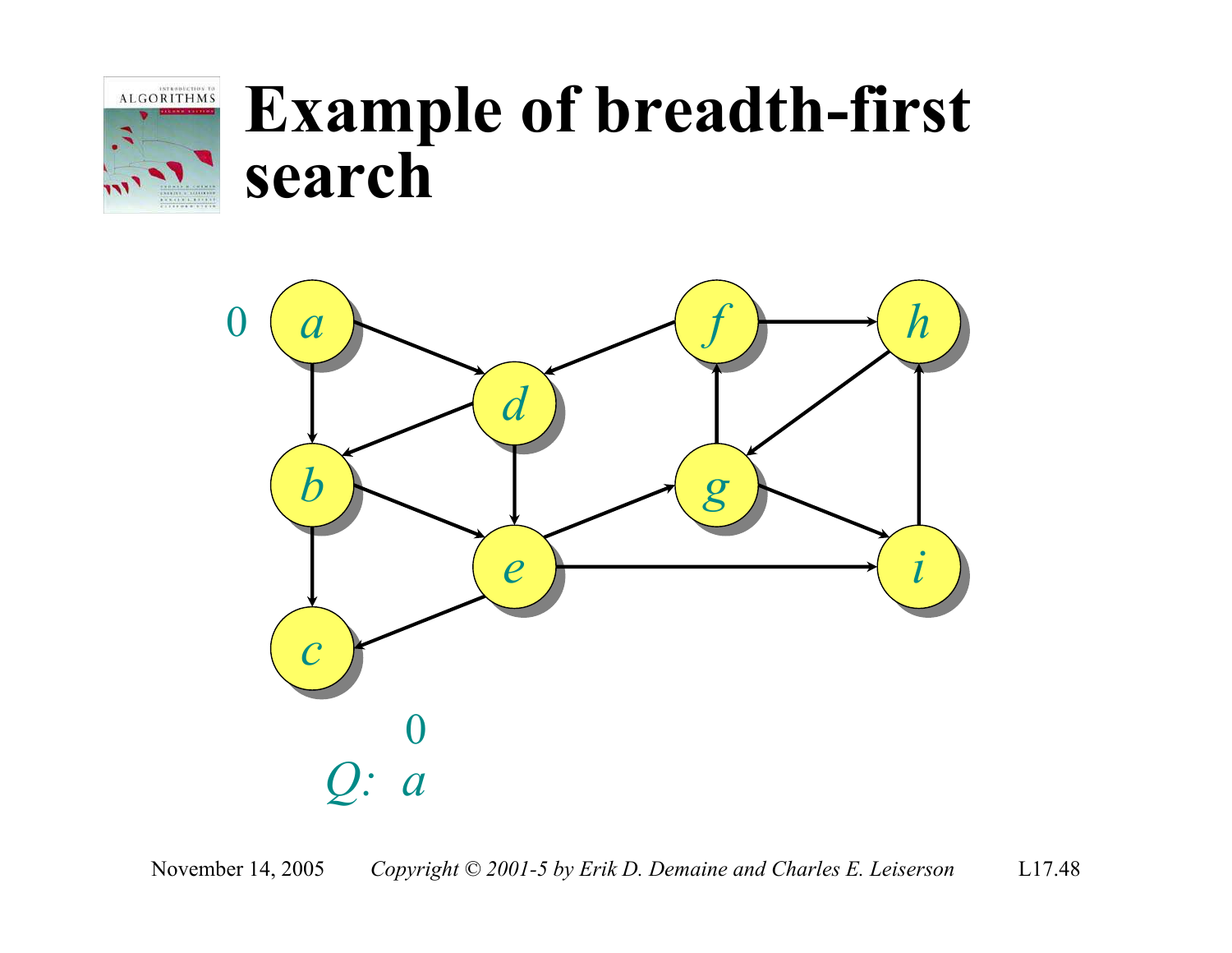

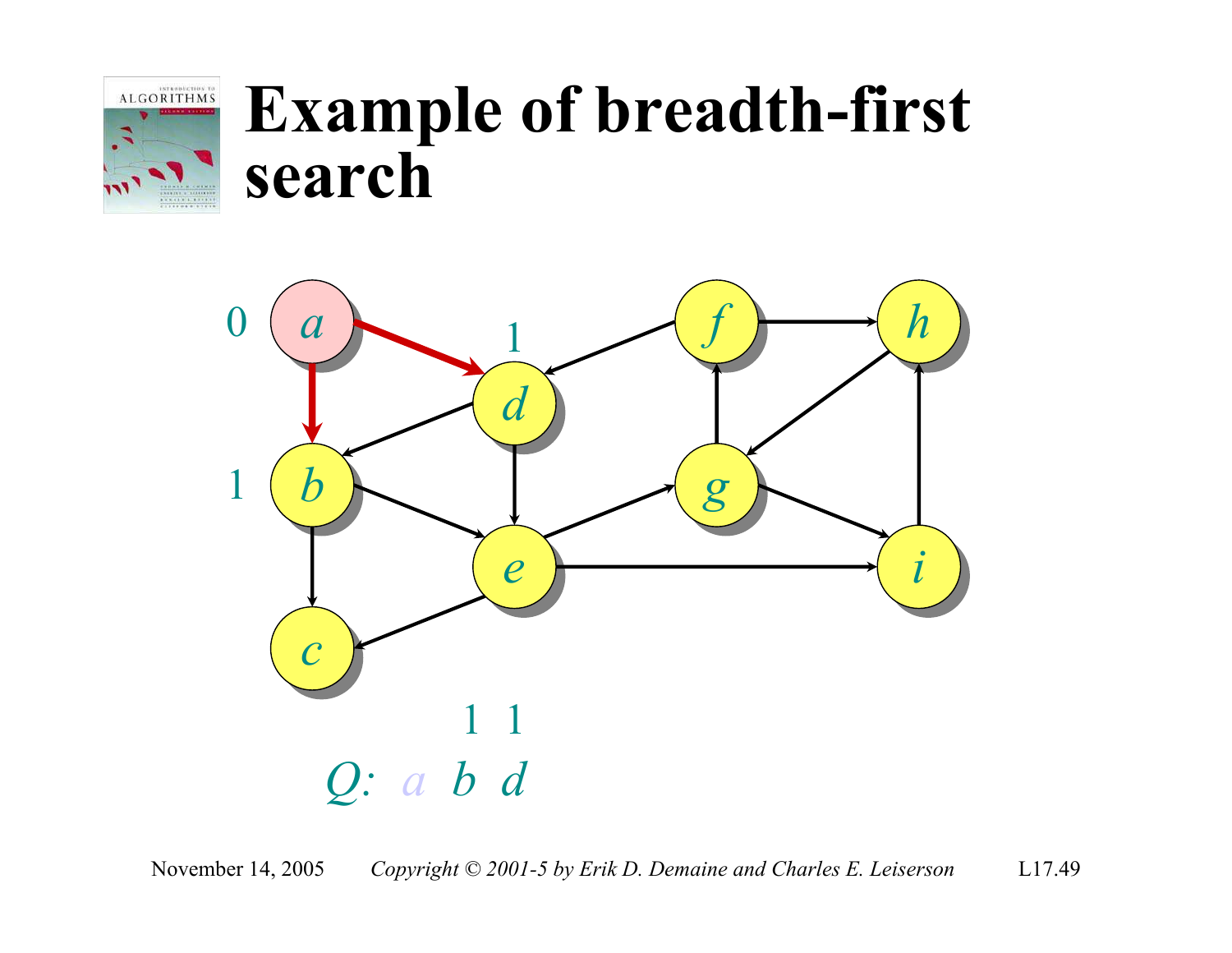

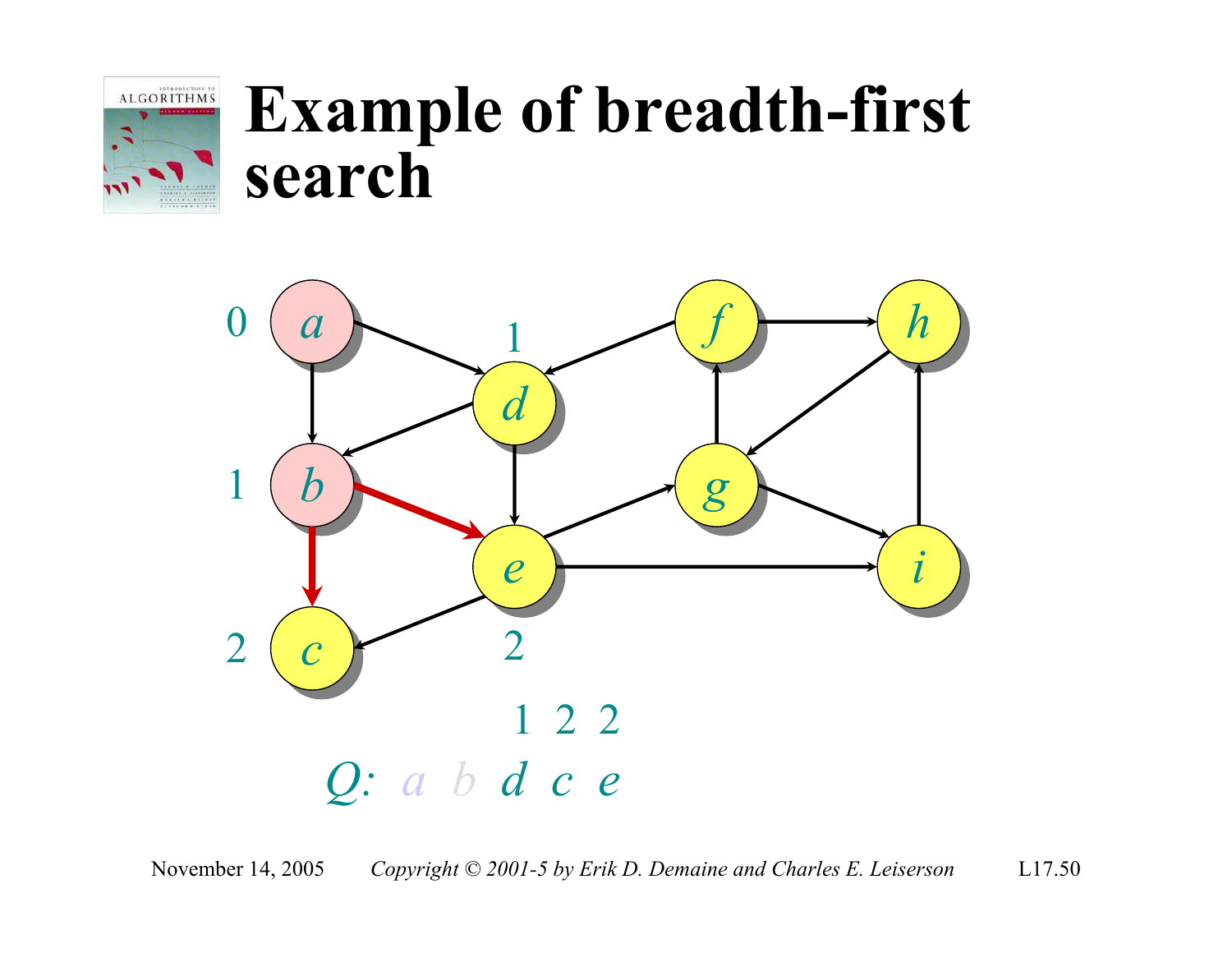

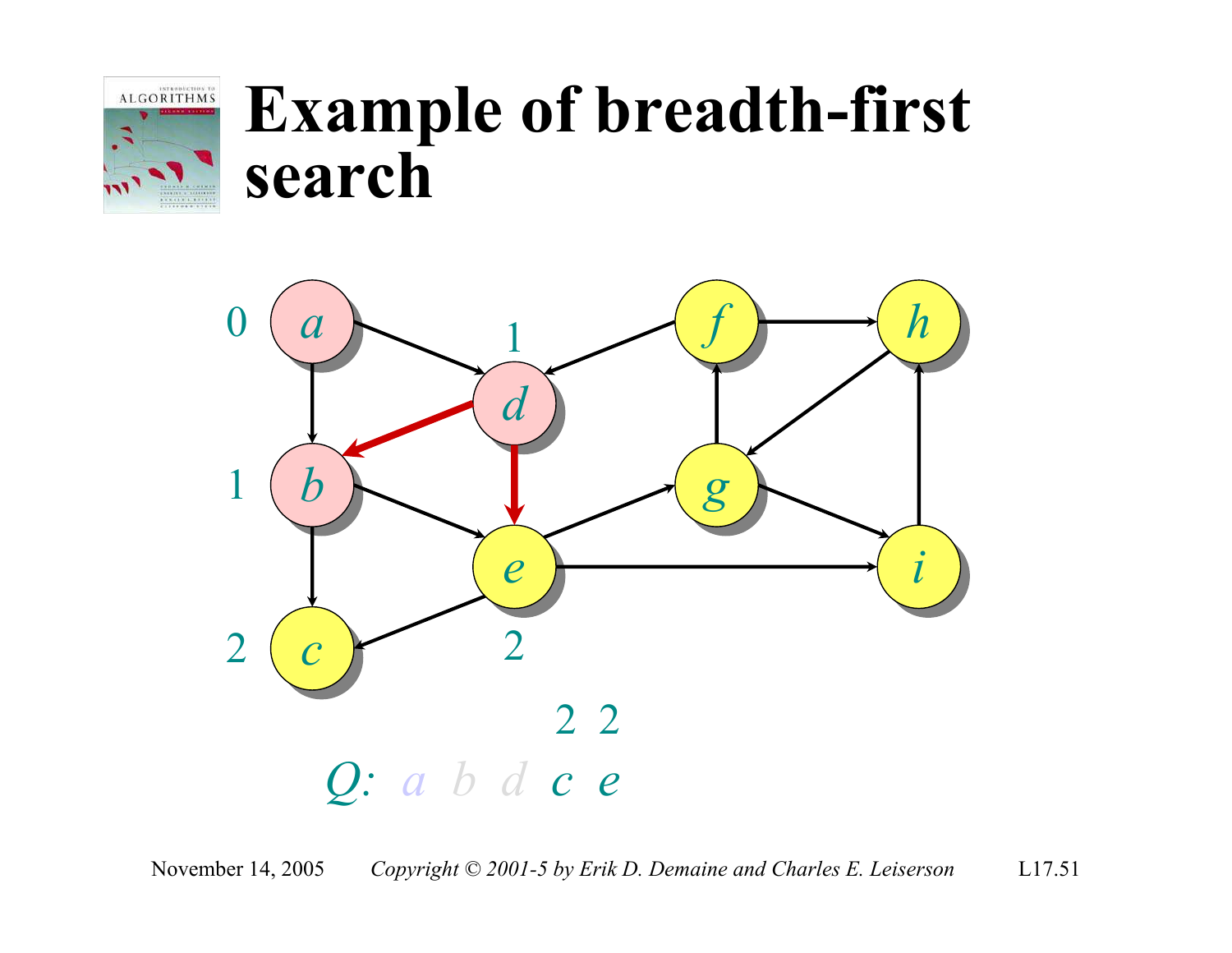

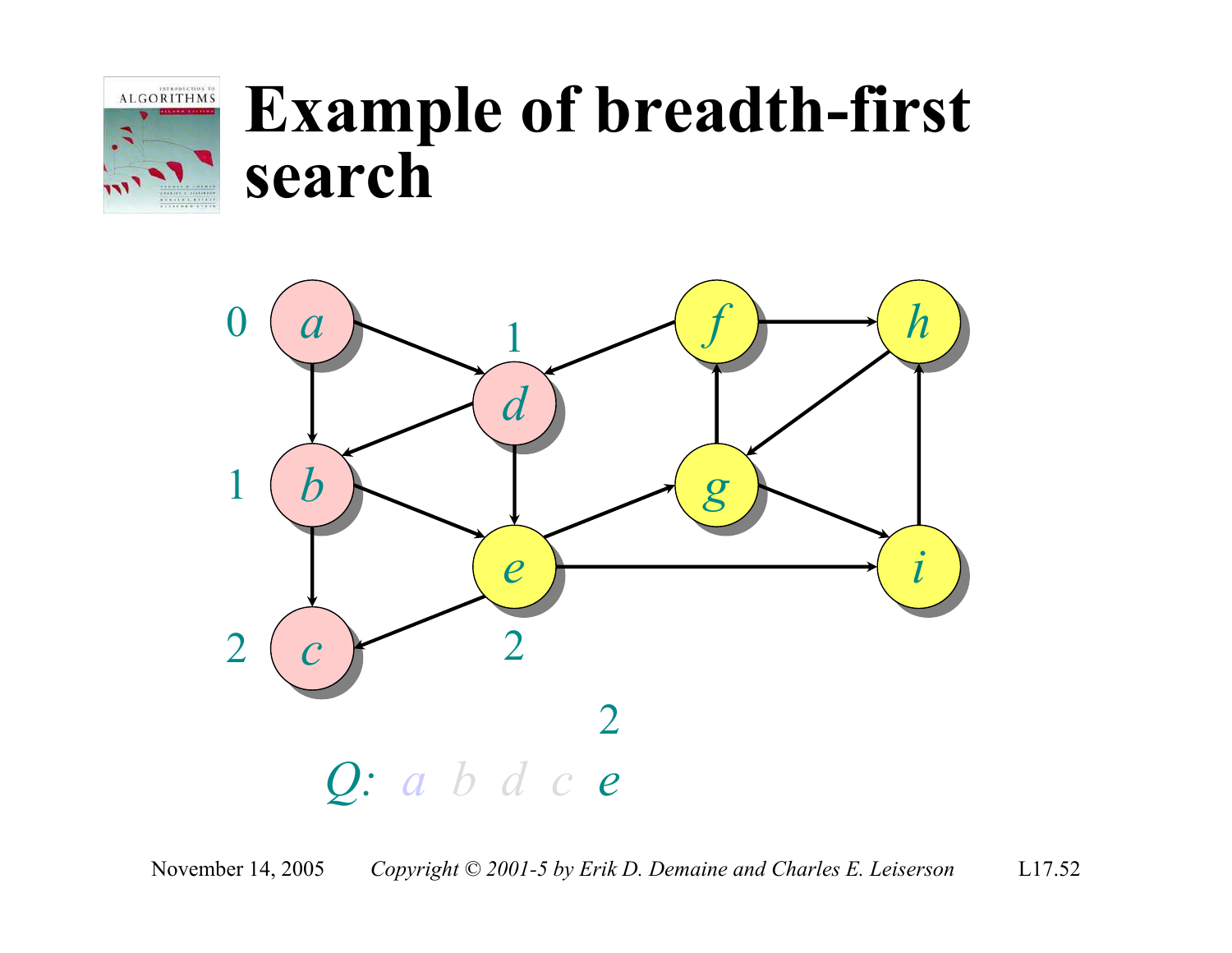

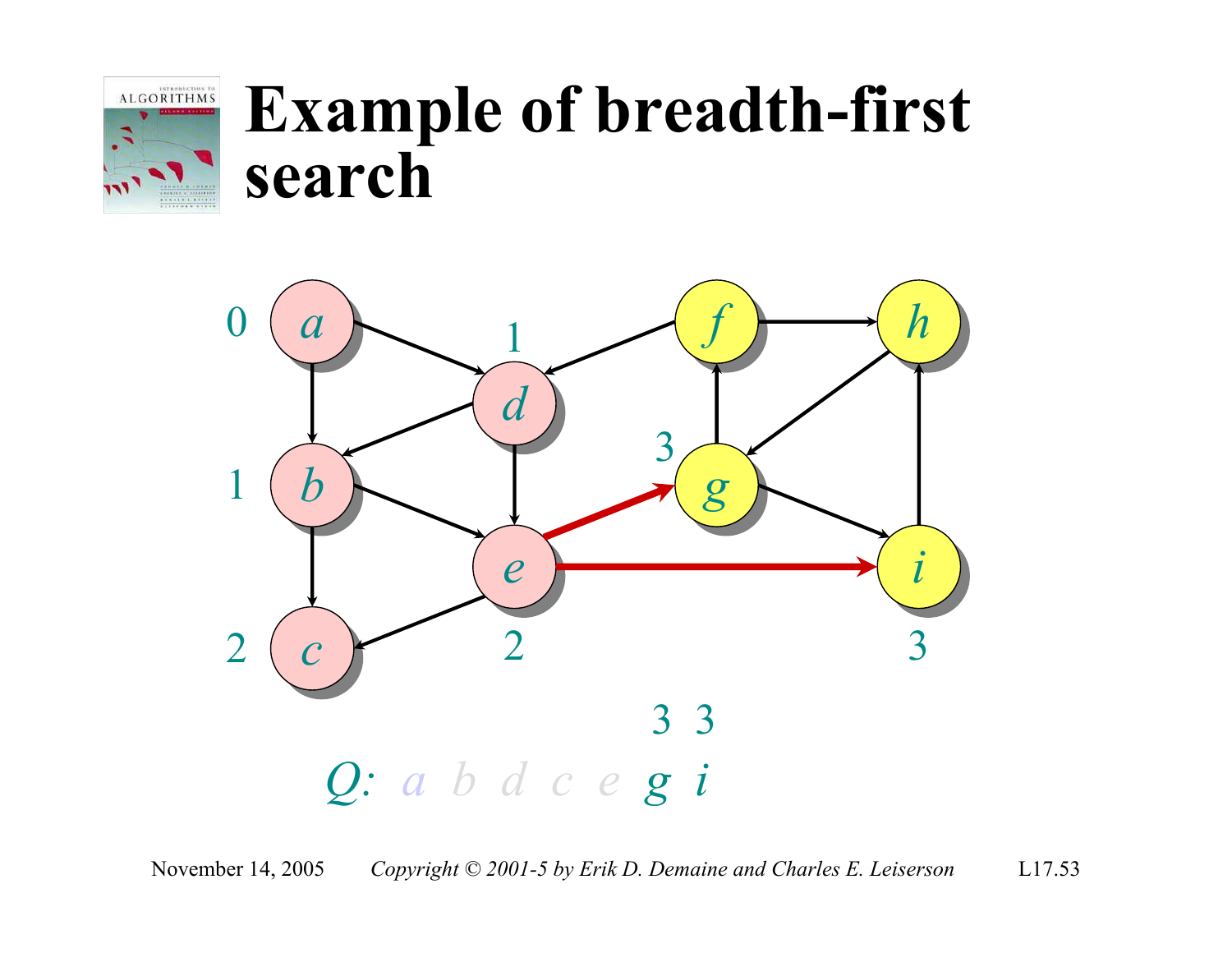

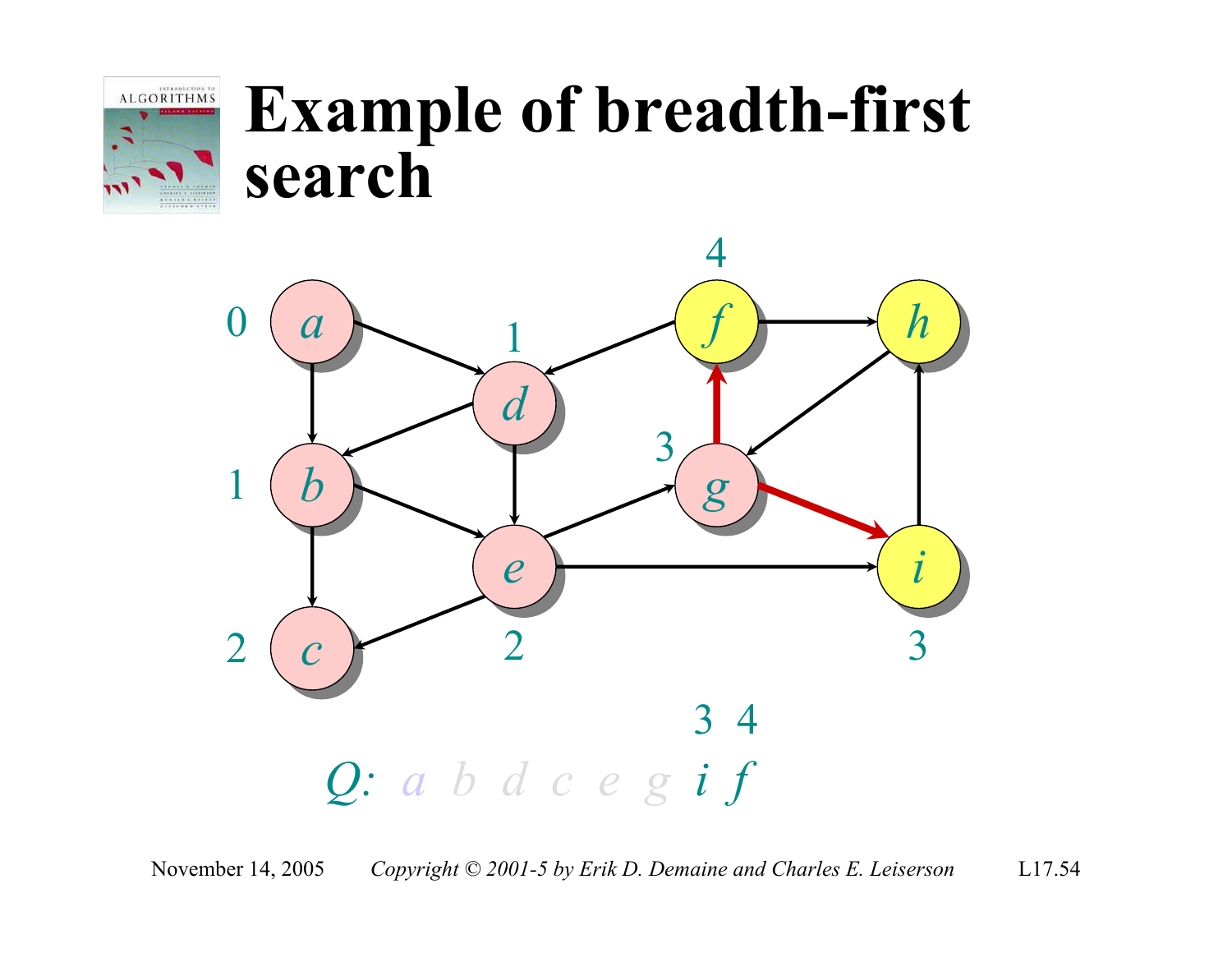

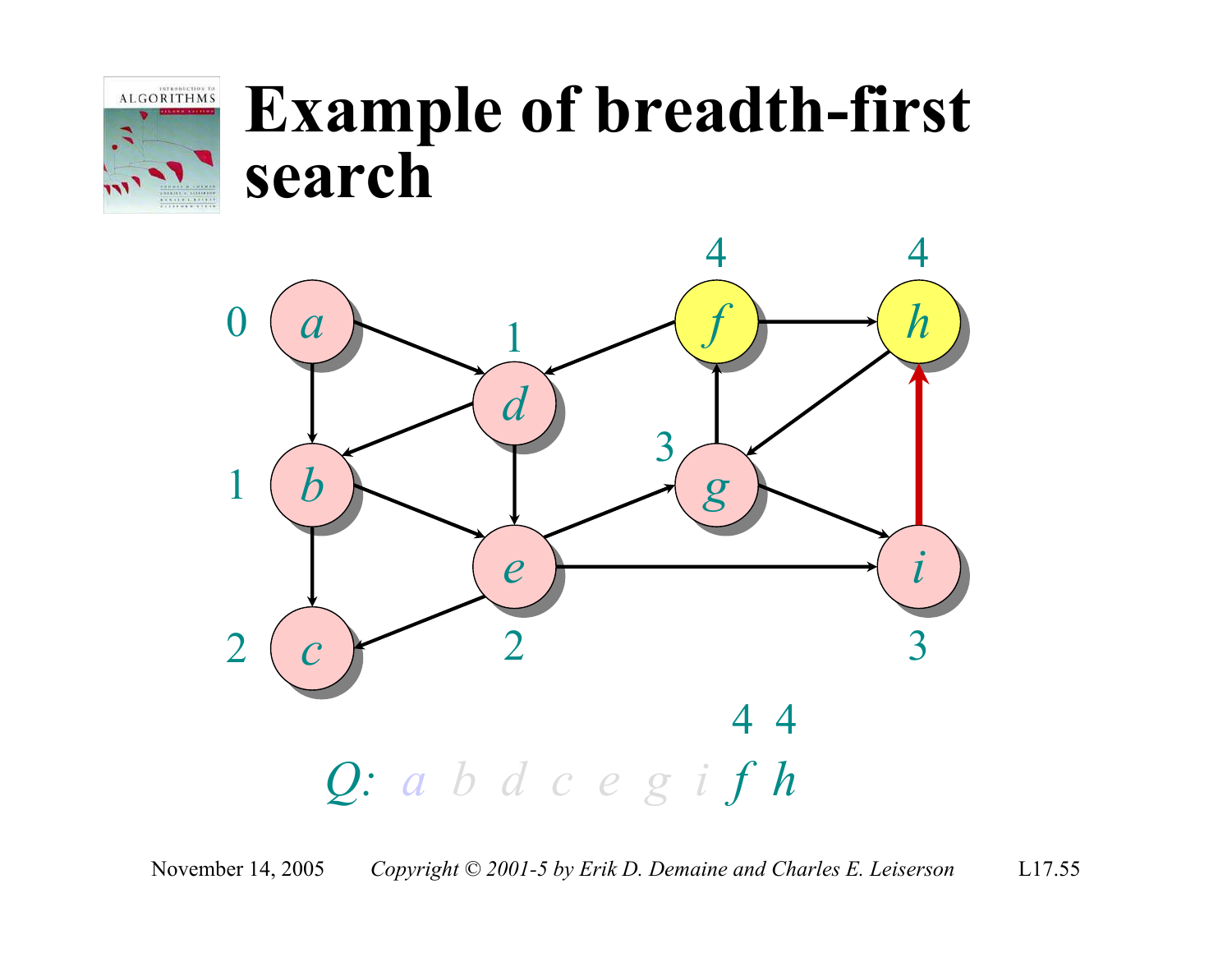

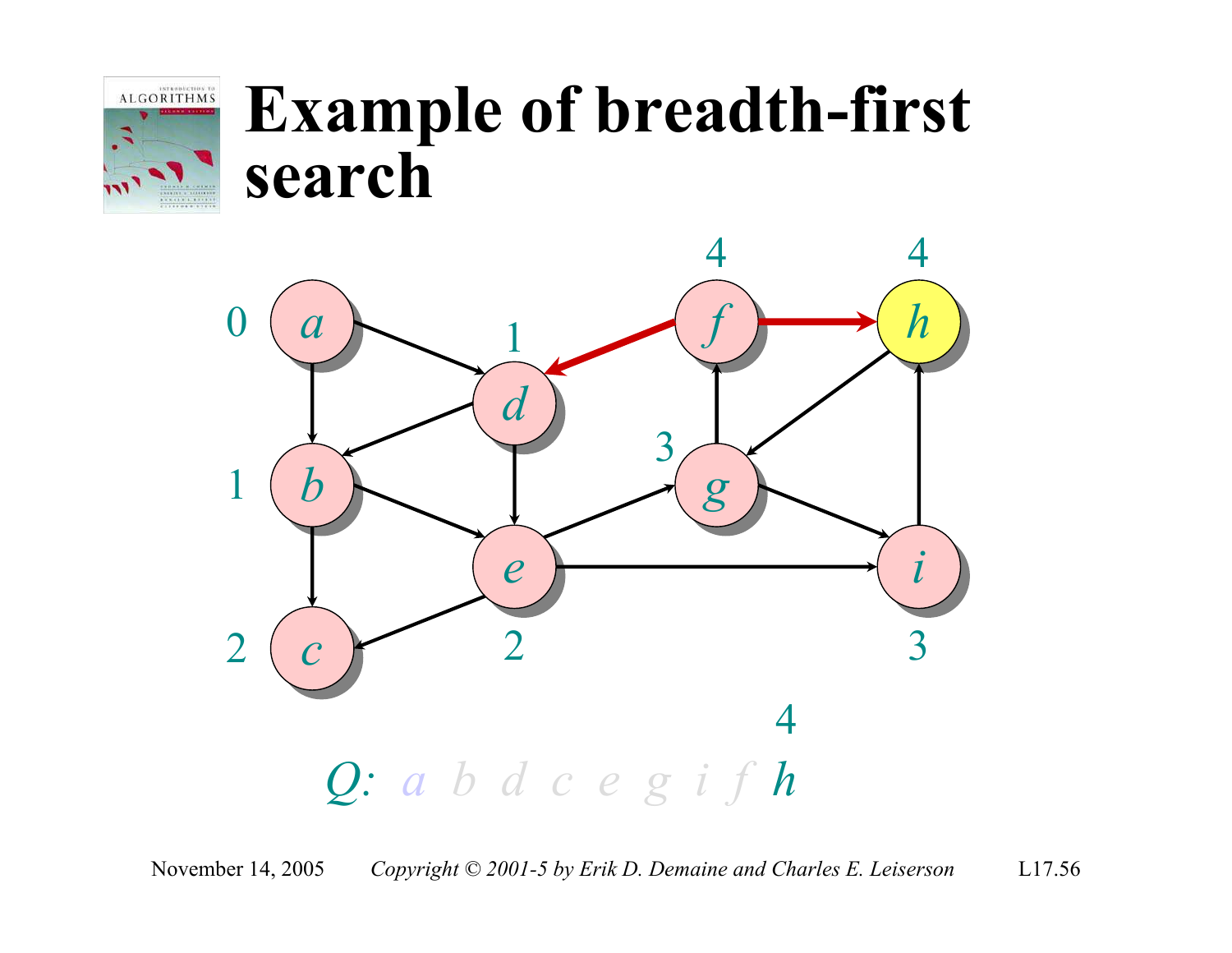



*Q: a bdcegi fh*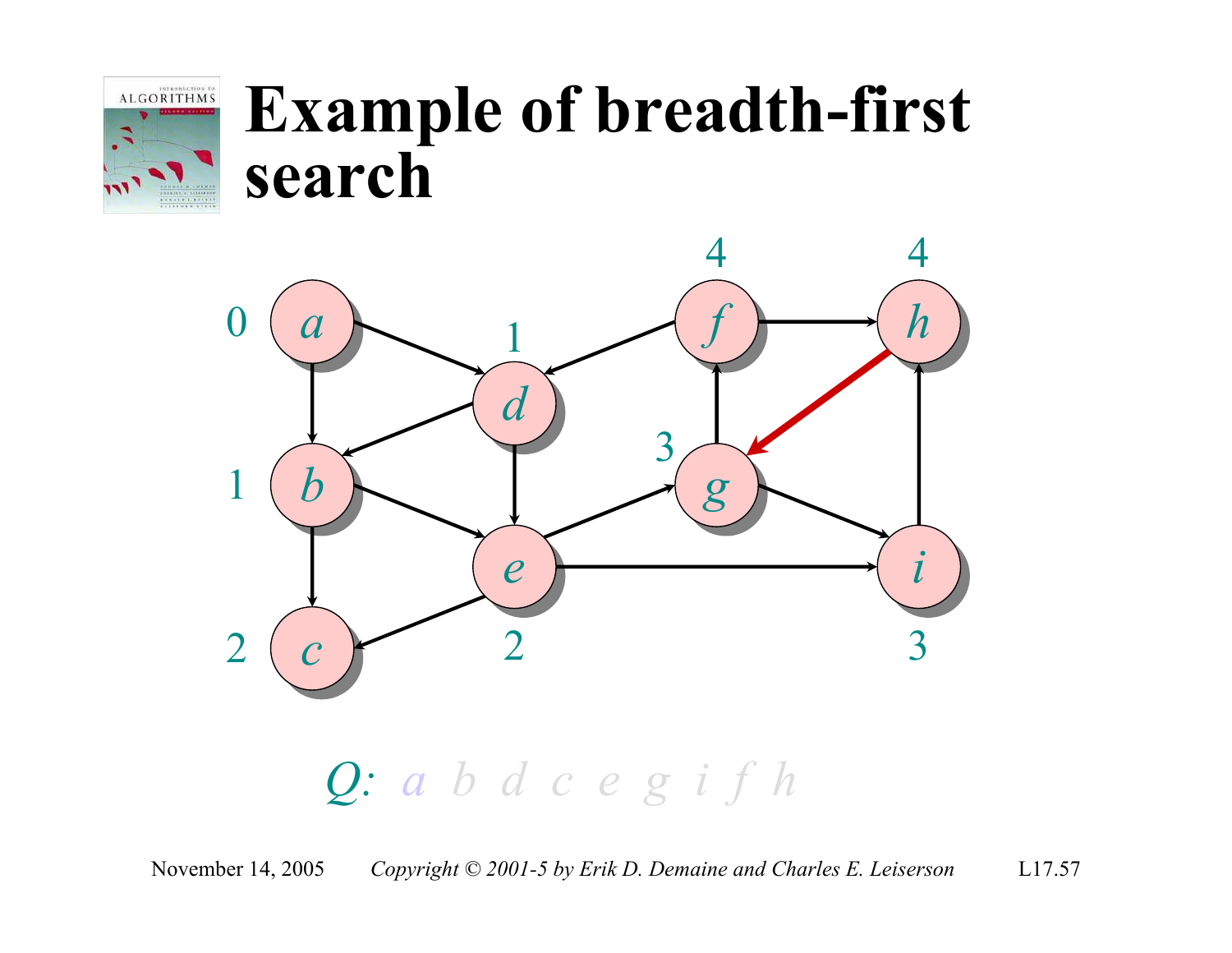



*Q: a bdcegi fh*